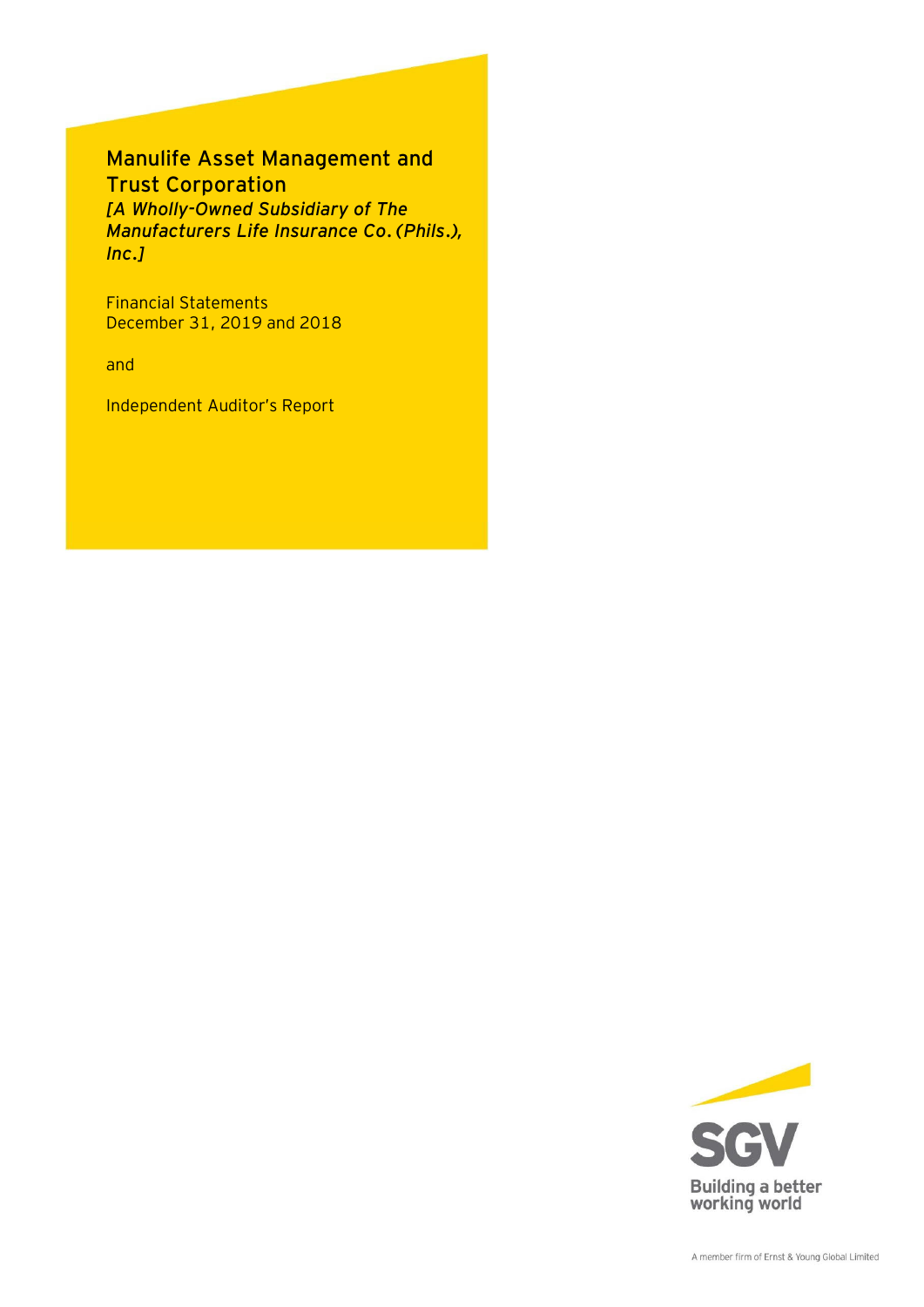

SyCip Gorres Velayo & Co. 6760 Ayala Avenue 1226 Makati City Philippines

Tel: (632) 891 0307 Fax: (632) 819 0872 ey.com/ph

BOA/PRC Reg. No. 0001, October 4, 2018, valid until August 24, 2021 SEC Accreditation No. 0012-FR-5 (Group A), November 6, 2018, valid until November 5, 2021

# **INDEPENDENT AUDITOR'S REPORT**

The Board of Directors and Stockholders Manulife Asset Management and Trust Corporation

## **Report on the Audit of the Financial Statements**

# **Opinion**

We have audited the financial statements of Manulife Asset Management and Trust Corporation (the Company), which comprise the statements of financial position as at December 31, 2019 and 2018, and the statements of comprehensive income, statements of changes in equity and statements of cash flows for the years then ended, and notes to the financial statements, including a summary of significant accounting policies.

In our opinion, the accompanying financial statements present fairly, in all material respects, the financial position of the Company as at December 31, 2019 and 2018, and its financial performance and its cash flows for the years then ended in accordance with Philippine Financial Reporting Standards (PFRS).

## **Basis for Opinion**

We conducted our audits in accordance with Philippine Standards on Auditing (PSAs). Our responsibilities under those standards are further described in the *Auditor's Responsibilities for the Audit of the Financial Statements* section of our report. We are independent of the Company in accordance with the Code of Ethics for Professional Accountants in the Philippines (Code of Ethics) together with the ethical requirements that are relevant to our audit of the financial statements in the Philippines, and we have fulfilled our other ethical responsibilities in accordance with these requirements and the Code of Ethics. We believe that the audit evidence we have obtained is sufficient and appropriate to provide a basis for our opinion.

# **Responsibilities of Management and Those Charged with Governance for the Financial Statements**

Management is responsible for the preparation and fair presentation of the financial statements in accordance with PFRS, and for such internal control as management determines is necessary to enable the preparation of financial statements that are free from material misstatement, whether due to fraud or error.

In preparing the financial statements, management is responsible for assessing the Company's ability to continue as a going concern, disclosing, as applicable, matters related to going concern and using the going concern basis of accounting unless management either intends to liquidate the Company or to cease operations, or has no realistic alternative but to do so.

Those charged with governance are responsible for overseeing the Company's financial reporting process.

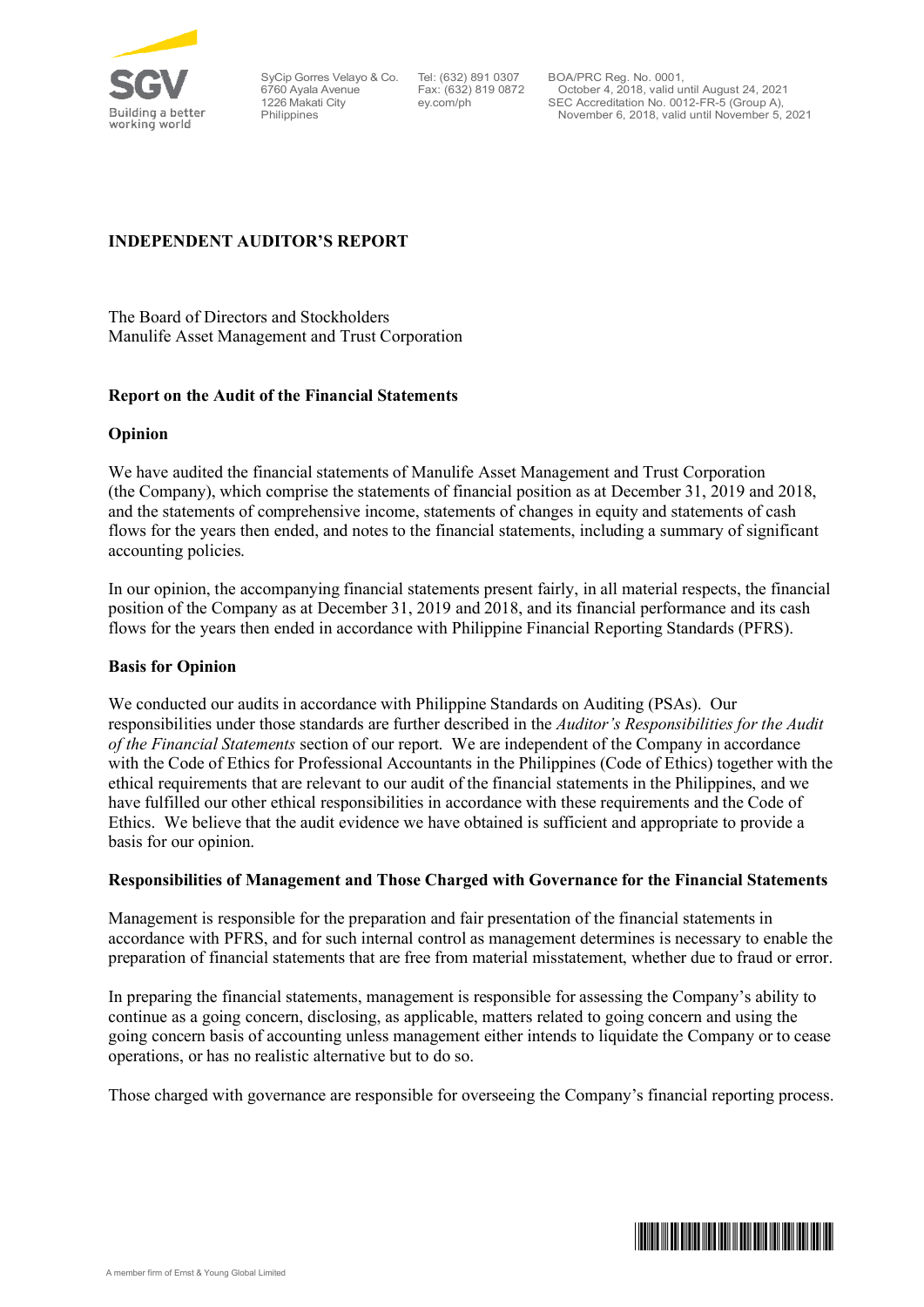

# **Auditor's Responsibilities for the Audit of the Financial Statements**

Our objectives are to obtain reasonable assurance about whether the financial statements as a whole are free from material misstatement, whether due to fraud or error, and to issue an auditor's report that includes our opinion. Reasonable assurance is a high level of assurance, but is not a guarantee that an audit conducted in accordance with PSAs will always detect a material misstatement when it exists. Misstatements can arise from fraud or error and are considered material if, individually or in the aggregate, they could reasonably be expected to influence the economic decisions of users taken on the basis of these financial statements.

As part of an audit in accordance with PSAs, we exercise professional judgment and maintain professional skepticism throughout the audit. We also:

- Identify and assess the risks of material misstatement of the financial statements, whether due to fraud or error, design and perform audit procedures responsive to those risks, and obtain audit evidence that is sufficient and appropriate to provide a basis for our opinion. The risk of not detecting a material misstatement resulting from fraud is higher than for one resulting from error, as fraud may involve collusion, forgery, intentional omissions, misrepresentations, or the override of internal control.
- Obtain an understanding of internal control relevant to the audit in order to design audit procedures that are appropriate in the circumstances, but not for the purpose of expressing an opinion on the effectiveness of the Company's internal control.
- · Evaluate the appropriateness of accounting policies used and the reasonableness of accounting estimates and related disclosures made by management.
- Conclude on the appropriateness of management's use of the going concern basis of accounting and, based on the audit evidence obtained, whether a material uncertainty exists related to events or conditions that may cast significant doubt on the Company's ability to continue as a going concern. If we conclude that a material uncertainty exists, we are required to draw attention in our auditor's report to the related disclosures in the financial statements or, if such disclosures are inadequate, to modify our opinion. Our conclusions are based on the audit evidence obtained up to the date of our auditor's report. However, future events or conditions may cause the Company to cease to continue as a going concern.
- · Evaluate the overall presentation, structure and content of the financial statements, including the disclosures, and whether the financial statements represent the underlying transactions and events in a manner that achieves fair presentation.

We communicate with those charged with governance regarding, among other matters, the planned scope and timing of the audit and significant audit findings, including any significant deficiencies in internal control that we identify during our audit.

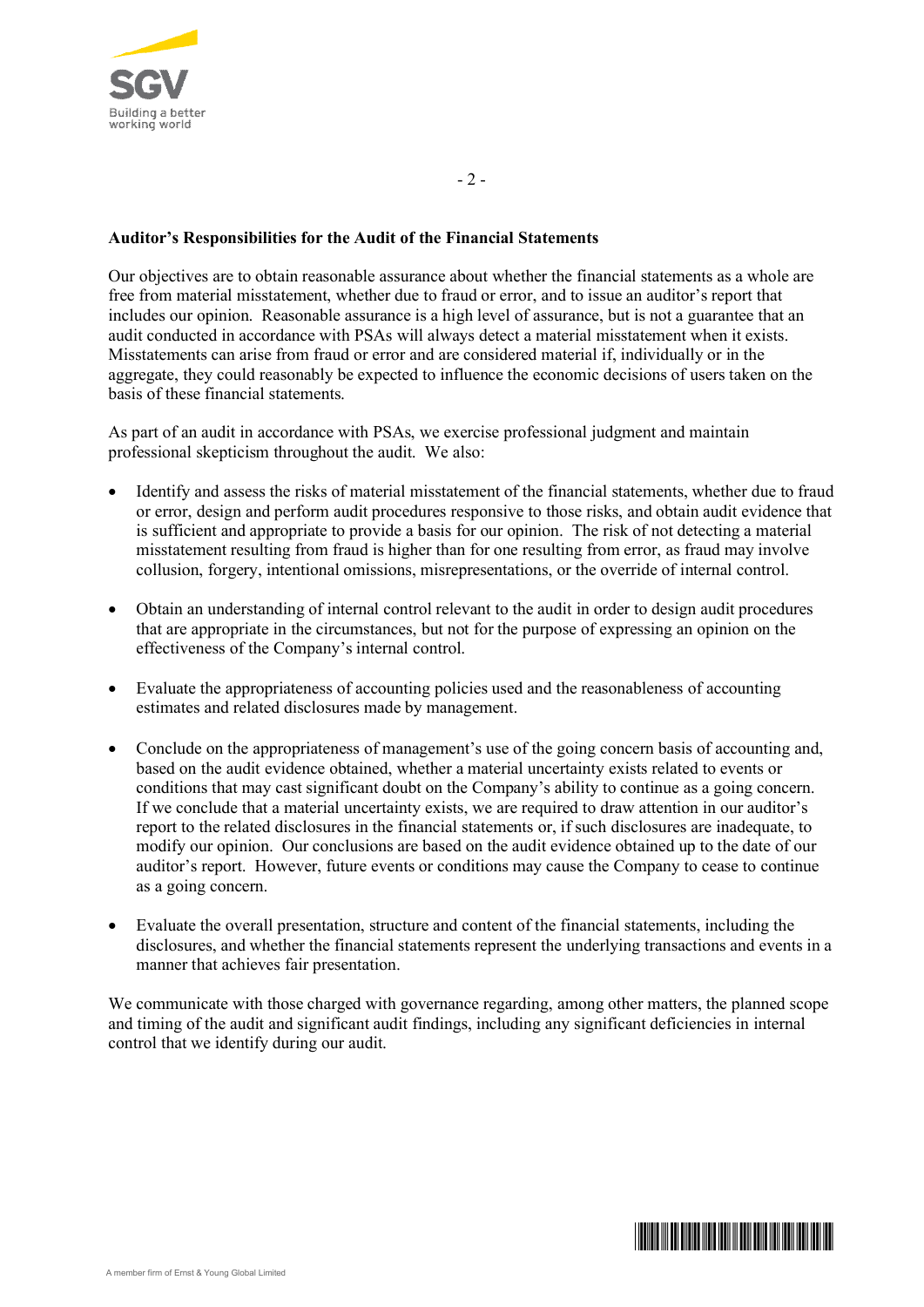

# **Report on the Supplementary Information Required Under Bangko Sentral ng Pilipinas (BSP) Circular No. 1075 and Revenue Regulations 15-2010**

- 3 -

Our audits were conducted for the purpose of forming an opinion on the basic financial statements taken as a whole. The supplementary information required under BSP Circular No. 1075 in Note 22 and Revenue Regulations 15-2010 in Note 23 to the financial statements is presented for purposes of filing with the BSP and Bureau of Internal Revenue, respectively, and is not a required part of the basic financial statements. Such information is the responsibility of the management of Manulife Asset Management and Trust Corporation. The information has been subjected to the auditing procedures applied in our audit of the basic financial statements. In our opinion, the information is fairly stated, in all material respects, in relation to the basic financial statements taken as a whole.

SYCIP GORRES VELAYO & CO.

ucephic adriance a. dann

Josephine Adrienne A. Abarca Partner CPA Certificate No. 92126 SEC Accreditation No. 0466-AR-4 (Group A), November 13, 2018, valid until November 12, 2021 Tax Identification No. 163-257-145 BIR Accreditation No. 08-001998-61-2018, February 26, 2018, valid until February 25, 2021 PTR No. 8125200, January 7, 2020, Makati City

June 1, 2020

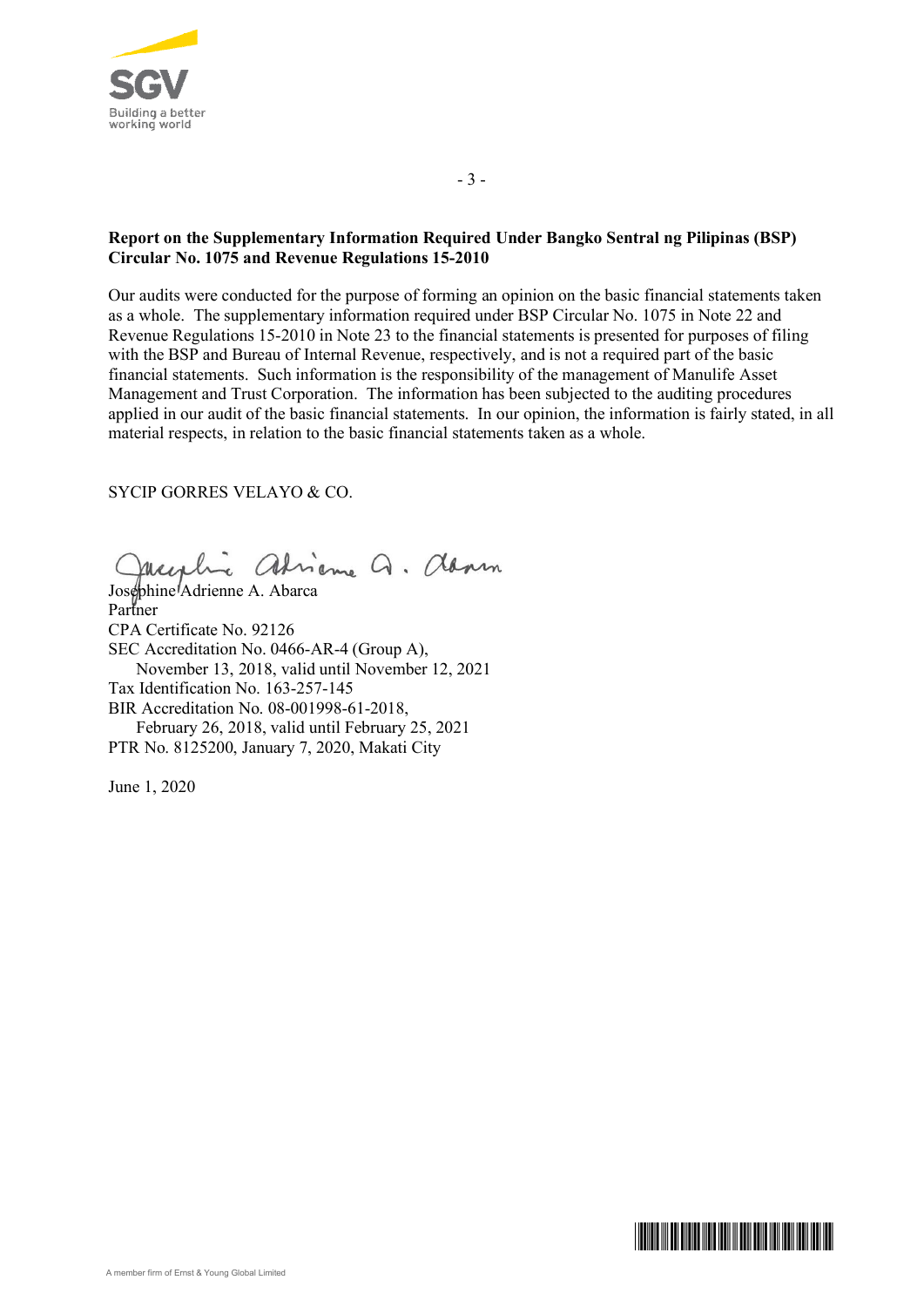# **MANULIFE ASSET MANAGEMENT AND TRUST CORPORATION [A Wholly-Owned Subsidiary of The Manufacturers Life Insurance Co. (Phils.), Inc.] STATEMENTS OF FINANCIAL POSITION**

|                                                                            | December 31  |              |  |
|----------------------------------------------------------------------------|--------------|--------------|--|
|                                                                            | 2019         | 2018         |  |
| <b>ASSETS</b>                                                              |              |              |  |
| <b>Current Assets</b>                                                      |              |              |  |
| Cash and cash equivalents (Note 5)                                         | P197,551,904 | P173,120,596 |  |
| Due from related parties (Notes 19)                                        | 27,117,340   | 36,832,024   |  |
| Receivables (Note 6)                                                       | 7,580,648    | 2,438,719    |  |
| Financial assets at fair value through other comprehensive income (Note 8) | 15,008,750   | 77,994,920   |  |
| Other current assets (Note 7)                                              | 44,937,376   | 19,484,738   |  |
| <b>Total Current Assets</b>                                                | 292,196,018  | 309,870,997  |  |
| <b>Noncurrent Assets</b>                                                   |              |              |  |
| Financial assets at fair value through other comprehensive income (Note 8) | 254,273,630  | 40,765,545   |  |
| Property and equipment (Note 9)                                            | 15,443,029   | 1,827,779    |  |
| Software costs (Note 10)                                                   | 20,977,734   | 6,710,253    |  |
| Deferred tax assets (Note 18)                                              | 3,164,112    | 1,202,042    |  |
| <b>Total Noncurrent Assets</b>                                             | 293,858,505  | 50,505,619   |  |
| <b>TOTAL ASSETS</b>                                                        | P586,054,523 | P360,376,616 |  |
| <b>LIABILITIES AND EQUITY</b><br><b>Current Liabilities</b>                |              |              |  |
| Accounts payable and accrued expenses (Note 11)                            | P43,179,766  | P23,939,332  |  |
| Due to related parties (Note 19)                                           | 53,623,061   | 58,653,420   |  |
| Lease liability (Note 16)                                                  | 2,593,778    |              |  |
| Other liabilities (Note 12)                                                | 27,393,123   | 12,002,468   |  |
| <b>Total Current Liabilities</b>                                           | 126,789,728  | 94,595,220   |  |
| <b>Noncurrent Liabilities</b>                                              |              |              |  |
| Lease liability (Note 16)                                                  | 9,181,727    |              |  |
| Pension liability (Note 17)                                                | 7,837,159    | 1,594,087    |  |
| <b>Total Noncurrent Liabilities</b>                                        | 17,018,886   | 1,594,087    |  |
| <b>Total Liabilities</b>                                                   | 143,808,614  | 96,189,307   |  |
| Equity                                                                     |              |              |  |
| Capital stock (Note 13)                                                    | 300,000,000  | 200,000,000  |  |
| Retained earnings                                                          | 141,549,094  | 67,659,302   |  |
| Net remeasurement gain (loss) on pension plan (Note 17)                    | (4,836,510)  | 613,881      |  |
| Net unrealized gain (loss) on financial assets at fair value through other |              |              |  |
| comprehensive income (Note 8)                                              | 5,533,325    | (4,085,874)  |  |
| <b>Total Equity</b>                                                        | 442,245,909  | 264,187,309  |  |
| TOTAL LIABILITIES AND EQUITY                                               | P586,054,523 | P360,376,616 |  |

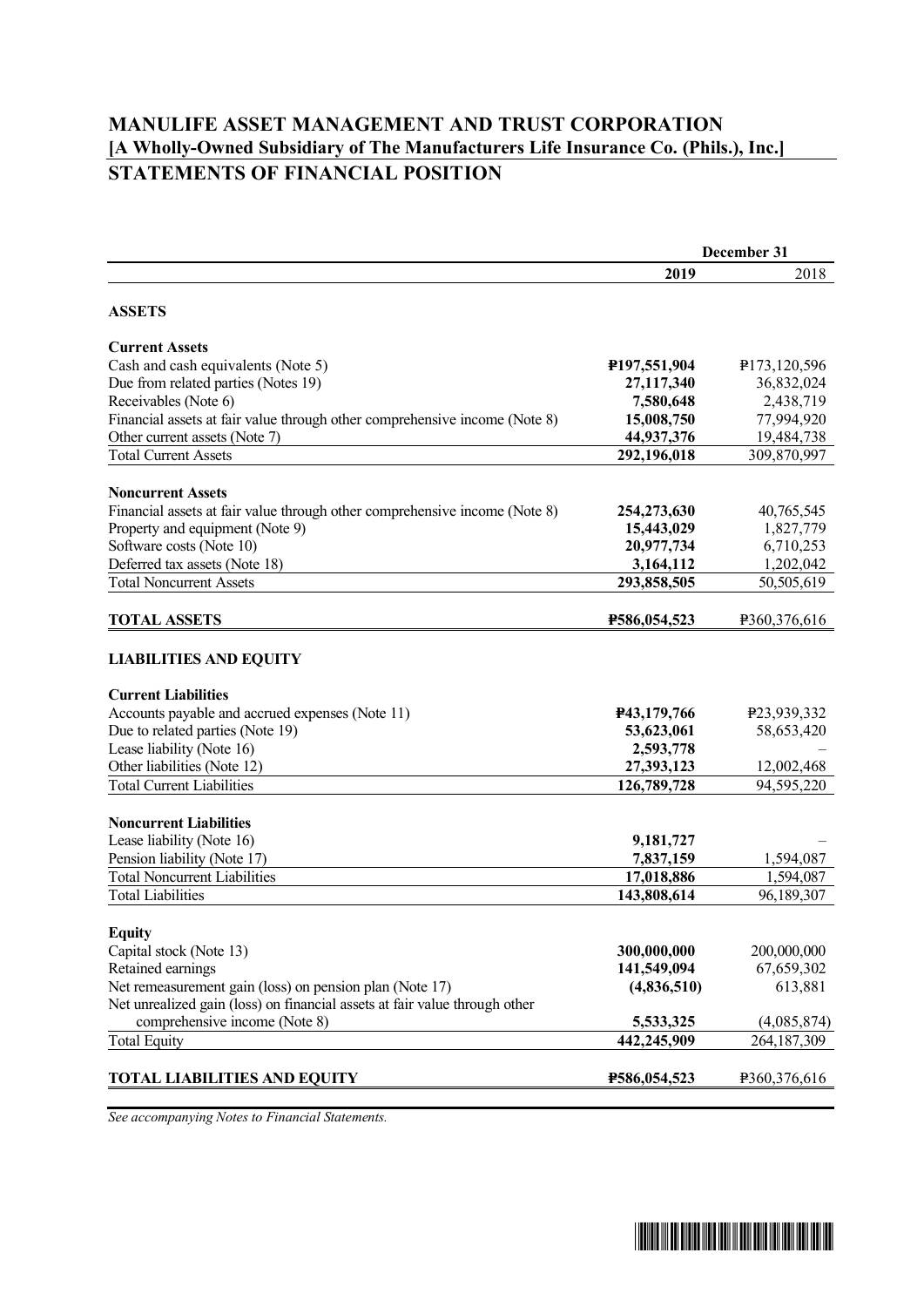# **MANULIFE ASSET MANAGEMENT AND TRUST CORPORATION [A Wholly-Owned Subsidiary of The Manufacturers Life Insurance Co. (Phils.), Inc.] STATEMENTS OF COMPREHENSIVE INCOME**

|                                                                                         | <b>Years Ended December 31</b> |                             |
|-----------------------------------------------------------------------------------------|--------------------------------|-----------------------------|
|                                                                                         | 2019                           | 2018                        |
| <b>REVENUE</b>                                                                          |                                |                             |
| Trust fees (Note 14)                                                                    | P320,600,269                   | P <sub>269</sub> , 343, 175 |
| Interest (Notes 5 and 8)                                                                | 8,832,992                      | 6,567,966                   |
| Foreign currency exchange gains (losses) - net                                          | 129,879                        | (118, 175)                  |
| Other income                                                                            | 466,147                        | 135                         |
|                                                                                         | 330,029,287                    | 275,793,101                 |
| <b>EXPENSES</b>                                                                         |                                |                             |
| Compensation and employee benefits (Note 15)                                            | 87,474,900                     | 68,042,582                  |
| Service fees (Note 19)                                                                  | 28,983,698                     | 32,507,375                  |
| Information technology                                                                  | 27,335,485                     | 28,003,439                  |
| Taxes and licenses                                                                      | 21,978,487                     | 19,954,794                  |
| Commission                                                                              | 12,871,706                     | 7,760,535                   |
| License fees                                                                            | 11,606,093                     | 7,925,397                   |
| Advertising and promotion                                                               | 10,774,637                     | 7,025,376                   |
| Depreciation and amortization (Notes 9 and 10)                                          | 8,168,441                      | 2,824,210                   |
| Finance charges                                                                         | 4,850,051                      | 9,233,021                   |
| Entertainment, amusement and recreation                                                 | 2,460,065                      | 1,103,156                   |
| Professional fees                                                                       | 2,080,229                      | 3,162,142                   |
| <b>Utilities</b>                                                                        | 612,256                        | 2,427,415                   |
| Others                                                                                  | 6,780,627                      | 8,446,278                   |
|                                                                                         | 225,976,675                    | 198,415,720                 |
| <b>INCOME FROM OPERATIONS</b>                                                           | 104,052,612                    | 77,377,381                  |
| Interest expense on lease liability (Note 16)                                           | 679,949                        |                             |
| <b>INCOME BEFORE INCOME TAX</b>                                                         | 103,372,663                    | 77,377,381                  |
| <b>PROVISION FOR INCOME TAX (Note 18)</b>                                               | 28,482,871                     | 25,014,421                  |
| <b>NET INCOME</b>                                                                       | 74,889,792                     | 52,362,960                  |
| <b>OTHER COMPREHENSIVE INCOME (LOSS)</b>                                                |                                |                             |
| Items that may be reclassified to the statement of income in subsequent                 |                                |                             |
| periods:                                                                                |                                |                             |
| Net changes in fair value of financial assets at fair value through other               |                                |                             |
| comprehensive income (Note 8)                                                           | 10,396,166                     | (5,023,278)                 |
| Income tax effect on net changes in fair value of financial assets at fair value        |                                |                             |
| through other comprehensive income (Note 18)                                            | (776, 967)                     | 723,816                     |
| Items that may not be reclassified to the statement of income in subsequent<br>periods: |                                |                             |
| Remeasurement gain (loss) on pension plan (Note 17)                                     | (5,713,484)                    | 1,663,480                   |
| Income tax effect on remeasurement gain (loss) on                                       |                                |                             |
| retirement plan (Note 18)                                                               | 263,093                        | (499, 044)                  |
|                                                                                         | 4,168,808                      | (3, 135, 026)               |
| <b>TOTAL COMPREHENSIVE INCOME</b>                                                       | ¥79,058,600                    | P49,227,934                 |
|                                                                                         |                                |                             |

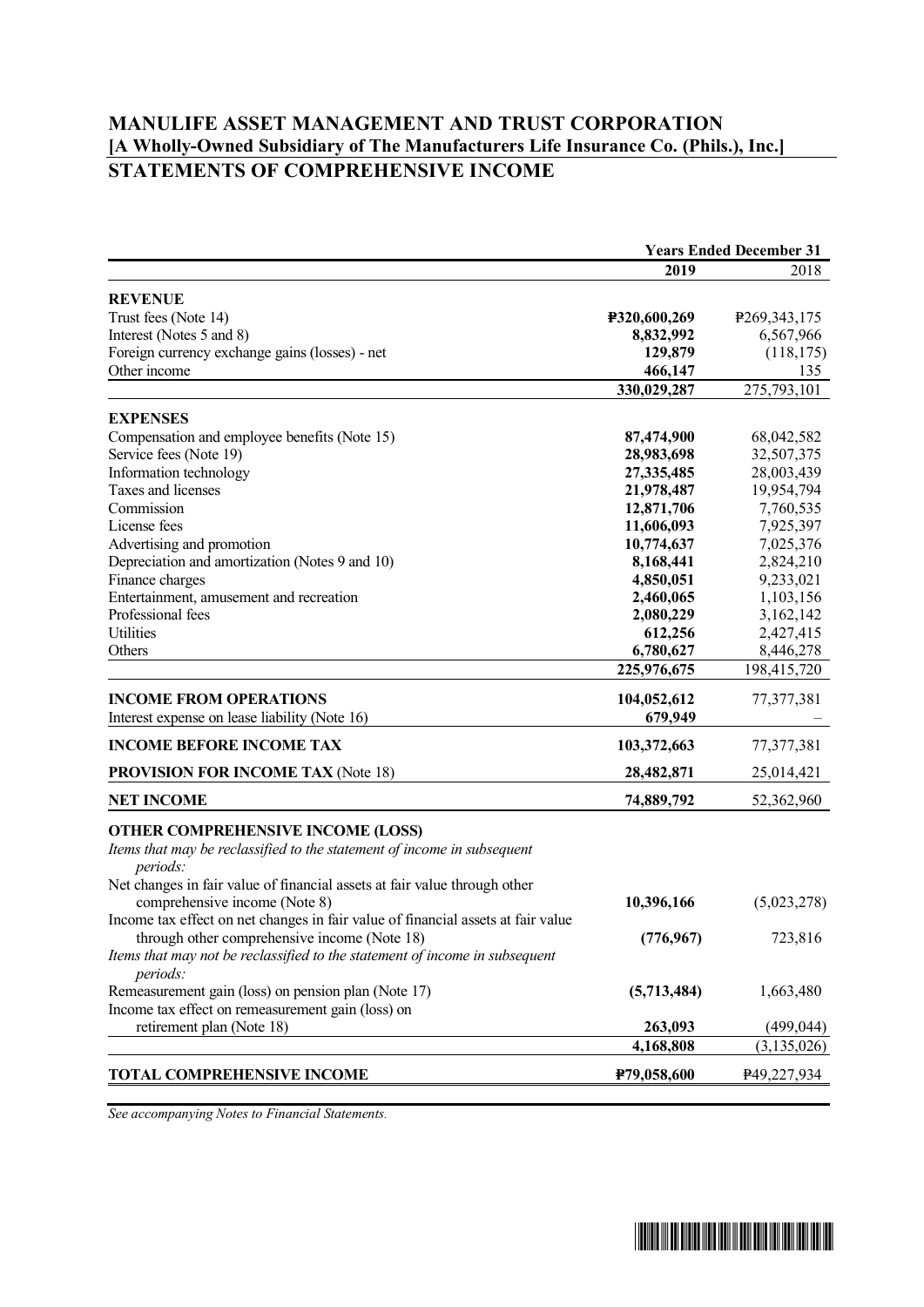# **MANULIFE ASSET MANAGEMENT AND TRUST CORPORATION [A Wholly-Owned Subsidiary of The Manufacturers Life Insurance Co. (Phils.), Inc.]**

# **STATEMENTS OF CHANGES IN EQUITY**

|                                                | <b>Capital Stock</b><br>(Note $13$ ) | <b>Retained</b><br>Earnings<br>(Note $13$ ) | <b>Net</b><br>Remeasurement<br>Gain (Loss) on<br><b>Pension Plan</b><br>(Note 17) | <b>Net Unrealized</b><br>Gain (Loss) on<br>Financial<br>Assets at<br><b>FVOCI</b><br>(Note 8) | <b>Total</b>                |
|------------------------------------------------|--------------------------------------|---------------------------------------------|-----------------------------------------------------------------------------------|-----------------------------------------------------------------------------------------------|-----------------------------|
|                                                |                                      |                                             |                                                                                   |                                                                                               |                             |
| As at January 1, 2019                          | P <sub>200</sub> ,000,000            | <b>P67,659,302</b>                          | <b>P613,881</b>                                                                   | (P4,085,874)                                                                                  | P264,187,309                |
| <b>Issuance of capital stock (Note 13)</b>     | 100,000,000                          |                                             |                                                                                   |                                                                                               | 100,000,000                 |
| Cost of issuance of capital stock (Note 13)    |                                      | (1,000,000)                                 |                                                                                   |                                                                                               | (1,000,000)                 |
| <b>Net income</b>                              | $\overline{\phantom{0}}$             | 74,889,792                                  |                                                                                   |                                                                                               | 74,889,792                  |
| Other comprehensive income (loss)              | -                                    |                                             | (5,450,391)                                                                       | 9,619,199                                                                                     | 4,168,808                   |
| Total comprehensive income (loss) for the year |                                      | 74,889,792                                  | (5,450,391)                                                                       | 9,619,199                                                                                     | 79,058,600                  |
| <b>As at December 31, 2019</b>                 | <b>P300,000,000</b>                  | P <sub>141</sub> , 549, 094                 | (P4, 836, 510)                                                                    | <b>P5,533,325</b>                                                                             | P442,245,909                |
| As at January 1, 2018                          | P200,000,000                         | P15,296,342                                 | (F550, 555)                                                                       | P <sub>2</sub> 13,588                                                                         | P <sub>214,959,375</sub>    |
| Net income                                     |                                      | 52,362,960                                  |                                                                                   |                                                                                               | 52,362,960                  |
| Other comprehensive income (loss)              | $\overline{\phantom{0}}$             |                                             | 1,164,436                                                                         | (4,299,462)                                                                                   | (3,135,026)                 |
| Total comprehensive income (loss) for the year |                                      | 52,362,960                                  | 1,164,436                                                                         | (4,299,462)                                                                                   | 49,227,934                  |
| As at December 31, 2018                        | P <sub>200</sub> ,000,000            | P67,659,302                                 | P <sub>6</sub> 13,881                                                             | (P4,085,874)                                                                                  | P <sub>264</sub> , 187, 309 |

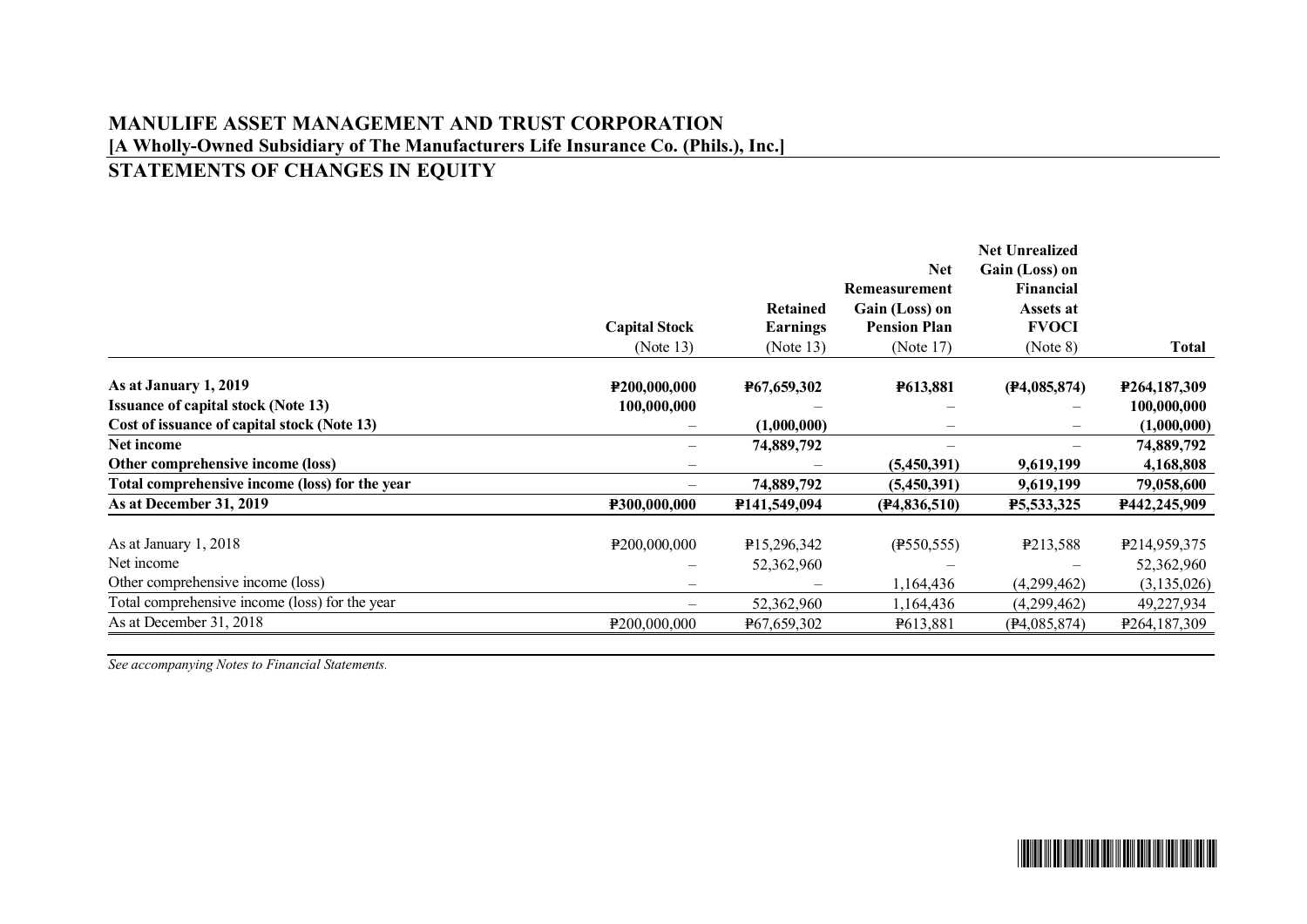# **MANULIFE ASSET MANAGEMENT AND TRUST CORPORATION [A Wholly-Owned Subsidiary of The Manufacturers Life Insurance Co. (Phils.), Inc.] STATEMENTS OF CASH FLOWS**

|                                                                          | <b>Years Ended December 31</b> |                |  |
|--------------------------------------------------------------------------|--------------------------------|----------------|--|
|                                                                          | 2019                           | 2018           |  |
| <b>CASH FLOWS FROM OPERATING ACTIVITIES</b>                              |                                |                |  |
| Income before income tax                                                 | P103,372,663                   | P77,377,381    |  |
| Adjustments for:                                                         |                                |                |  |
| Interest income (Notes 5 and 8)                                          | (8,832,992)                    | (6,567,966)    |  |
| Unrealized foreign exchange gain                                         | (348, 686)                     |                |  |
| Interest expense on lease liability (Note 16)                            | 679,949                        |                |  |
| Depreciation and amortization (Notes 9 and 10)                           | 8,168,441                      | 2,824,210      |  |
| Operating income before changes in working capital                       | 103,039,375                    | 73,633,625     |  |
| Changes in operating assets and liabilities:                             |                                |                |  |
| Decrease (increase) in:                                                  |                                |                |  |
| Due from related parties                                                 | 9,714,684                      | 17,292,458     |  |
| Receivables                                                              | (7,652,514)                    | (1,436,414)    |  |
| Other assets                                                             | 7,669,560                      | (997, 331)     |  |
| Increase (decrease) in:                                                  |                                |                |  |
| Accounts payable and accrued expenses                                    | 19,240,434                     | 4,475,531      |  |
| Due to related parties                                                   | (5,030,359)                    | 23,672,367     |  |
| Pension liability                                                        | 529,588                        | 479,058        |  |
| Other liabilities                                                        | 14,595,973                     | 10,962,328     |  |
| Net cash from operations                                                 | 142,106,741                    | 128,081,622    |  |
| Income tax paid (including creditable withholding taxes)                 | (59,320,310)                   | (49, 286, 075) |  |
| Interest received                                                        | 5,689,120                      | 4,410,501      |  |
| Interest paid                                                            | (679, 949)                     |                |  |
| Net cash generated from operating activities                             | 87,795,602                     | 83,206,048     |  |
| <b>CASH FLOWS FROM INVESTING ACTIVITIES</b>                              |                                |                |  |
| Acquisitions of:                                                         |                                |                |  |
| Financial assets at fair value through other comprehensive               |                                |                |  |
| income (Note 8)                                                          | (219,315,666)                  | (72, 791, 641) |  |
| Software costs (Note 10)                                                 | (19, 424, 657)                 |                |  |
| Property and equipment (Note 9)                                          | (1,639,193)                    | (1,822,923)    |  |
| Proceeds from maturities of financial assets at fair value through other |                                |                |  |
| comprehensive income (Note 8)                                            | 80,100,000                     | 61,500,000     |  |
| Net cash used in investing activities                                    | (160, 279, 516)                | (13, 114, 564) |  |
| <b>CASH FLOWS FROM FINANCING ACTIVITIES</b>                              |                                |                |  |
| Net proceeds from issuance of capital stock - net (Note 13)              | 99,000,000                     |                |  |
| Payment of principal portion of lease liability (Note 16)                | (2,433,464)                    |                |  |
| Net cash provided by financing activities                                | 96,566,536                     |                |  |
| EFFECT OF EXCHANGE RATE CHANGES ON CASH AND CASH                         |                                |                |  |
| <b>EQUIVALENTS</b>                                                       | 348,686                        |                |  |
| NET INCREASE IN CASH AND CASH EQUIVALENTS                                | 24,431,308                     | 70,091,484     |  |
| CASH AND CASH EQUIVALENTS AT BEGINNING OF YEAR                           | 173,120,596                    | 103,029,112    |  |
| CASH AND CASH EQUIVALENTS AT END OF YEAR                                 | P197,551,904                   | P173,120,596   |  |

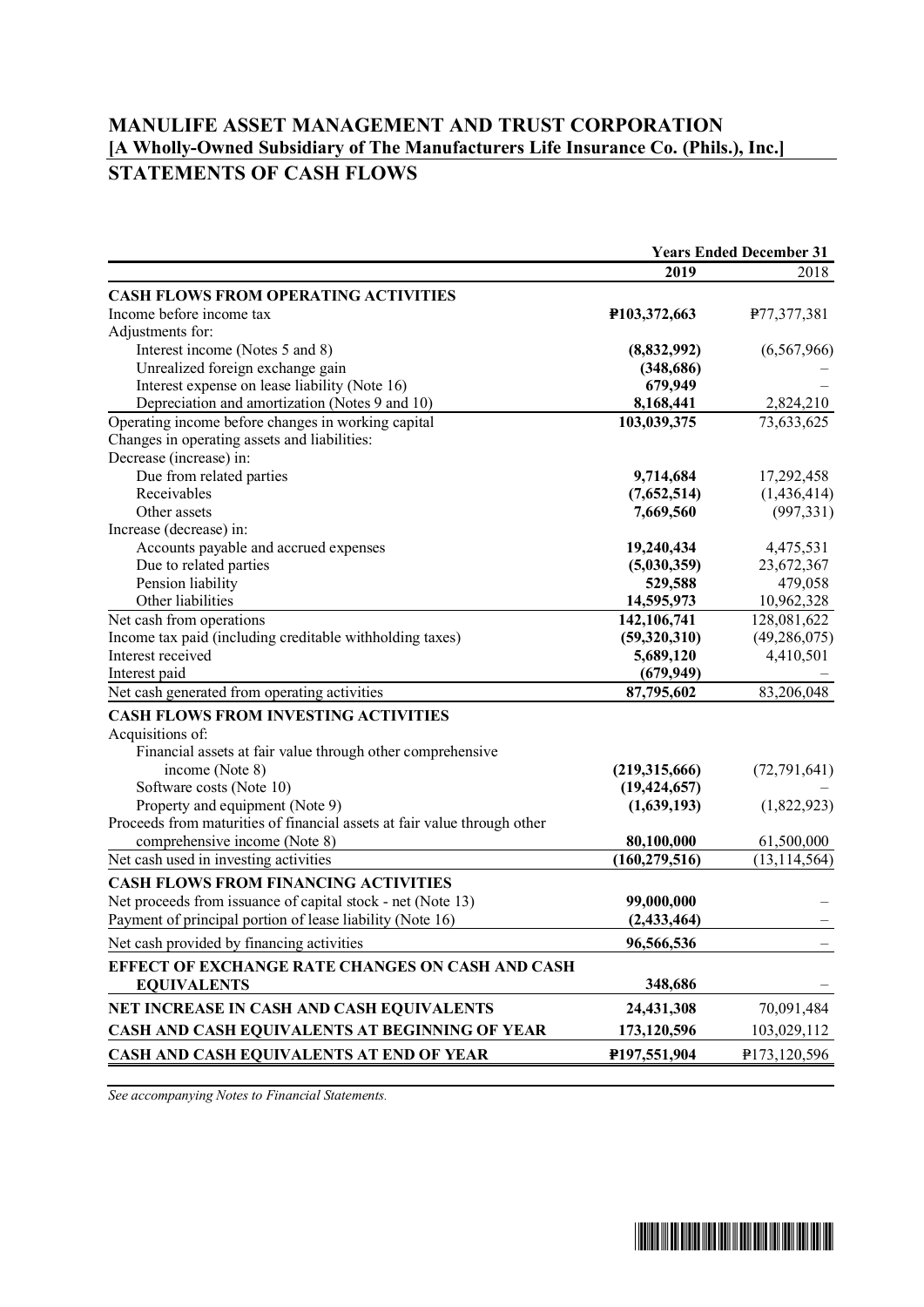# 1. **Corporate Information**

Manulife Asset Management and Trust Corporation (the Company or MAMTC) was incorporated and registered with the Philippine Securities and Exchange Commission (SEC) on February 1, 2017 to engage in the business of trust, other fiduciary business and investment management activities. The Bangko Sentral ng Pilipinas (BSP) granted the Certificate of Authority on June 5, 2017 and the Company received the official notification to operate and perform trust and other fiduciary business services on June 13, 2017.

On September 12, 2017, MAMTC entered into the following agreements:

- · Investment Advisory Agreements (IAA) with The Manufacturers Life Insurance Co. (Phils.), Inc. (the Parent Company or Manulife Philippines) and Manulife China Bank Life Assurance Corporation (MCBL), a subsidiary of the Parent Company (collectively, the Clients), whereby these affiliates availed of advisory services relative to the management and investment of the investible funds of the Clients' variable unit linked insurance products.
- Investment Management Agreements (IMA) with Manulife Philippines, MCBL and Manulife Financial Plans, Inc. (MFP), a subsidiary of the Parent Company (collectively, the Clients), whereby these affiliates availed of the services for the management and investments of the Clients' investable funds.

On September 14, 2017, MAMTC entered into an Administrative Service Agreement with Manulife Philippines, whereby the latter will provide certain administrative and other services which the former requires for its operations.

On September 18, 2017, MAMTC launched to the public the following Unit Investment Trust Funds (UITFs):

- Manulife Equity Wealth Fund.
- · Manulife Income Builder Fund.
- · Manulife Stable Income Fund.

On December 15, 2017, MAMTC (the Trustee) entered into a Trust Agreement with MFP (The Trustor) for the administration and management of the latter's pension and education block of business. The Trustor will establish 5 Trust Fund accounts for the benefit of the Trustor's planholders and or/designated beneficiary/ies. Five Trust Fund accounts were subsequently created on January 15, 2018.

In 2018, MAMTC launched to the public the following UITFs:

- · Manulife Asia Best Select Equity Fund
- · Manulife Asia Pacific REIT Fund of Funds
- · Manulife Asia Dynamic Bond Feeder Fund
- · Manulife Dragon Growth Equity Feeder Fund

In 2019, MAMTC launched to the public the following UITFs:

- · Manulife Global Preferred Income Feeder Fund
- · Manulife American Growth Equity Feeder Fund

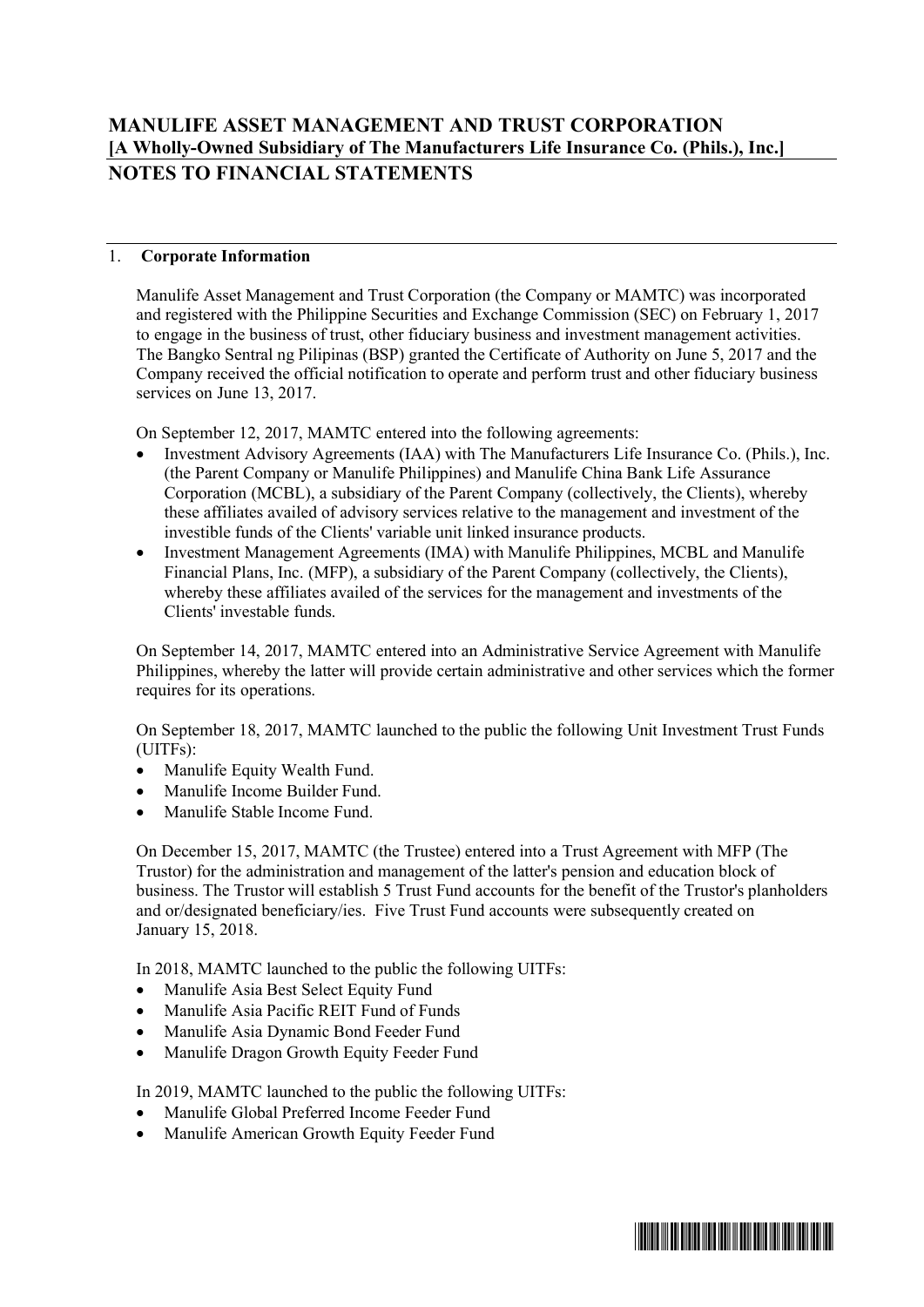The Company is a wholly-owned subsidiary of The Manufacturers Life Insurance Co. (Phils.), Inc., a life insurance company incorporated and with principal place of business in the Philippines. The ultimate parent company is Manulife Financial Corporation, a publicly traded company incorporated in Canada and is listed in the Toronto Stock Exchange, Hong Kong Exchange, New York Stock Exchange and the Philippine Stock Exchange.

The registered office of the Company, which is also its principal place of business, is located at the 10th Floor, NEX Tower, 6786 Ayala Avenue, Makati City.

The accompanying financial statements have been authorized for issue by the Company's Board of Directors on June 1, 2020.

## 2. **Summary of Significant Accounting Policies**

#### Basis of Preparation

The accompanying financial statements of the Company have been prepared on a historical cost basis, except for financial assets at fair value through other comprehensive income (FVOCI). The financial statements are presented in Philippine peso  $(\overline{P})$ , which is the Company's functional and presentation currency. All values are rounded to the nearest peso unless otherwise stated.

#### Statement of Compliance

The financial statements of the Company have been prepared in accordance with Philippine Financial Reporting Standards (PFRS).

#### Change in Accounting Policies and Disclosures

The accounting policies adopted are consistent with those of the previous financial year, except that the Company has adopted the following new accounting pronouncements starting January 1, 2019. Adoption of these pronouncements did not have any significant impact on the Company's financial position or performance unless otherwise indicated.

· PFRS 16, *Leases*

The Company applied for the first time, PFRS 16, *Leases.* It supersedes PAS 17, *Leases*, Philippine Interpretation IFRIC 4, *Determining Whether an Arrangement Contains a Lease*, SIC-15, *Operating Leases – Incentives*, and SIC-27, *Evaluating the Substance of Transactions Involving the Legal Form of a Lease*. The standard sets out the principles for the recognition, measurement, presentation and disclosure of leases and requires lessees to account for most leases under a single on-balance sheet model.

As at January 1, 2019, the Company has no outstanding lease contracts. As such, no right-of-use (ROU) asset and lease liability were recognized at initial date of application of PFRS 16.

· Philippine Interpretation IFRIC-23, *Uncertainty over Income Tax Treatments*

IFRIC 23 addresses the accounting for income taxes when tax treatments involve uncertainty that affects the application of PAS 12, Income Taxes. It does not apply to taxes or levies outside the scope of PAS 12, nor does it specifically include requirements relating to interest and penalties associated with uncertain tax treatments. IFRIC 23 specifically addresses the following:

Whether an entity considers uncertain tax treatments separately

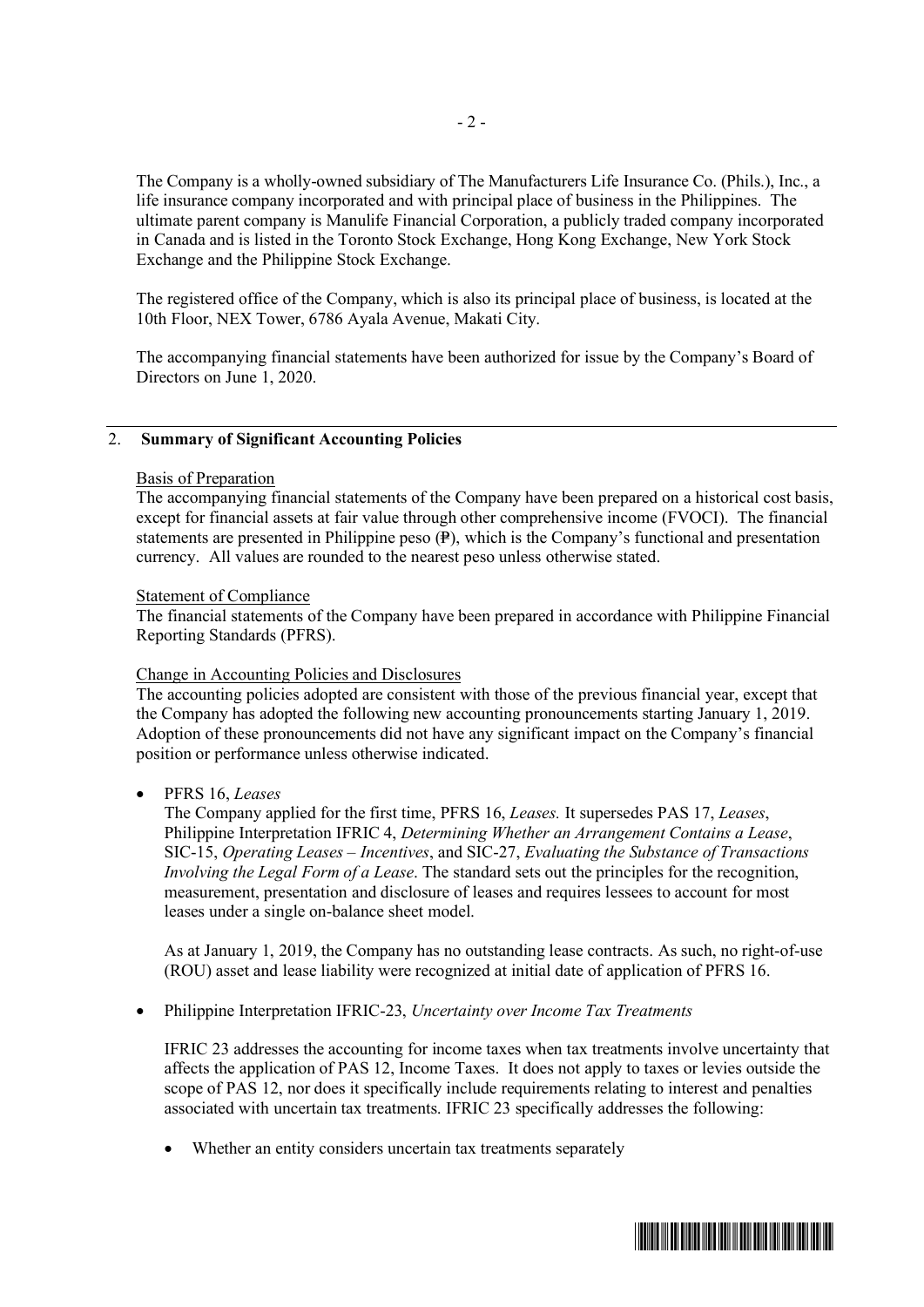- · The assumptions an entity makes about the examination of tax treatments by taxation authorities
- · How an entity determines taxable profit (tax loss), tax bases, unused tax losses, unused tax credits and tax rates
- · How an entity considers changes in facts and circumstances

The Company is required to determine whether to consider each uncertain tax treatment separately or together with one or more other uncertain tax treatments and use the approach that better predicts the resolution of the uncertainty. The entity shall assume that the taxation authority will examine amounts that it has a right to examine and have full knowledge of all related information when making those examinations. If an entity concludes that it is not probable that the taxation authority will accept an uncertain tax treatment, it shall reflect the effect of the uncertainty for each uncertain tax treatment using the method the entity expects to better predict the resolution of the uncertainty.

Upon adoption of the Interpretation, the Company has assessed whether it has any uncertain tax position. The Company applies significant judgement in identifying uncertainties over its income tax treatments. The Company determined, based on its tax compliance review/assessment, in consultation with its tax counsel, that it is probable that its income tax treatments will be accepted by the taxation authorities. Accordingly, the Interpretation did not have an impact on the financial statements of the Company.

- · Amendments to PFRS 9, *Prepayment Features with Negative Compensation*
- · Amendments to PAS 19, *Employee Benefits, Plan Amendment, Curtailment or Settlement*
- · Amendments to PAS 28, *Long-term Interests in Associates and Joint Ventures*
- · *Annual Improvements to PFRSs* 2015-2017 Cycle
	- o Amendments to PFRS 3, *Business Combinations,* and PFRS 11, *Joint Arrangements*, *Previously Held Interest in a Joint Operation*
	- o Amendments to PAS 12, *Income Tax Consequences of Payments on Financial Instruments Classified as Equity*
	- o Amendments to PAS 23, *Borrowing Costs, Borrowing Costs Eligible for Capitalization*

## **Significant Accounting Policies**

## Fair value measurement

Fair value is the price that would be received to sell an asset or paid to transfer a liability in an orderly transaction between market participants at the measurement date. The fair value measurement is based on the presumption that the transaction to sell the asset or transfer the liability takes place either:

- · In the principal market for the asset or liability, or
- In the absence of a principal market, in the most advantageous market for the asset or liability.

The principal or the most advantageous market must be accessible to the Company.

The fair value of an asset or a liability is measured using the assumptions that market participants would use when pricing the asset or liability, assuming that market participants act in their economic best interest.

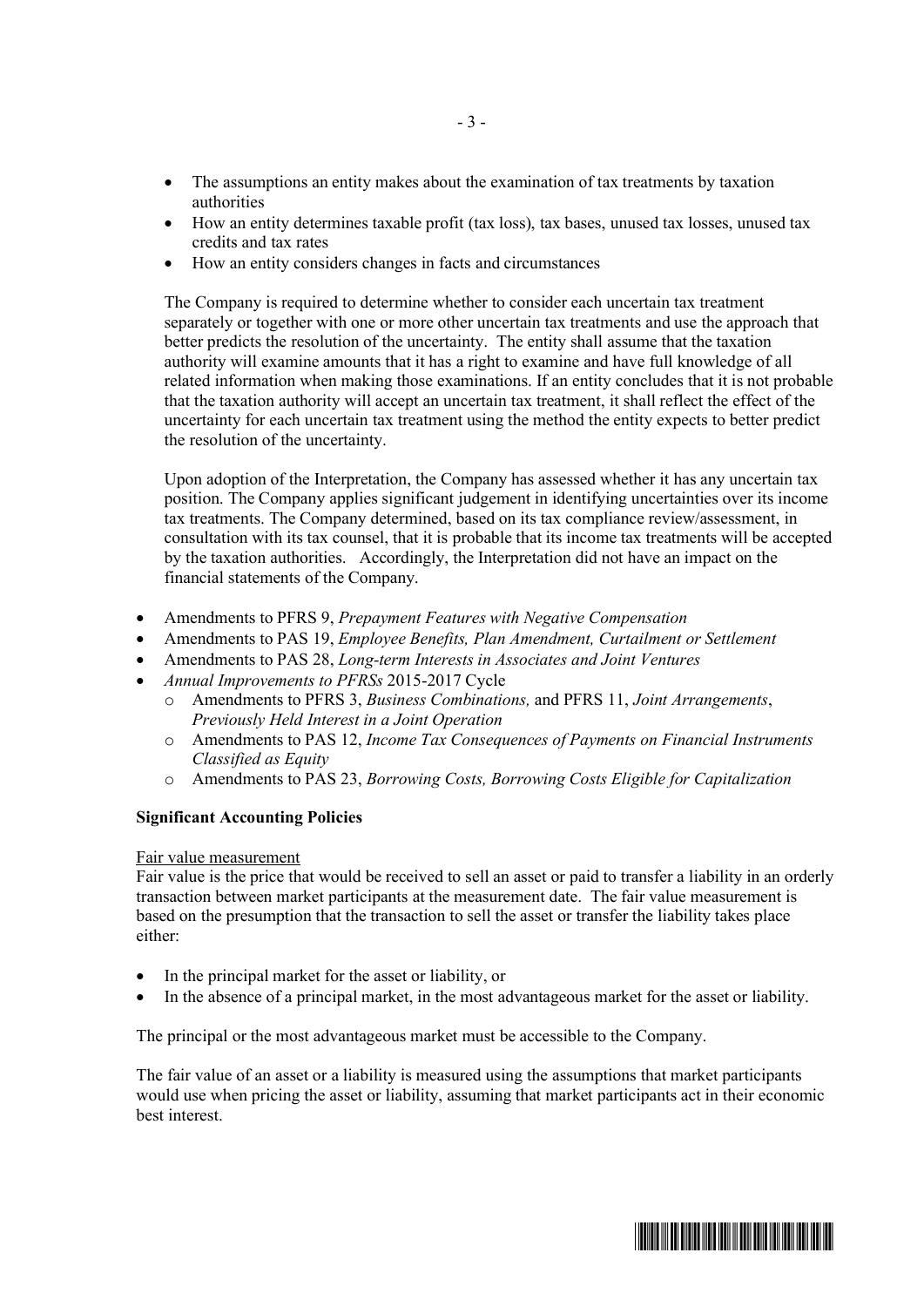If an asset or a liability measured at fair value has a bid price and an ask price, the price within the bid-ask spread that is most representative of fair value in the circumstances shall be used to measure fair value regardless of where the input is categorized within the fair value hierarchy.

A fair value measurement of a non-financial asset takes into account a market participant's ability to generate economic benefits by using the asset in its highest and best use or by selling it to another market participant that would use the asset in its highest and best use.

The Company uses valuation techniques that are appropriate in the circumstances and for which sufficient data are available to measure fair value, maximizing the use of relevant observable inputs and minimizing the use of unobservable inputs.

All assets and liabilities for which fair value is measured or disclosed in the Company's financial statements are categorized within the fair value hierarchy, described as follows, based on the lowest level input that is significant to the fair value measurement as a whole:

- · Level 1 Quoted (unadjusted) market prices in active markets for identical assets or liabilities
- Level 2 Valuation techniques for which the lowest level input that is significant to the fair value measurement is directly or indirectly observable
- · Level 3 Valuation techniques for which the lowest level input that is significant to the fair value measurement is unobservable

For assets and liabilities that are recognized in the Company's financial statements on a recurring basis, the Company determines whether transfers have occurred between levels in the hierarchy by reassessing categorization (based on the lowest level input that is significant to the fair value measurement as a whole) at the end of each reporting period.

For the purpose of fair value disclosures, the Company has determined classes of assets and liabilities on the basis of the nature, characteristics and risks of the asset or liability and the level of the fair value hierarchy as explained above.

## Cash and Cash Equivalents

Short-term, highly liquid investments that are readily convertible to known amounts of cash with original maturities of three months or less from dates of placements and that are subject to an insignificant risk of changes in value are classified as cash equivalents.

#### Financial Instruments

# *Date of recognition*

Financial instruments are recognized in the statement of financial position when the Company becomes a party to the contractual provisions of the instruments. Purchases or sales of financial assets that require delivery of assets within the time frame established by regulation or convention in the marketplace are recognized on the settlement date.

## *Initial measurement of financial instruments*

Financial assets are recognized initially at fair value. Except for financial instruments at fair value through profit or loss (FVTPL), the initial measurement of financial instruments includes transaction costs.

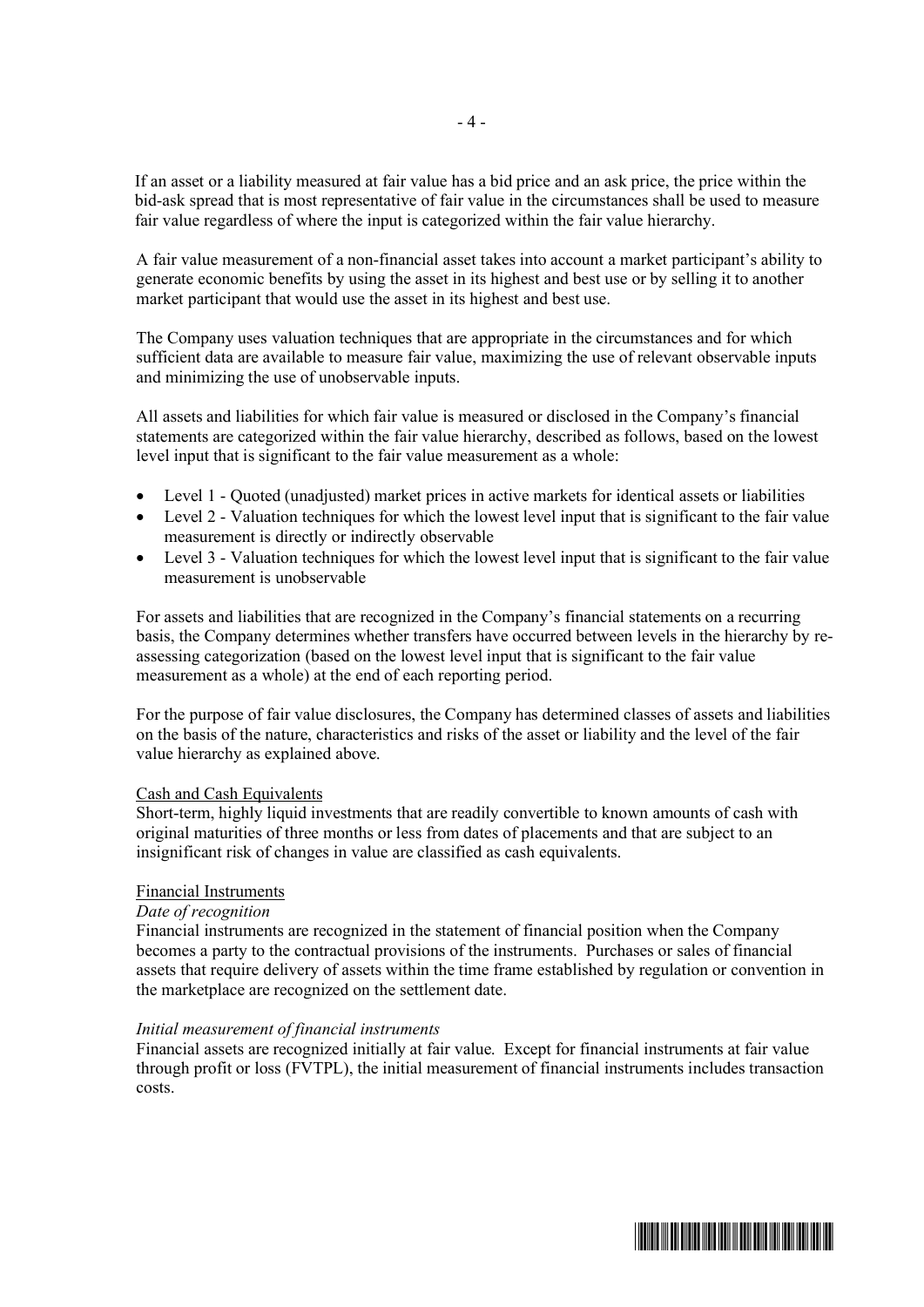### *Classification and measurement of financial assets*

For purposes of classifying financial assets, an instrument is an 'equity instrument' if it is a nonderivative and meets the definition of 'equity' for the issuer (under PAS 32, *Financial Instruments: Presentation*). All other non-derivative financial instruments are 'debt instruments'.

#### a. Financial Assets at Amortized Cost

Financial assets are measured at amortized cost if both of the following conditions are met:

- The asset is held within the Company's business model whose objective is to hold the financial assets in order to collect contractual cash flows; and
- · The contractual terms of the instrument give rise on specified dates to cash flows that are solely payments of principal and interest (SPPI) on the outstanding principal amount outstanding.

Financial assets meeting these criteria are measured initially at fair value plus transaction costs. These are subsequently measured at amortized cost using the effective interest method, less allowance for credit losses, with the interest calculated recognized as 'Interest income' in the statement of comprehensive income. Gains and losses are recognized in statement of comprehensive income when these investments are derecognized or impaired, as well as through the amortization process. The expected credit losses (ECL) are recognized in the statement of comprehensive income under 'Provision for credit losses'. The effects of revaluation on foreign currency-denominated assets are recognized in the statement of comprehensive income.

The Company classified 'Cash and cash equivalents', 'Due from related parties', and 'Receivables' as financial assets at amortized cost.

The Company may irrevocably elect at initial recognition to classify a financial asset that meets the amortized cost criteria above as at FVTPL if that designation eliminates or significantly reduces an accounting mismatch had the financial asset been measured at amortized cost. As of December 31, 2019 and 2018, the Company has not made such designation.

#### b. Financial assets at FVOCI

Financial assets at FVOCI consists of investments in debt securities. Debt securities are measured at FVOCI if both of the following conditions are met:

- The asset is held within the Company's business model whose objective is to hold the financial assets in order to collect contractual cash flows and selling; and
- The contractual terms of the instrument give rise on specified dates to cash flows that are SPPI on the outstanding principal amount outstanding.

Debt securities meeting these criteria are measured initially at fair value plus transaction costs. These are subsequently measured at fair value. The unrealized gains and losses arising from the fair valuation of investment securities at FVOCI are excluded, net of tax as applicable, from the reported earnings and are included in the statement of comprehensive income as 'Net change in fair value of financial assets at fair value through other comprehensive income'. The effective yield component of debt securities at FVOCI, as well as the impact of translation of foreign currency-denominated debt securities at FVOCI to Philippine peso, is reported in the statement of comprehensive income. Interest earned on holding debt securities at debt securities at FVOCI are reported as 'Interest income' using the effective interest (EIR) method. When the debt securities at FVOCI are disposed of, the cumulative gain or loss previously recognized in OCI is recognized as 'Trading and securities gain (loss) - net'. The ECL arising from impairment of such

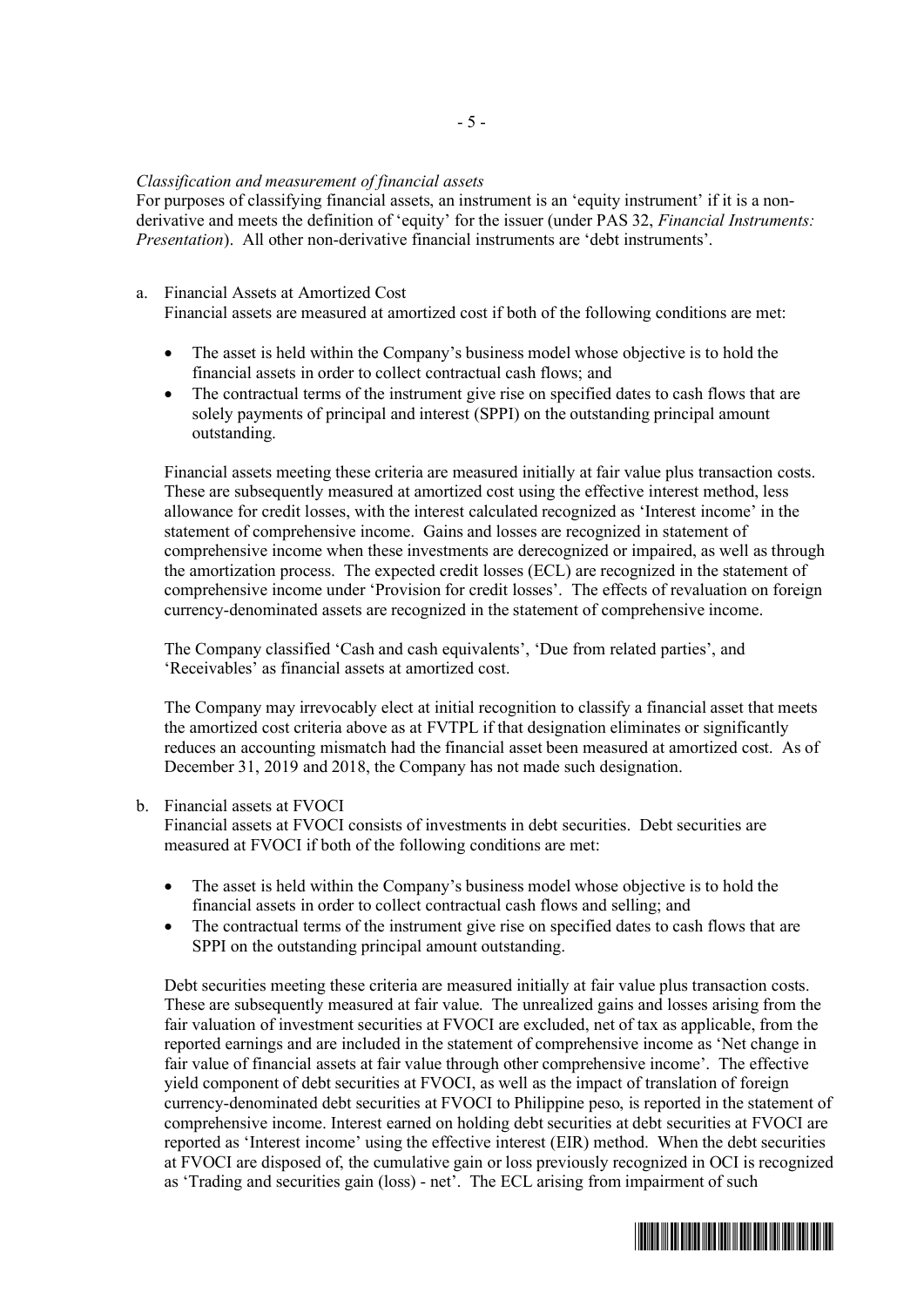investments are recognized in OCI with a corresponding charge to 'Provision for credit losses' in the statement of comprehensive income.

#### *Reclassification of financial assets*

The Company can reclassify financial assets if the objective of its business model for managing those financial assets changes. Reclassification of financial assets designated as at FVTPL at initial recognition is not permitted. A change in the objective of the Company's business model must be effected before the reclassification date. The reclassification date is the beginning of the next reporting period following the change in the business model.

#### *Impairment of financial assets*

The Company recognizes an ECL for all debt instruments not held at FVTPL. ECLs are based on the difference between the contractual cash flows due in accordance with the contract and all the cash flows that the Company expects to receive, discounted at an approximation of the original EIR. The expected cash flows will include cash flows from the sale of collateral held or other credit enhancements that are integral to the contractual terms.

ECLs are recognized in two stages. For credit exposures for which there has not been a significant increase in credit risk since initial recognition, ECLs are provided for credit losses that result from default events that are possible within the next 12-months (a 12-month ECL). For those credit exposures for which there has been a significant increase in credit risk since initial recognition, a loss allowance is required for credit losses expected over the remaining life of the exposure, irrespective of the timing of the default (a lifetime ECL).

For trade receivables, the Company applies a simplified approach in calculating ECLs. Therefore, the Company does not track changes in credit risk, but instead recognizes a loss allowance based on lifetime ECLs at each reporting date. The Company has established a provision matrix that is based on its historical credit loss experience, adjusted for forward-looking factors specifc to the debtors and the economic environment.

The Company assesses on a forward-looking basis the ECL associated with its debt financial assets not measured at FVTPL. For cash in bank, debt financial assets at FVOCI, receivables from employees and accrued interest receivables, the Company applies the general approach in calculating ECL. The loss allowance is based on the probability of default in the next twelve months unless there has been a significant increase in credit risk since origination.

For cash and cash equivalents and investment in debt securities, the Company applies the low credit risk simplification. The Company considers a debt financial asset to have low credit risk when its credit risk rating is equivalent to the definition of investment grade. At every reporting date, the Company evaluates whether the debt instrument is considered to have low credit risk using all reasonable and supportable information that is available without undue cost or effort.

The Company considers a financial asset in default when contractual payments are 90 days past due. However, in certain cases, the Company may also consider a financial asset to be in default when internal or external information indicates that the Company is unlikely to receive the outstanding contractual amounts in full before taking into account any credit enhancements held by the Company.

A financial asset is written off when there is no reasonable expectation of recovering the contractual cash flows.

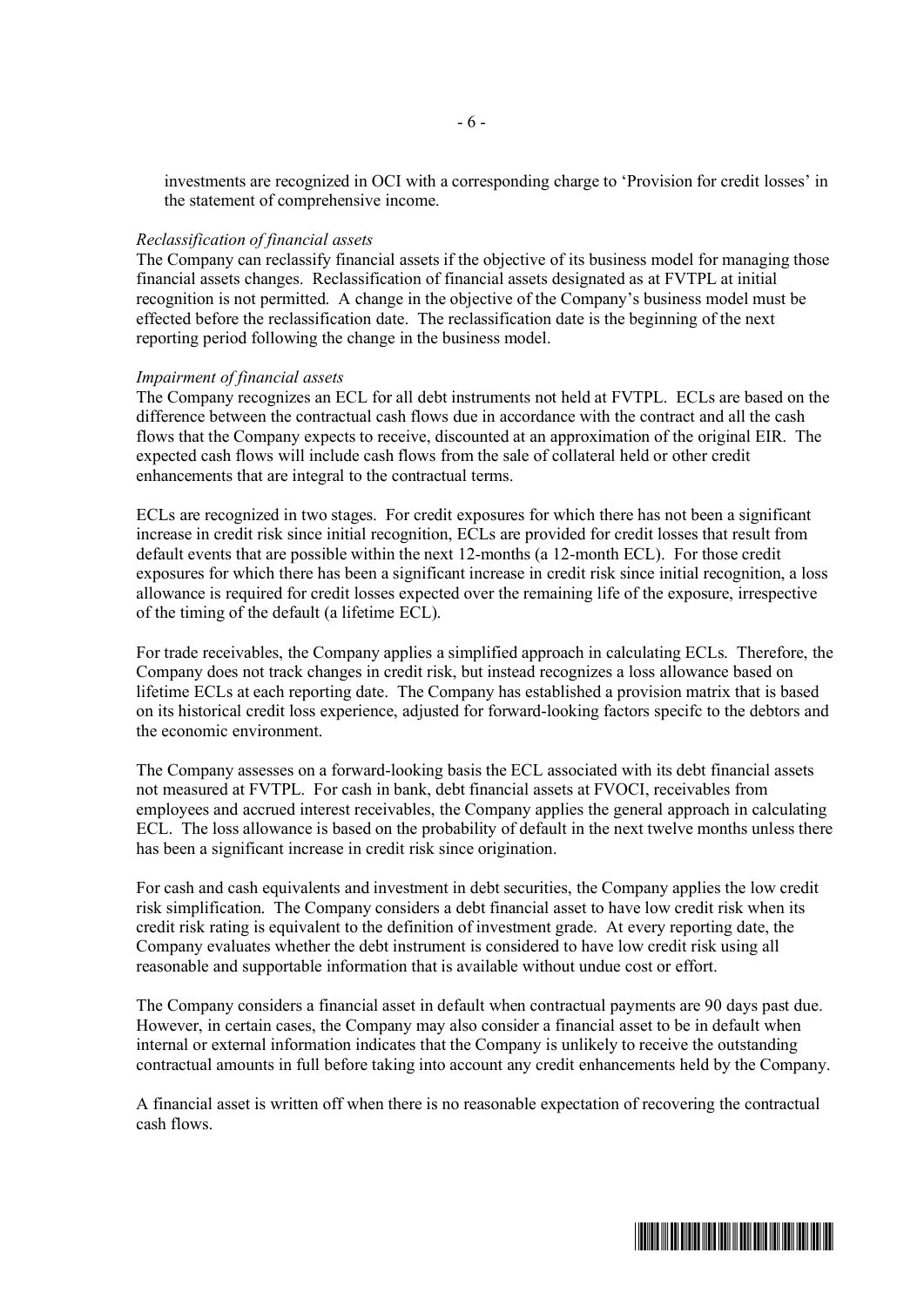## *Financial liabilities at amortized cost*

Issued financial instruments or their components, which are not classified as at FVTPL, are classified as other financial liabilities, where the substance of the contractual arrangement results in the Company having an obligation either to deliver cash or another financial asset to the holder or lender, or to satisfy the obligation other than by the exchange of a fixed amount of cash or another financial asset for a fixed number of the Company's own equity instruments. The components of issued financial instruments that contain both liability and equity elements are accounted for separately, with the equity component being assigned the residual amount after deducting from the instrument as a whole the amount separately determined as the fair value of the liability component on the date of issue.

After initial measurement, other financial liabilities are subsequently measured at amortized cost using the effective interest method. Amortized cost is calculated by taking into account any discount or premium on the issue and fees that are an integral part of EIR. The amortization is included as part of interest expense in statement of comprehensive income.

This category includes the Company's 'Due to related parties'. It also applies to 'Accrued expenses' and 'Others' shown under 'Accounts payable and accrued expenses'.

### 'Day 1' difference

Where the transaction price in a non-active market is different from the fair value from other observable current market transactions in the same instrument or based on a valuation technique whose variables include only data from observable market, the Company recognizes the difference between the transaction price and fair value (a 'Day 1' difference) in the statement of comprehensive income in 'Other income', unless it qualifies for recognition as some other type of asset. In cases where transaction price used is made of data which is not observable, the difference between the transaction price and model value is only recognized in the statement of comprehensive income when the inputs become observable or when the instrument is derecognized. For each transaction, the Company determines the appropriate method of recognizing the 'Day 1' difference amount.

#### Offsetting Financial Instruments

Financial instruments are offset and the net amount is reported in the statement of financial position if, and only if, there is a currently enforceable legal right to offset the recognized amounts and there is an intention to settle on a net basis, or to realize the asset and settle the liability simultaneously. The Company assesses that it has a currently enforceable right of offset if the right is not contingent on a future event, and is legally enforceable in the normal course of business, event of default, and event of insolvency or bankruptcy of the Company and all of the counterparties.

## Derecognition of Financial Instruments

### *Financial assets*

A financial asset (or, where applicable, a part of a financial asset or part of a group of financial assets) is derecognized (that is, removed from the statement of financial position) when:

- The rights to receive cash flows from the asset have expired;
- The Company has transferred its rights to receive cash flows from the asset or has assumed an obligation to pay the received cash flows in full without material delay to a third party under a 'pass-through' arrangement; and either the Company:
	- a. Has transferred substantially all the risks and rewards of the asset, or
	- b. Has neither transferred nor retained substantially all the risks and rewards of the asset, but has transferred control of the asset.

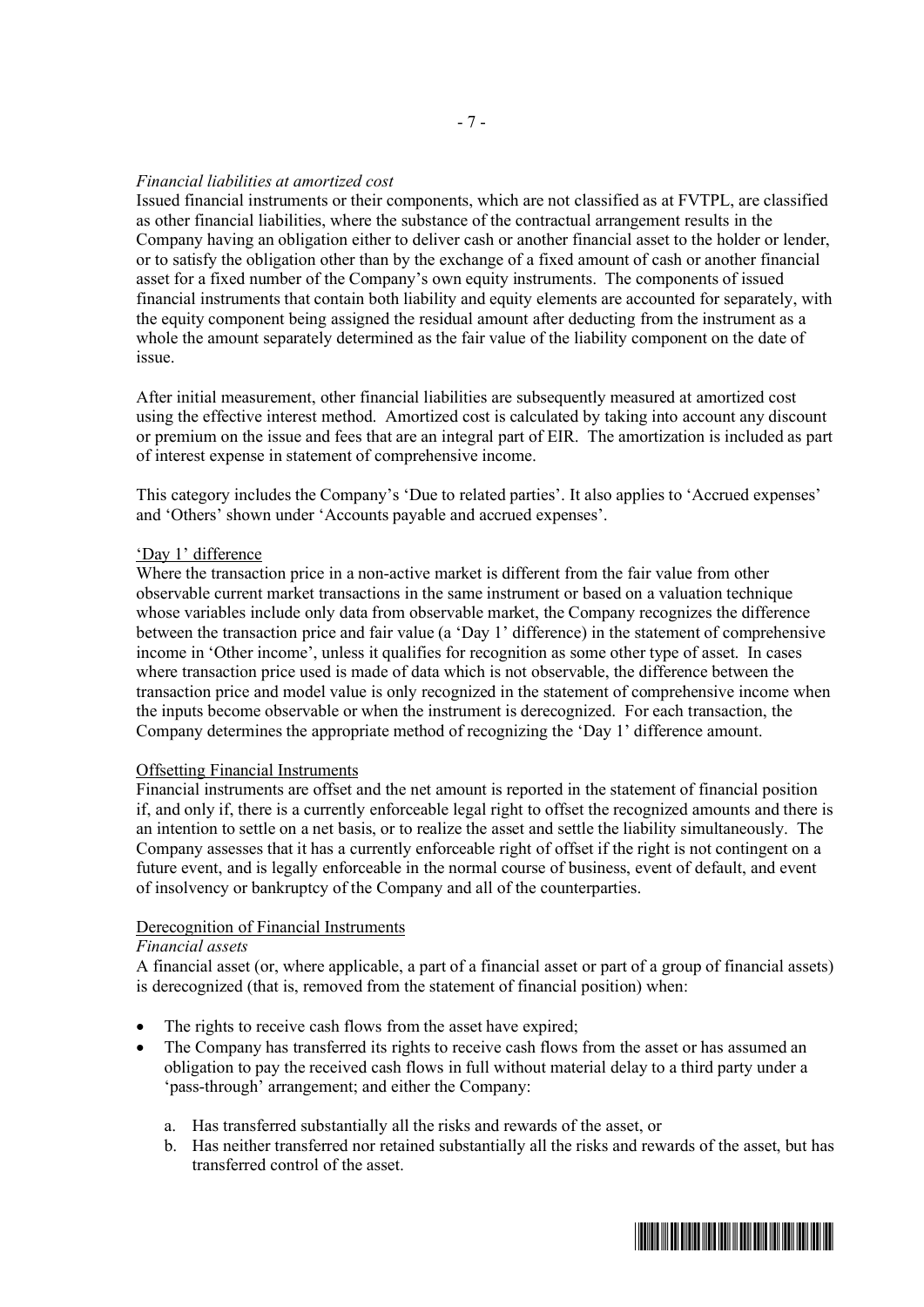When the Company has transferred its right to receive cash flows from an asset and has entered into pass-through arrangement, it evaluates if, and to what extent, it has retained the risks and rewards of ownership. When it has neither transferred nor retained substantially all the risks and rewards of the asset nor transferred control over the asset, the Company continues to recognize the transferred asset to the extent of its continuing involvement. In that case, the Company also recognizes an associated liability. The transferred asset and the associate liability are measured on a basis that reflects the rights and obligations that the Company has retained.

Continuing involvement that takes the form of a guarantee over the transferred asset is measured at the lower of the original carrying amount of the asset and the maximum amount of consideration that the Company could be required to pay.

#### *Financial liability*

A financial liability is derecognized when the obligation under the liability is discharged or cancelled or has expired. Where an existing financial liability is replaced by another from the same lender on substantially different terms, or the terms of an existing liability are substantially modified, such an exchange or modification is treated as a derecognition of the original liability and the recognition of a new liability, with the difference in the respective carrying amounts recognized in statement of comprehensive income.

## Property and Equipment

Property and equipment are stated at cost less accumulated depreciation and any impairment in value. Such cost includes the cost of replacing part of the equipment of the recognition criteria are met, but excludes repairs and maintenance cost. The initial cost of property and equipment comprises of its purchase price and other costs directly attributable to bringing the asset to its working condition and location for its intended use. Expenditures incurred after the property and equipment have been put into operation, such as repairs and maintenance are normally charged against operations in the year in which the costs are incurred. In situations where it can be clearly demonstrated that the expenditures have resulted in an increase in the future economic benefits expected to be obtained from the use of an item of property and equipment beyond its originally assessed standard of performance, the expenditures are capitalized as additional costs of furniture and fixtures.

Depreciation is calculated on a straight-line basis over the estimated useful life (EUL) of the assets as follows:

|                          | Number of Years |
|--------------------------|-----------------|
| Furniture and fixtures   |                 |
| Transportation equipment |                 |

The EUL and the depreciation method are reviewed periodically to ensure that the period and the method of depreciation are consistent with the expected pattern of economic benefits from items of property and equipment.

An item of property and equipment is derecognized upon disposal or when no future economic benefits are expected from the continued use of the asset. Any gain or loss arising on derecognition of the asset (calculated as the difference between the net disposal proceeds and the carrying amount of the item) is included in statement of comprehensive income in the year when the asset is derecognized.

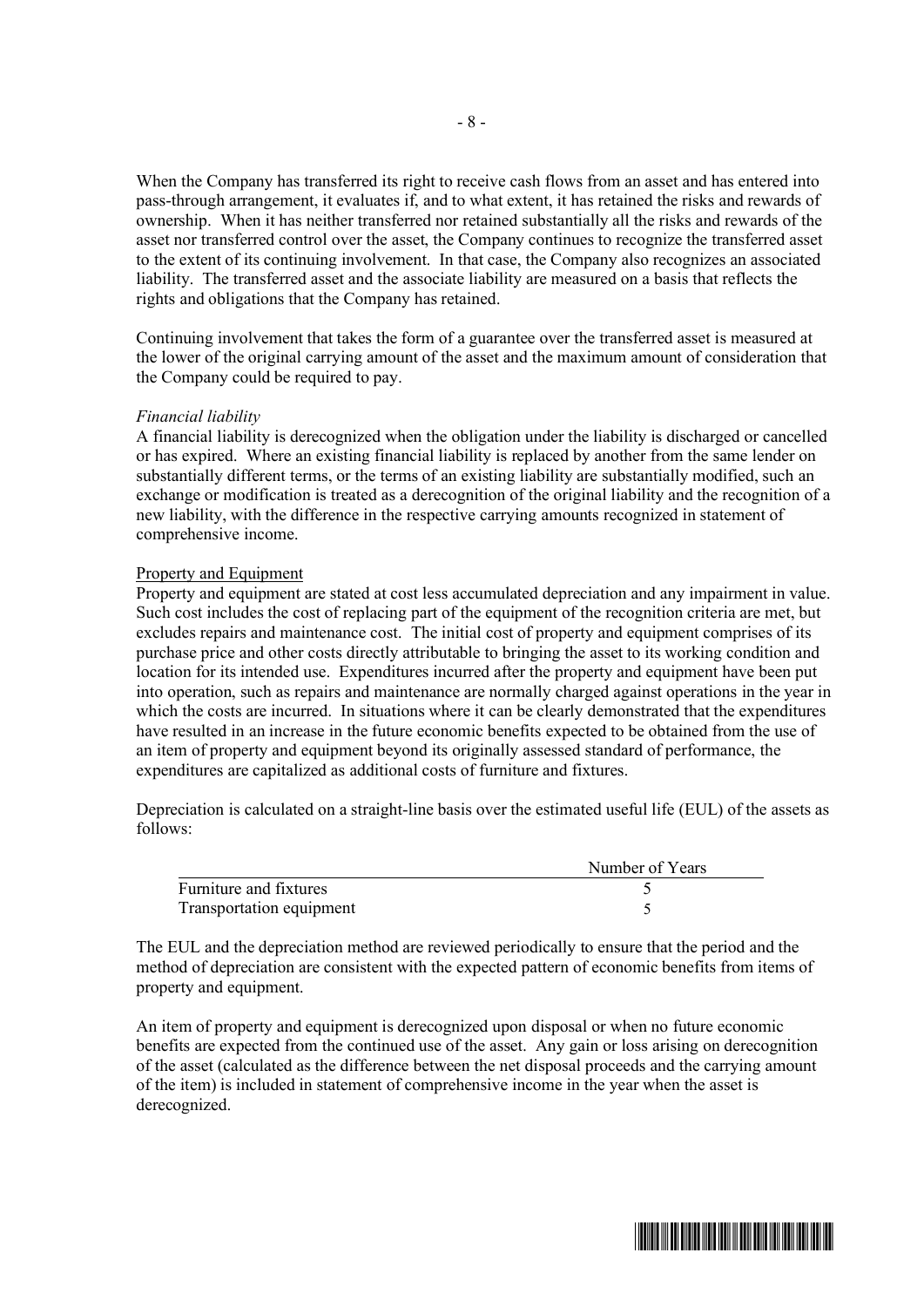#### Software Costs

Software costs include computer software licenses to be used in operations which are accounted for under the cost model.

Acquired computer software licenses are capitalized on the basis of the costs incurred to acquire and install the specific software. Costs associated with maintaining computer software are expensed as incurred. Subsequently, software is measured at cost less accumulated amortization and any accumulated impairment losses.

Costs are amortized on a straight-line basis over the EUL of three years as these intangible assets are considered finite. In addition, intangible assets are subject to impairment testing.

#### Impairment of Non-Financial Assets

At each reporting date, the Company assesses whether there is any indication that its non-financial assets such as property and equipment and software may be impaired. When an indicator of impairment exists, the Company estimates the recoverable amount of the impaired asset. The recoverable amount is the higher of fair value less costs to sell and value in use and is determined for an individual asset. For the purpose of impairment testing, assets that cannot be tested individually are grouped together into the smallest group of assets that generates cash inflows from continuing use that are largely independent of the cash inflows of other assets or groups of assets. Where the carrying amount of an asset exceeds its recoverable amount, the impaired asset is written down to its recoverable amount. The impairment loss is charged to statement of comprehensive income in the year in which it arises. In assessing value in use, the estimated future cash flows are discounted to their present value using a pre-tax discount rate that reflects current market assessment of the time value of money and the risks specific to the asset.

For non-financial assets, an assessment is made at each reporting date as to whether there is any indication that previously recognized impairment losses may no longer exist or may have decreased. If such indication exists, the recoverable amount is estimated. A previously recognized impairment loss is reversed only if there has been a change in the estimates used to determine the asset's recoverable amount since the last impairment loss was recognized. If that is the case, the carrying amount of the asset is increased to its recoverable amount. The reversal can be made only to the extent that the resulting carrying value does not exceed the carrying value that would have been determined, net of depreciation and amortization, had no impairment loss been recognized. Such reversal is recognized in profit or loss. After such a reversal, the depreciation and amortization are adjusted in future years to allocate the asset's revised carrying amount, less any residual value, on a systematic basis over its remaining life.

#### **Equity**

Capital stock is measured at par value for all shares issued and outstanding. When the shares are sold at a premium, the difference between the proceeds and the par value is credited to 'Additional paid-in capital' account. Direct costs, net of related tax benefit, incurred related to equity issuance, such as underwriting, accounting and legal fees, printing costs and taxes are chargeable to 'Additional paid-in capital'. If the 'Additional paid-in capital' is not sufficient, the excess is charged against 'Retained earnings'.

#### Revenue Recognition

Revenue from contracts with customers is recognized when control of services is transferred to the customer at an amount that reflects the consideration to which the Company expects to be entitled in exchange for those services.

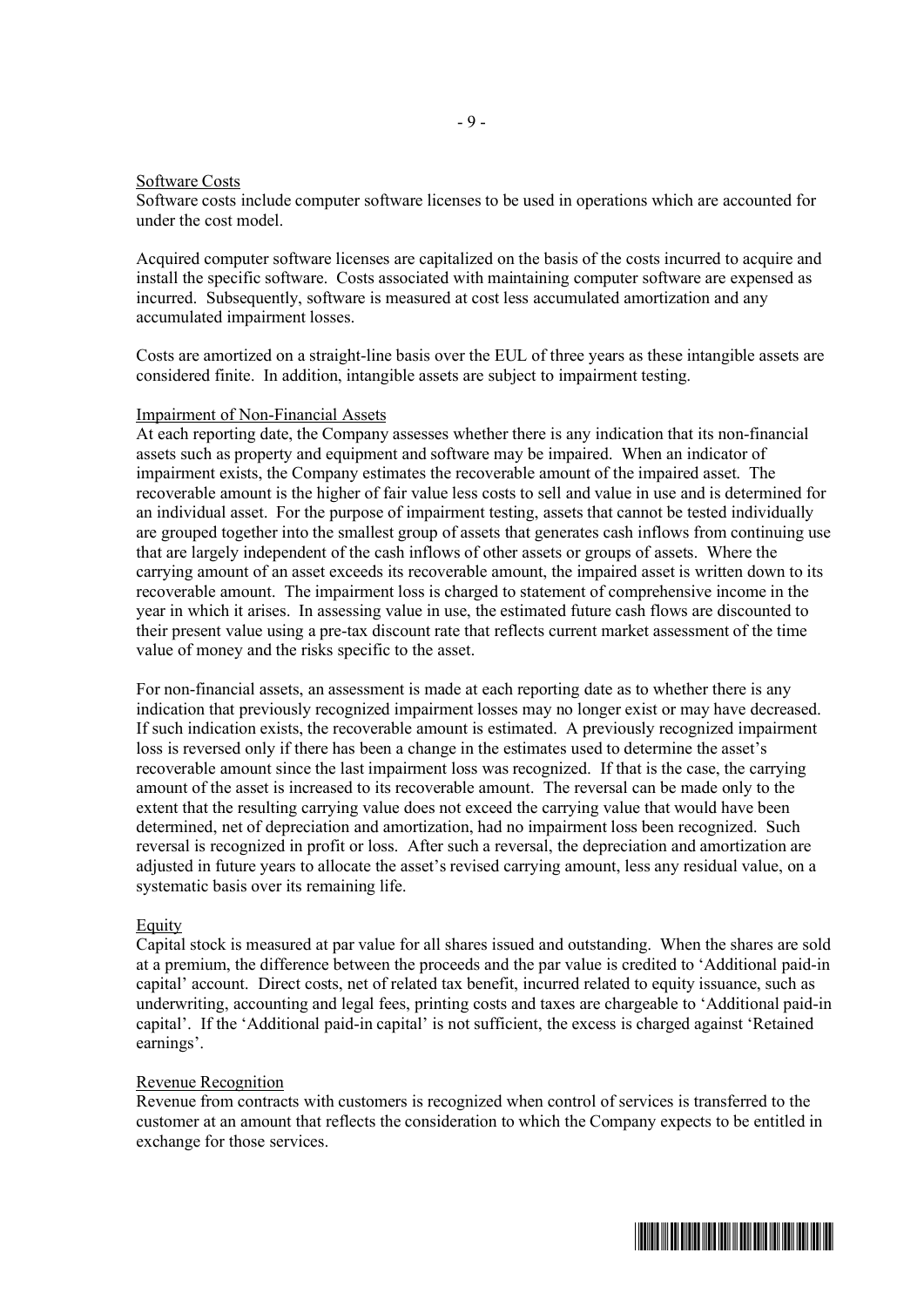The Company assesses its revenue arrangements against specific criteria in order to determine if it is acting as a principal or agent. The Company assessed that it is acting as principal in all of its revenue arrangements. The following specific recognition criteria must also be met before revenue is recognized:

#### *Trust fees*

Trust fees related to trust accounts are recognized ratably over the period as the service is provided.

#### Revenue outside the scope of PFRS 15

#### *Interest income*

Interest income is accrued on a time proportion basis at the effective interest rate applicable, which is the rate that exactly discounts estimated future cash receipts through the expected life of the financial asset to that asset's net carrying amount.

### Expense Recognition

Expenses are recognized in the statement of comprehensive income when a decrease in future economic benefit related to a decrease in an asset or an increase in a liability has arisen that can be measured reliably. Expenses are recognized in the statement of income:

- · On the basis of a direct association between the costs incurred and the earning of specific items of income;
- · On the basis of systematic and rational allocation procedures when economic benefits are expected to arise over several accounting periods and the association with income can only be broadly or indirectly determined; or
- · Immediately when an expenditure produces no future economic benefits or when, and to the extent that, future economic benefits do not qualify, or cease to qualify, for recognition in the statement of financial condition as an asset.

Expenses in the statement of comprehensive income are presented using the nature of expense method.

#### Pension Benefits

The Company maintains a defined contribution (DC) plan that covers all regular full-time employees. Under its DC plan, the Company pays fixed contributions based on the employees' monthly salaries. The Company, however, is covered by Republic Act (RA) No. 7641, The Philippine Retirement Law, which provides for its qualified employees a defined benefit (DB) minimum guarantee. The DB minimum guarantee is equivalent to a certain percentage of the monthly salary payable to an employee at normal retirement age with the required credited years of service based on the provisions of RA 7641.

Accordingly, the Company accounts for its retirement obligation under the higher of the DB obligation relating to the minimum guarantee and the obligation arising from the DC plan.

For the DB minimum guarantee plan, the liability is determined based on the present value of the excess of the projected DB obligation over the projected DC obligation at the end of the reporting period. The DB obligation is calculated annually by a qualified independent actuary using the projected unit credit method. The Company determines the net interest expense (income) on the net DB liability (asset) for the period by applying the discount rate used to measure the DB obligation at the beginning of the annual period to the then net DB liability (asset), taking into account any changes

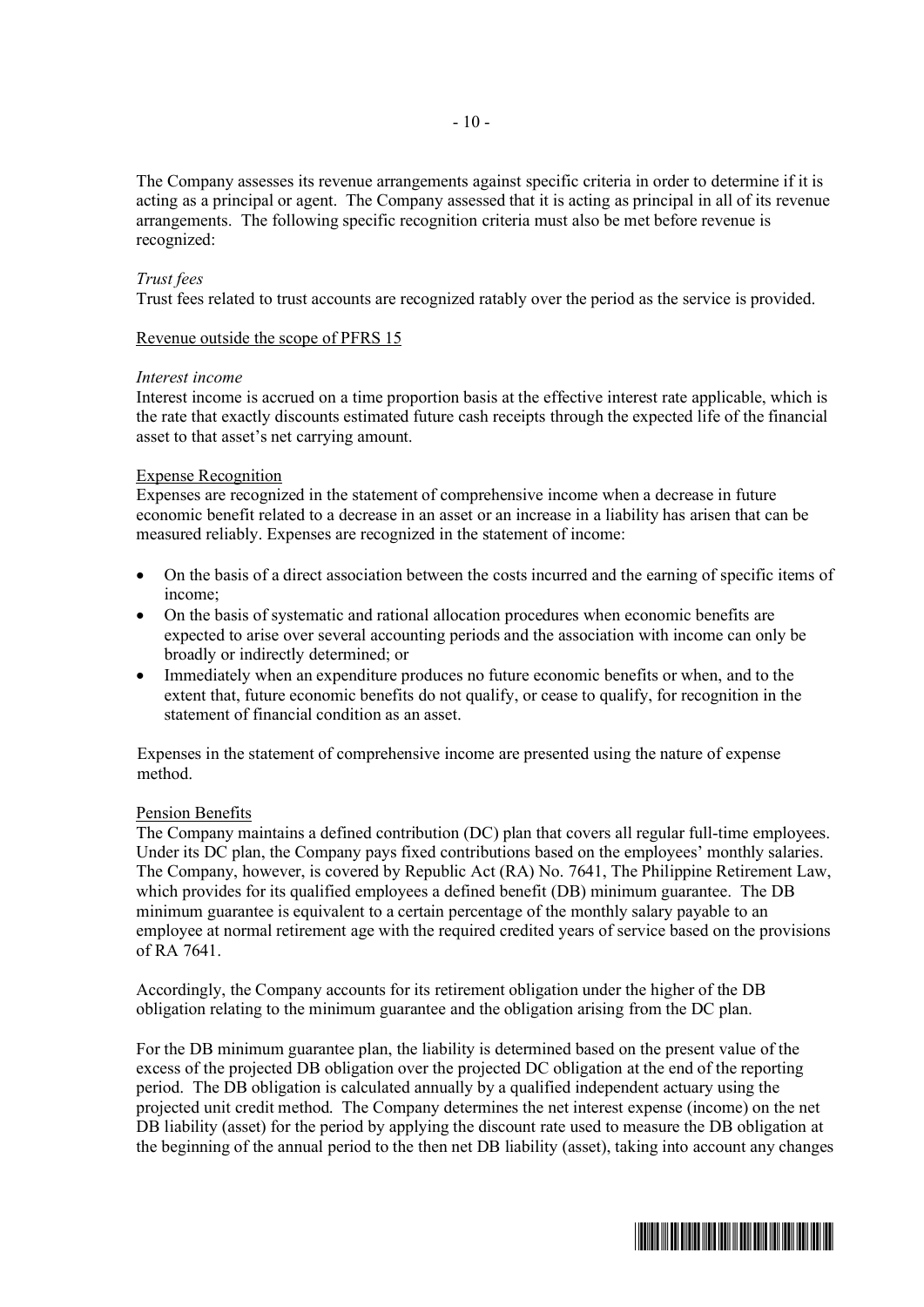in the net DB liability (asset) during the period as a result of contributions and benefit payments. Net interest expense and other expenses related to the DB plan are recognized in profit or loss.

The DC liability, on the other hand, is measured at the fair value of the DC assets upon which the DC benefits depend, with an adjustment for margin on asset returns, if any, where this is reflected in the DC benefits.

Remeasurements of the net DB liability, which comprise actuarial gains and losses, the return on plan assets (excluding interest) and the effect of the asset ceiling (if any, excluding interest), are recognized immediately in other comprehensive income.

When the benefits of a plan are changed or when a plan is curtailed, the resulting change in benefit that relates to past service or the gain or loss on curtailment is recognized immediately in profit or loss. The Company recognizes gains or losses on the settlement of a DB plan when the settlement occurs.

#### Leases

#### *Company as lessee*

The Company assesses at contract inception whether a contract is, or contains a lease. A contract contains a lease if it conveys the right to control the use of an identified asset for a period of time in exchange for consideration. The Company applies a single recognition and measurement approach for all leases, except for short-term leases and leases of low-value assets. The Company recognizes lease liability to make lease payments and ROU assets representing the right-of-use the underlying assets.

#### *ROU assets*

The Company recognizes ROU assets (included in 'Property and Equipment') at the commencement date of the lease (i.e. the date the underlying asset is available for use). ROU assets are measured at costs, less any accumulated depreciation and impairment losses, and adjusted for any remeasurement of lease liability. The cost of ROU assets includes the amount of lease liability recognized and lease payments made at or before the commencement date less any lease incentives received. ROU assets are depreciated on a straight-line basis over the shorter of the lease term and the estimated useful lives of the assets of five years.

#### *Lease liability*

At the commencement date of the lease, the Company recognizes lease liability measured at the present value of lease payments to be made over the lease term. In calculating the present value of lease payments, the Company uses its incremental borrowing rate at the lease commencement date because the interest rate implicit in the lease is not readily determinable. After the commencement date, the amount of lease liability is increased to reflect the accretion of interest (included in 'Interest expense on lease liability') and reduced for the lease payments made. In addition, the carrying amount of lease liability is remeasured if there is a modification, a change in the lease term or a change in the lease payments.

#### *Short-term leases and leases of low-value assets*

The Company applies the short-term lease recognition exemption to its short-term leases of office spaces (i.e. those leases that have a lease term of 12 months or less from the commencement date and do not contain a purchase option). It also applies the lease of low-value assets recognition exemption to leases of office equipment that are considered to be of low value (i.e., those with value of less than P250,000). Lease payments on short-term leases of low-value assets are recognized as expense on a straight-line basis over the lease term.

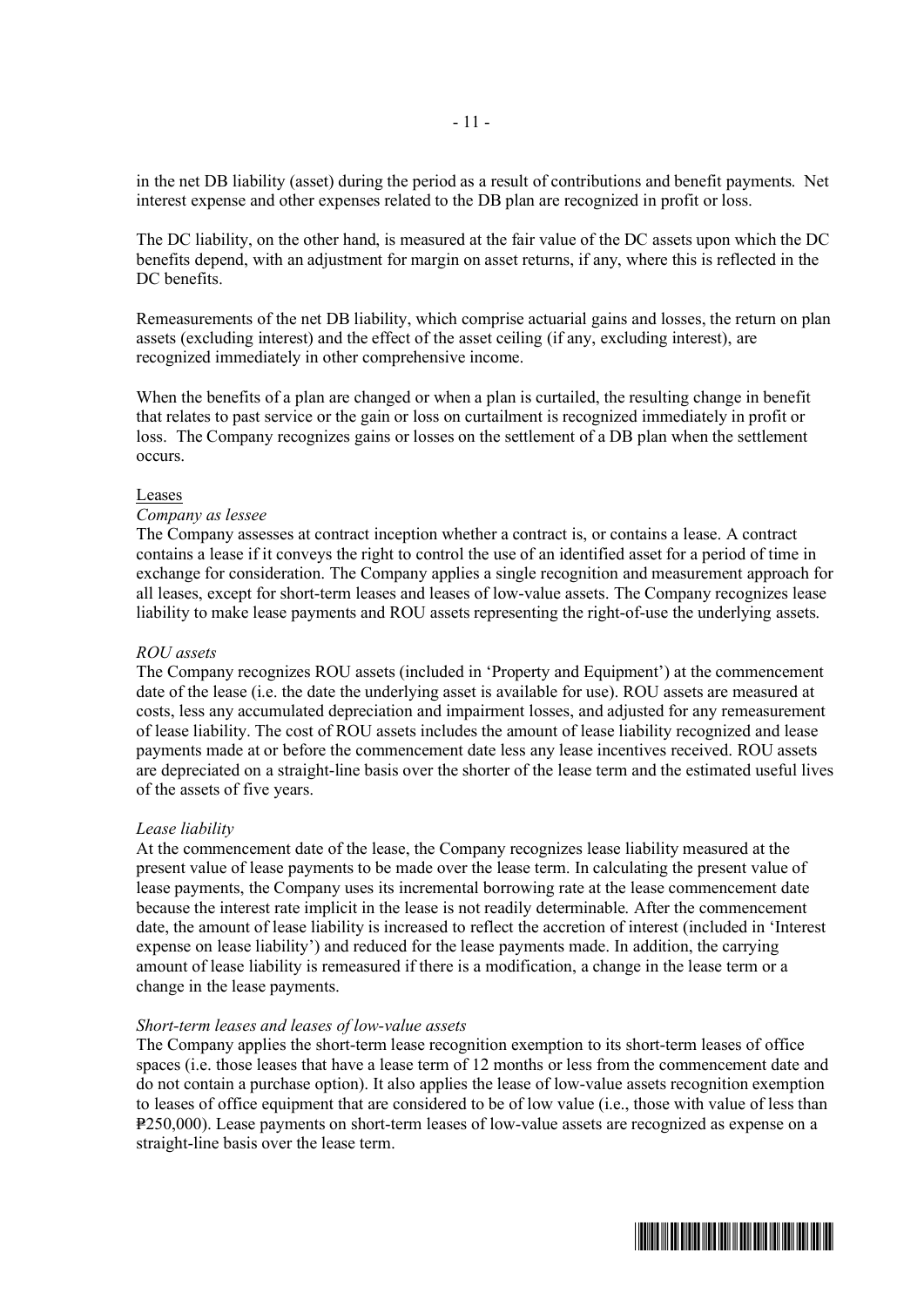#### Income Tax

Income tax on profit or loss for the year comprises current and deferred tax. Income tax is determined in accordance with Philippine Tax Law. Income tax is recognized in profit or loss, except to the extent that it relates to items directly recognized in OCI.

### *Current tax*

Current tax assets and liabilities for the current period are measured at the amount expected to be recovered from or paid to the taxation authorities. The tax rates and tax laws used to compute the amount are those that are enacted or substantively enacted as at the reporting date. Effective January 1, 2019, management periodically evaluates positions taken in the tax returns with respect to situations in which applicable tax regulations are subject to interpretations and establishes provisions where appropriate.

### *Deferred tax*

Deferred tax is provided using the balance sheet liability method on all temporary differences at the reporting date between the tax bases of assets and liabilities and their carrying amounts for financial reporting purposes.

Deferred tax liabilities are recognized for all taxable temporary differences, with certain exceptions. Deferred tax assets are recognized for all deductible temporary differences, carryforward of unused tax credits from the excess minimum corporate income tax (MCIT) over the regular corporate income tax (RCIT), and unused net operating loss carryover (NOLCO), to the extent that it is probable that sufficient taxable income will be available against which the deductible temporary differences and carryforward benefits of unused tax credits from MCIT and unused NOLCO can be utilized.

Deferred tax, however, is not recognized when it arises from the initial recognition of an asset or liability in a transaction that is not a business combination and, at the time of the transaction, affects neither the accounting income nor taxable income or loss.

The carrying amount of deferred tax assets is reviewed at each reporting date and reduced to the extent that it is no longer probable that sufficient taxable profit will be available to allow all or part of the deferred tax assets to be utilized. Unrecognized deferred tax assets are reassessed at each reporting date and are recognized to the extent that it has become probable that future taxable profit will allow the deferred tax assets to be recovered.

Deferred tax assets and liabilities are measured at the tax rates that are applicable to the period when the asset is realized or the liability is settled, based on tax rates (and tax laws) that have been enacted or substantively enacted as at the reporting date.

Deferred tax assets and deferred tax liabilities are offset if a legally enforceable right exists to set off current tax assets against current tax liabilities and the deferred taxes relate to the same taxable entity and the same tax authority.

#### Foreign Currency-Denominated Transactions and Balances

Transactions in foreign currencies are initially recorded in the functional currency at the foreign exchange rate prevailing at the date of the transaction. Monetary assets and liabilities denominated in foreign currencies are retranslated to the functional currency at the closing rate prevailing at reporting date. The foreign currency gain or loss on monetary items is the difference between amortized cost in the functional currency at the beginning of the period, adjusted for effective interest and payments during the period, and the amortized cost in foreign currency translated at the closing rate prevailing at the end of the reporting period. Foreign currency differences arising from translation are recognized in the statement of comprehensive income.

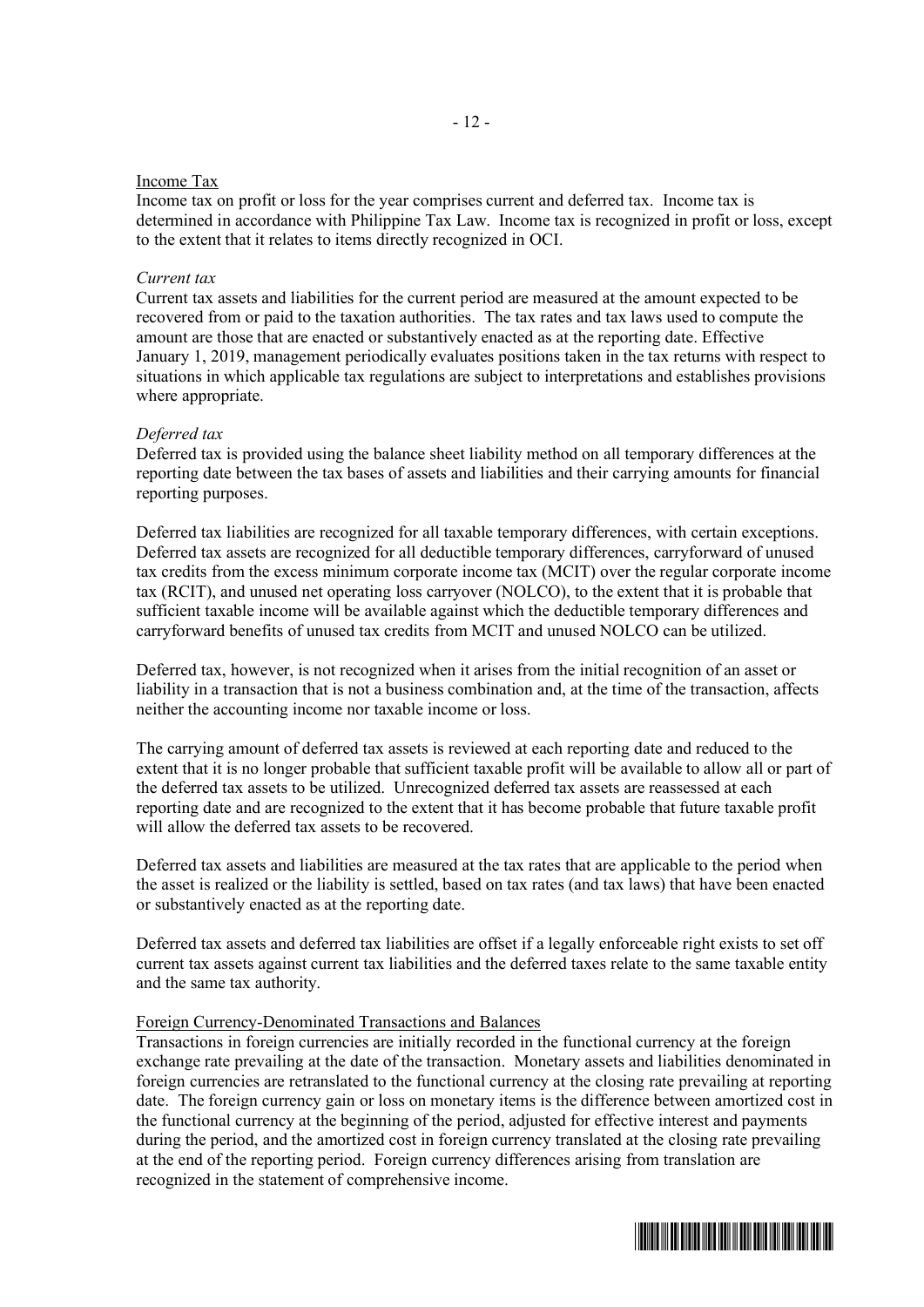#### Provisions

Provisions are recognized when the Company has a present obligation (legal or constructive) as a result of past event and it is probable that an outflow of assets embodying economic benefits will be required to settle the obligation and a reliable estimate can be made of the amount of the obligation. When the Company expects some or all of a provision to be reimbursed, for example, under an insurance contract, the reimbursement is recognized as a separate asset but only when the reimbursement is virtually certain. The expense relating to any provision is presented in the statement of comprehensive income, net of any reimbursement. If the effect of the time value of money is material, provisions are determined by discounting the expected future cash flows at a pretax rate that reflects current market assessments of the time value of money and, where appropriate, the risks specific to the liability. Where discounting is used, the increase in the provision due to the passage of time is recognized as an 'Interest expense'.

### Contingencies

Contingent liabilities are not recognized but are disclosed in the financial statements unless the possibility of an outflow of assets embodying economic benefits is remote. Contingent assets are not recognized but are disclosed in the notes to the financial statements when an inflow of economic benefits is probable.

### Events after the Reporting Period

Post year-end events that provide additional information about the Company's position at the reporting date (adjusting events) is reflected in the financial statements. Post year-end events that are not adjusting events, if any, are disclosed when material to the Company's financial statements.

#### Standards Issued but not yet Effective

Pronouncements issued but not yet effective are listed below. Unless otherwise indicated, the Company does not expect that the future adoption of the said pronouncements will have a significant impact on its financial statements. The Company intends to adopt the following pronouncements when they become effective.

#### *Effective beginning on or after January 1, 2020*

- · Amendments to PFRS 3, *Definition of a Business*
- · Amendments to PAS 1, *Presentation of Financial Statements*, and PAS 8, *Accounting Policies, Changes in Accounting Estimates and Errors*, *Definition of Material*

#### *Effective beginning on or after January 1, 2023*

· PFRS 17, *Insurance Contracts*

#### *Deferred effectivity*

· Amendments to PFRS 10, *Consolidated Financial Statements*, and PAS 28, *Sale or Contribution of Assets between an Investor and its Associate or Joint Venture.*

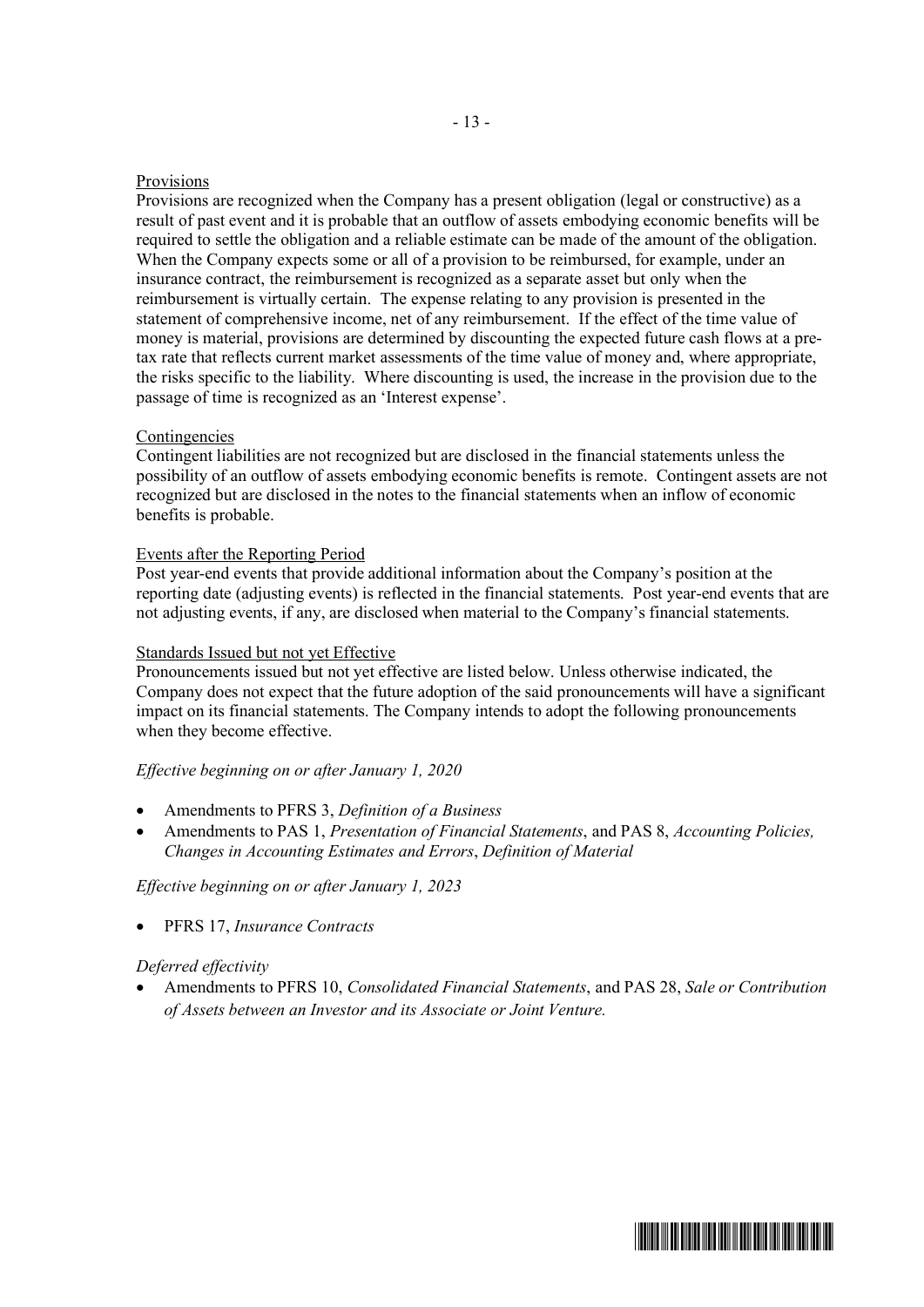## 3. **Significant Accounting Judgment and Estimates**

The preparation of the financial statements in compliance with PFRS requires the Company to make judgment and estimates that affect the reported amounts of assets, liabilities, income and expenses and disclosure of contingent assets and contingent liabilities. Future events may occur which will cause the assumptions used in arriving at the estimates to change. The effects of any change in estimates are reflected in the financial statements as they become reasonably determinable.

Judgment and estimates are continually evaluated and are based on historical experience and other factors, including expectations of future events that are believed to be reasonable under the circumstances.

#### Judgment

In the process of applying the Company's accounting policies, management has made the judgment below which have the most significant effect on the amounts recognized in the financial statements.

*Determining the lease term of contracts with renewal and termination options – Company as lessee* The Company has a lease contract that includes renewal and termination options. The Company applies judgment in evaluating whether it is reasonably certain whether or not to exercise the option to renew or terminate the lease. That is, it considers all relevant factors such as location and importance of the office and parking spaces to its operations that create an economic incentive for it to exercise either the renewal or termination. After the commencement date, the Company reassesses the lease term if there is a significant event or change in circumstances that is within its control and affects its ability to exercise or not to exercise the option to renew or to terminate.

#### Estimates

The key assumptions concerning the future and other key sources of estimation uncertainty at the reporting date that has significant risk of causing a material adjustment to the carrying amounts of assets and liabilities within the next financial year are discussed below:

#### *a) Impairment of financial assets*

The measurement of impairment losses under PFRS 9 across all categories of financial assets requires judgment, in particular, the estimation of the amount and timing of future cash flows when determining impairment losses and the assessment of a significant increase in credit risk. These estimates are driven by a number of factors, changes in which can result in different levels of allowances.

For Cash in bank, Financial assets at FVOCI, Receivables from employees and Accrued interest receivables, the allowance estimate is determined by obtaining the point-in-time probability of default (PD) and loss given default (LGD) of the counterparties from market sources (e.g. Bloomberg), adjusted for forward-looking factors specific to the counterparties and the economic environment, and days to maturities of the financial assets, and multiplying these inputs with the exposure at default (EAD). The PD is an estimate of the likelihood of default over a given time horizon. The LGD is an estimate of loss arising in the case where a default occurs at a given time. The EAD is an estimate of the exposure at a future default date, taking into account expected changes in the exposure after the reporting date, including repayments of principals and interest, whether scheduled by contract or otherwise (see Notes 5, 6 and 8).

For Due from related parties and Management fee receivables, the Company estimates ECL based on days past due for groupings of credit accounts with similar loss patterns. Credit accounts are grouped based on their nature. The provision matrix is based on historical loss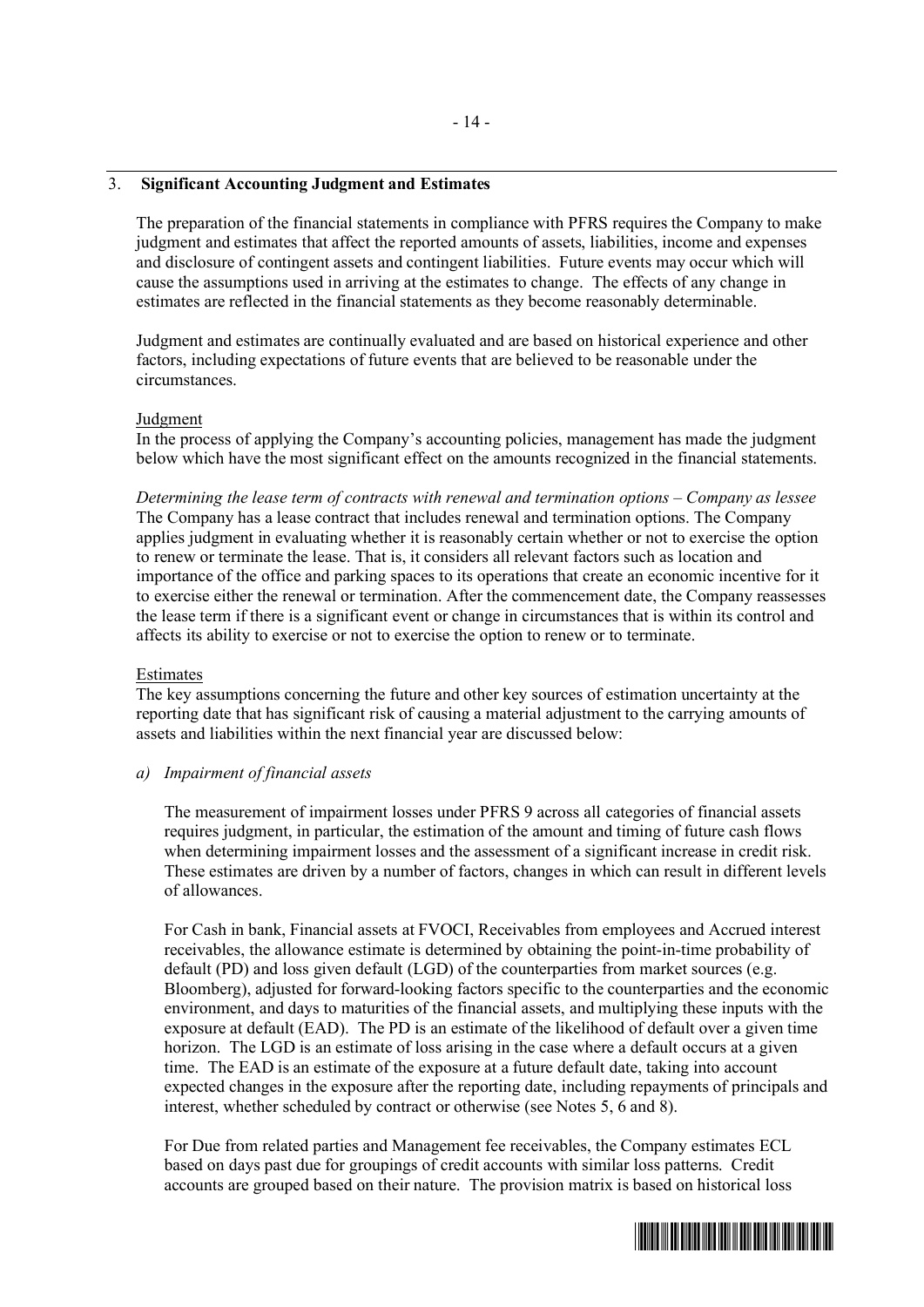experience adjusted for current and forward-looking information. At every reporting date, the historical observed default rates are updated and changes in the forward-looking estimates are analyzed. The amount of ECLs is sensitive to changes in circumstances and of forecast economic conditions. The Company's historical credit loss experience and forecast of economic conditions may also not be representative of customers' actual default in the future (see Notes 5 and 19).

As at December 31, 2019 and 2018, no impairment losses were recognized on these financial assets.

*b) Realizability of deferred tax assets*

Management reviews at each reporting date the carrying amount of the Company's deferred tax assets. The carrying amount of deferred tax assets is reduced to the extent that it is no longer probable that sufficient taxable profit will be available against which the related tax assets can be utilized. Management believes that sufficient taxable profit will be generated in the foreseeable future to allow the recognized deferred tax assets to be utilized.

As at December 31, 2019 and 2018, the Company has recognized deferred tax assets amounting to  $\texttt{P3.16}$  million and  $\texttt{P1.20}$  million, respectively (see Note 18). There are no unrecognized deferred tax assets.

*c) Estimating pension obligation*

The determination of pension obligation is dependent on the selection of certain assumptions used in calculating such amount. Those assumptions are described in Note 17 to the financial statements and include discount rates and future salary increases. Due to the long-term nature of the obligation, such estimates are subject to significant uncertainty. While the Company believes that the assumptions are reasonable and appropriate, significant differences in the actual experience or significant changes in the assumptions may materially affect the pension obligation.

The present value of the defined benefit obligation is determined by discounting the estimated future cash out flows using the interest rates of Philippine government bonds with terms consistent with the expected employee benefit payouts as at reporting date.

Salary increase rates are based on historical annual merit, market and promotional increase and future inflation rates.

Other assumptions, such as mortality rates and employee turnover rates, are based on publicly available mortality tables and the Company's historical experience.

Further details about the assumptions used and the carrying value of pension liability as at December 31, 2019 and 2018 are disclosed in Note 17.

#### *d) Leases - Estimating the incremental borrowing rate*

The Company cannot readily determine the interest rate implicit in the lease, therefore, it uses its IBR to measure lease liability. The IBR is the rate of interest that the Company would have to pay to borrow over a similar term, and with a similar security, the funds necessary to obtain an asset of a similar value to the right-of-use asset in a similar economic environment. The IBR therefore reflects what the Company 'would have to pay', which requires estimation when no observable rates are available or when they need to be adjusted to reflect the terms and conditions of the lease.

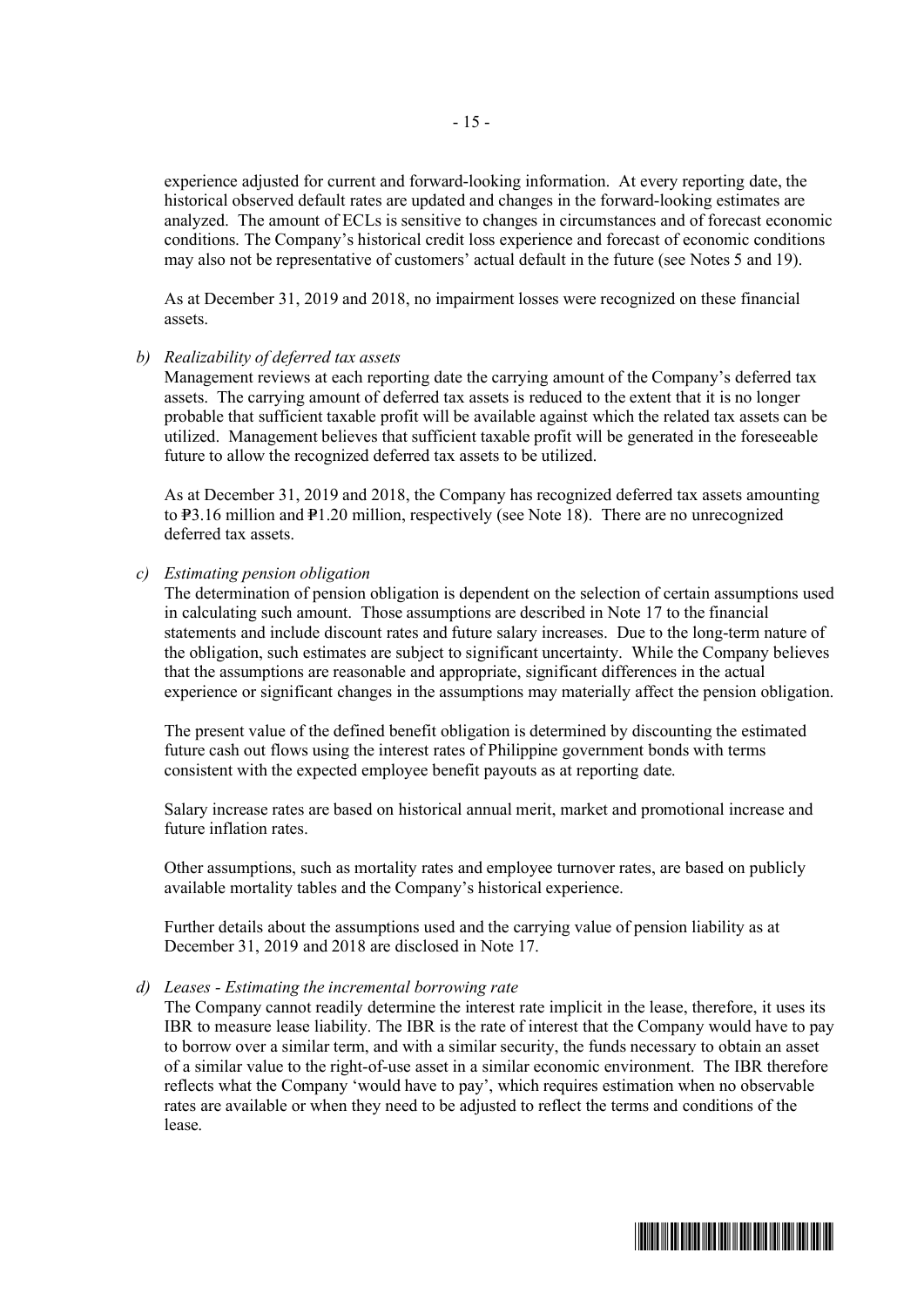The Company estimates the IBR using observable inputs (such as market interest rates) when available and is required to make certain entity-specific estimates (such as the credit spread for a stand-alone credit rating).

# 4. **Financial Risk Management Objectives and Policies**

#### General Risk Management Structure

The Company's risk management program is a continuing, proactive and systematic process that focuses on the identification and assessment of financial risks guided by the principles set out in its risk management framework and seeks to implement the policies, procedures and guidelines established by the Company's Risk Oversight Committee.

The policies, procedures and guidelines are meant to manage financial risks to which the Company is exposed to. Discussed below are the risk management policies and measurement tools used by the Company in monitoring and managing its significant financial risks:

#### *Liquidity Risk*

Liquidity risk is the risk of not being able to meet funding obligations on due dates without incurring unacceptable losses due to disruption in funding sources, and/or inability to liquidate assets quickly due to changes in market conditions, and/or unplanned utilization of cash resources.

Liquidity risk is closely related to market risk as any adverse developments on foreign exchange rates, interest rates and market prices of securities could have an impact on liquidity.

Management of liquidity is the responsibility of the Operations Department. Given the nature of the Company's business, mitigation of liquidity risk involves in the first instance forecasting liquidity requirements and ensuring that sufficient balances of cash and cash equivalents to meet immediate needs are maintained.

All of the Company's financial assets and financial liabilities are current and will mature within one year after reporting date except for the financial assets at FVOCI. The table below analyzes the financial assets at FVOCI of the Company into their relevant maturity groups based on the remaining periods at the reporting date to their contractual maturities or expected repayment dates.

|                                            |              |              | 2019                     |         |              |
|--------------------------------------------|--------------|--------------|--------------------------|---------|--------------|
|                                            | Up to a year | 1 to 5 years | Over 5 years             | No term | <b>Total</b> |
| <b>Financial assets at</b><br><b>FVOCI</b> | P15,008,750  | P180,068,810 | P74,204,820              | $P-$    | P269,282,380 |
|                                            |              |              | 2018                     |         |              |
|                                            | Up to a year | 1 to 5 years | Over 5 years             | No term | Total        |
| Financial assets at<br><b>FVOCI</b>        | P77,994,920  | P23,633,055  | P <sub>17</sub> ,132,490 | P       | P118,760,465 |

#### *Credit Risk*

Credit risk refers to the risk that the borrower, issuer or counterparty may fail to perform its obligation to pay on time or that its ability to perform such obligation may get impaired before settlement date. Credit risk is not limited to a company's lending activities but also arises whenever funds are extended, committed, invested, or otherwise exposed, through actual or implied contractual agreements, whether on or off the books.

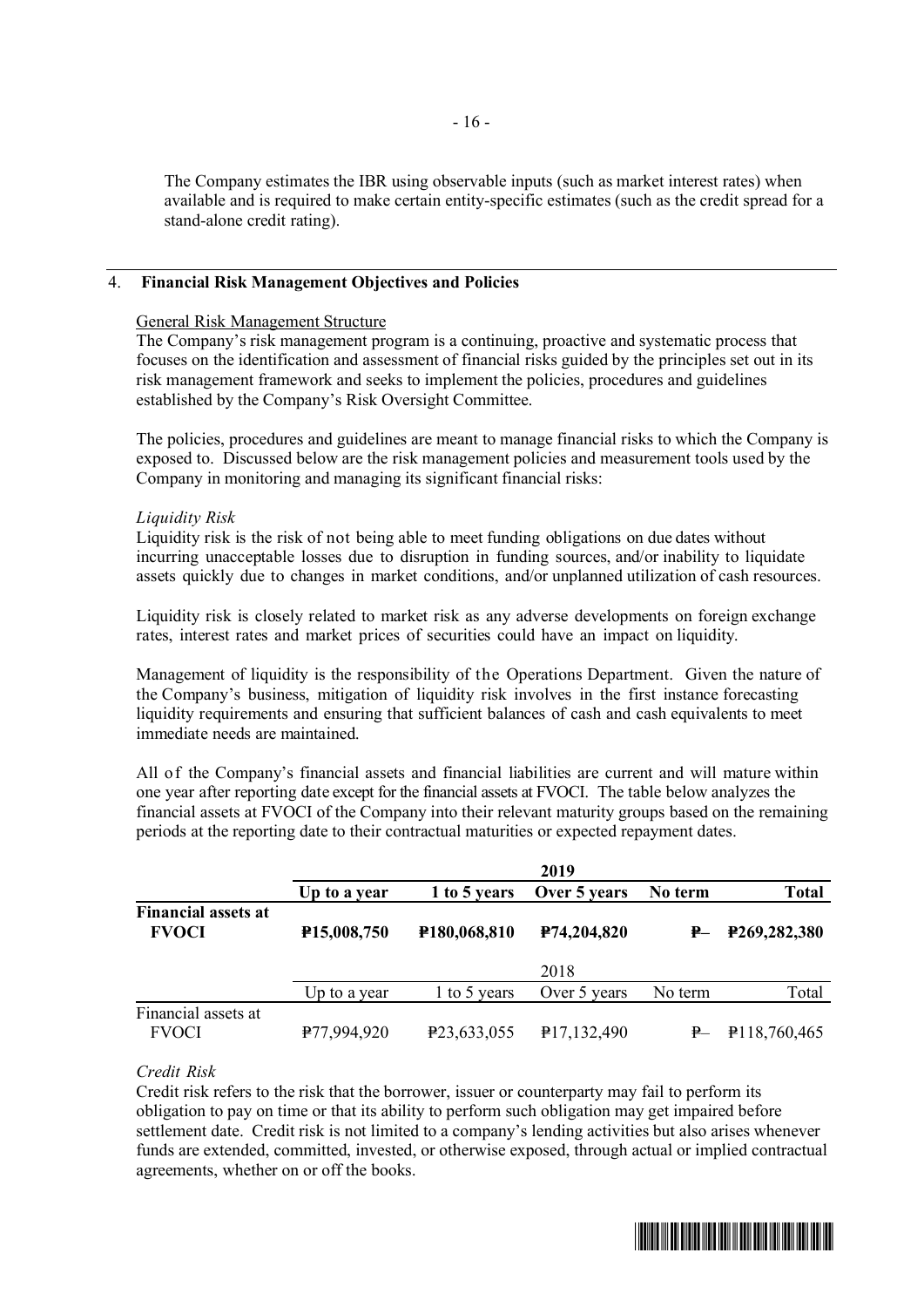|                           | 2019         | 2018         |
|---------------------------|--------------|--------------|
| Financial assets at FVOCI | P269,282,380 | P118,760,465 |
| Cash and cash equivalents |              |              |
| Cash in banks             | 104,257,911  | 51,728,749   |
| Cash equivalents          | 93,293,993   | 121,391,847  |
| Due from related parties  | 27,117,340   | 36,832,024   |
| Receivables               |              |              |
| Management fee            | 2,782,782    | 977,960      |
| Accrued interest          | 3,095,869    | 862,080      |
| Receivable from employees | 369,949      | 458,519      |
| Other receivables         | 1,332,048    | 140,160      |
|                           | P501,532,272 | P331,151,804 |

The following table provides information regarding the maximum credit risk exposure of the Company as at December 31, 2019 and 2018:

As at December 31, 2019 and 2018, all of the Company's financial assets are neither past due nor impaired.

The Company utilizes an internal credit rating system based on its assessment of the quality of its financial assets. The Company classifies its financial assets into the following credit grades:

- High grade This pertains to accounts with a very low probability of default as demonstrated by the debtor's long history of stability, profitability and diversity. The debtor has the ability to raise substantial amounts of funds through the public markets or external financing. The debtor has a strong debt service record and a moderate use of leverage.
- · *Medium grade* The debtor has no history of default. The debtor has sufficient liquidity to fully service its debt over the medium term. The debtor has adequate capital to readily absorb any potential losses from its operations and any reasonably foreseeable contingencies. The debtor reported profitable operations for at least the past three years.
- Low grade The borrower is expected to be able to adjust to the cyclical downturns in its operations. Any prolonged adverse economic conditions would however ostensibly create profitability and liquidity issues. Operating performance could be marginal or on the decline. The borrower may have a history of default in interest but must have regularized its service record to date. The use of leverage is above industry standards but has contributed to shareholder value.

As at the end of each reporting period, the credit quality of the Company's financial assets that are neither past due nor impaired were determined to be high grade and are in stage 1 of the ECL model.

#### *Market Risk*

Market risk is the risk that movements of market prices will adversely affect the Company's financial condition. In managing its market risk exposure, the Company focuses on managing price risk which is the risk of loss arising from any change in the value of any asset or trading instrument.

Foreign Currency Risk

Foreign exchange risk arises when an investment's value varies due to changes in currency exchange rates. Foreign exchange risk arises when future commercial transactions and recognized assets and liabilities are denominated in a currency that is not the Company's

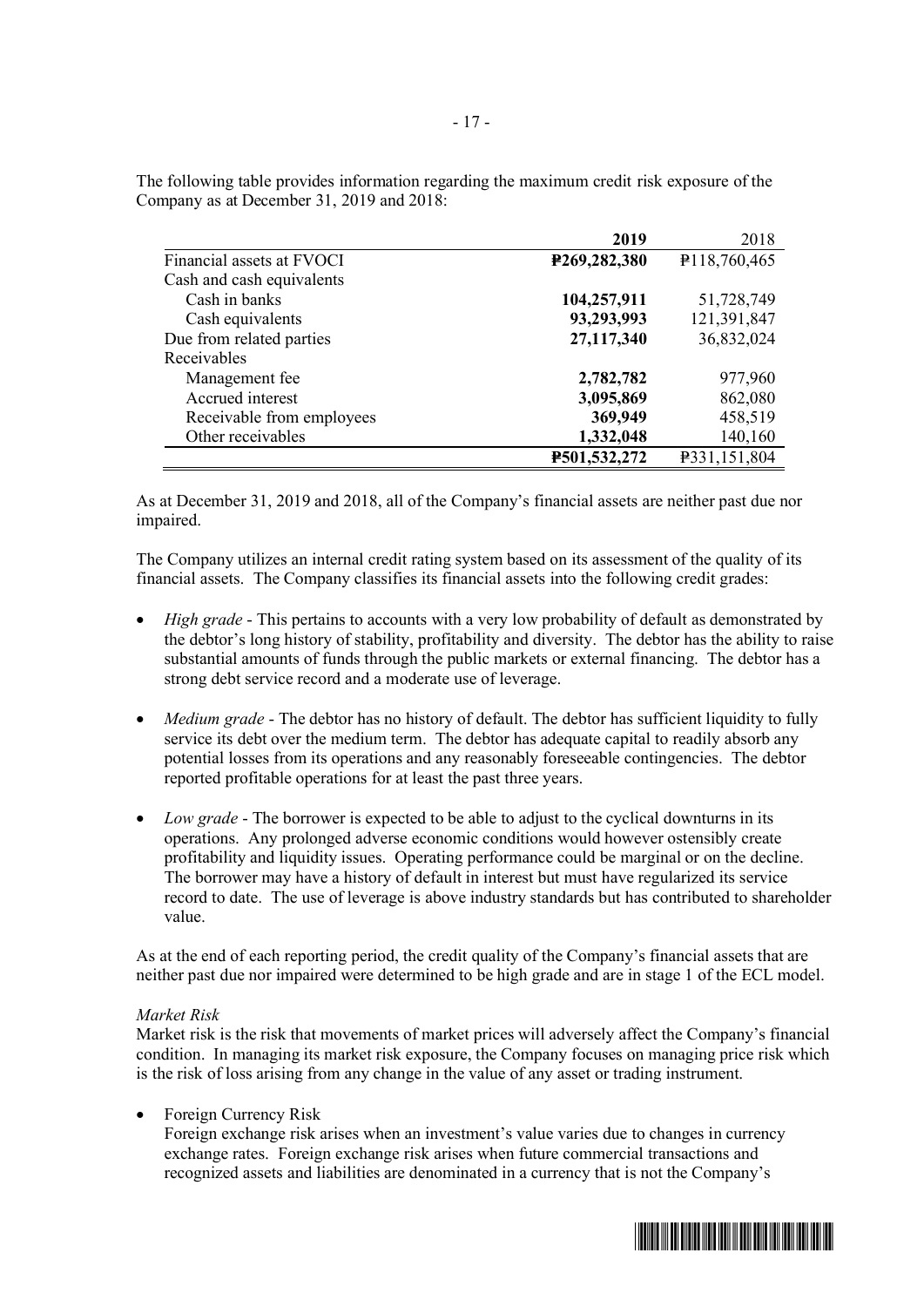functional currency. The Company undertakes certain transactions denominated in US Dollars (US\$), hence, exposures to exchange rate fluctuations arise with respect to such transactions. Significant fluctuation in the exchange rates could significantly affect the Company's financial condition. The Company has no established policy in managing foreign exchange rate risk. Any favorable or unfavorable movements of foreign currency exchange rates are absorbed by the Company.

The Company's exposure to foreign currency exchange risk arises from its US\$-denominated cash in banks amounting to US\$337,700 (P17,099,440) and US\$217,934 (P11,458,970) as of December 31, 2019 and 2018, respectively. In translating US\$-denominated cash in banks into Philippine Peso amounts, the exchange rate used was  $P50.635$  and  $P52.58$  to US\$1.00 as at December 31, 2019 and 2018, respectively. The profit/equity for the periods ended December 31, 2019 and 2018 will decrease/increase by  $\overline{P}170,994$  and  $\overline{P}114,590$ , respectively, should the Philippine Peso appreciate/depreciate by 100 basis points against the US\$.

#### *Interest Rate Risk*

Interest rate risk arises from the possibility that changes in interest rates will affect future cash flows or the fair value of financial instruments. The interest rate risk to which the Company is typically exposed to is fair value interest rate risk. Fair value interest rate risk is the risk that the value of a financial instrument will fluctuate because of changes in market interest rates.

The Company's fair value interest rate risk relates to financial assets at FVOCI, cash in banks and short-term deposits that carry fixed interest rates. The range of interest rates on these assets are disclosed in Notes 5 and 8.

The following table shows information relating to the Company's exposure to interest rate risk as at December 31, 2019 and 2018:

|                         |                            |                           |                           |                                  | 2 to $\leq$ 3                  | More than 3               |                             |
|-------------------------|----------------------------|---------------------------|---------------------------|----------------------------------|--------------------------------|---------------------------|-----------------------------|
|                         | <b>Interest Rates</b>      | On demand                 |                           | Up to a year $1$ to $\leq$ years | vears                          | years                     | <b>Total</b>                |
| <b>Financial assets</b> |                            |                           |                           |                                  |                                |                           |                             |
|                         | at FVOCI $3.25\%$ - 10.25% | ₽                         | <b>P15,008,750</b>        |                                  | <b>P51,827,500 P50,816,000</b> | P151,630,130              | P <sub>269</sub> , 282, 380 |
| Cash in banks           | $0.02\% - 0.08\%$          | 104,257,911               |                           |                                  |                                |                           | 104,257,911                 |
| <b>Short term</b>       |                            |                           |                           |                                  |                                |                           |                             |
| deposits                | $3\% - 4\%$                |                           | 93,293,993                |                                  |                                |                           | 93,293,993                  |
|                         |                            | P <sub>104</sub> ,257,911 | P <sub>108</sub> .302.743 | <b>P51,827,500 P50,816,000</b>   |                                | P <sub>151</sub> ,630,130 | P466,834,284                |
|                         |                            |                           |                           |                                  |                                |                           |                             |

|                                               | Interest Rates                          | On demand       | Up to a vear                            | 1 to $\leq$ vears        | 2 to $\leq$ 3<br>vears | More than 3<br>vears       | Total                                     |
|-----------------------------------------------|-----------------------------------------|-----------------|-----------------------------------------|--------------------------|------------------------|----------------------------|-------------------------------------------|
| Financial assets<br>at FVOCI<br>Cash in banks | $3.375\% - 8.00\%$<br>$0.25\% - 1.50\%$ | P<br>51,728,749 | P77.994.920                             | P <sub>14</sub> 416.375  |                        | P <sub>26</sub> , 349, 170 | P <sub>118</sub> , 760, 465<br>51,728,749 |
| Short term<br>deposits                        | $0.375\% - 6.50\%$                      |                 | 121,391,847<br>P51,728,749 P199,386,767 | P <sub>14</sub> ,416,375 |                        | P <sub>26</sub> , 349, 170 | 121,391,847<br>P <sub>291,881,061</sub>   |

#### Fair Value Measurement

The following methods and assumptions were used to estimate the fair value of each class of financial instruments for which it is practicable to estimate such value:

*Cash and cash equivalents -* The carrying value approximates the fair value because these are subject to an insignificant risk of change in value.

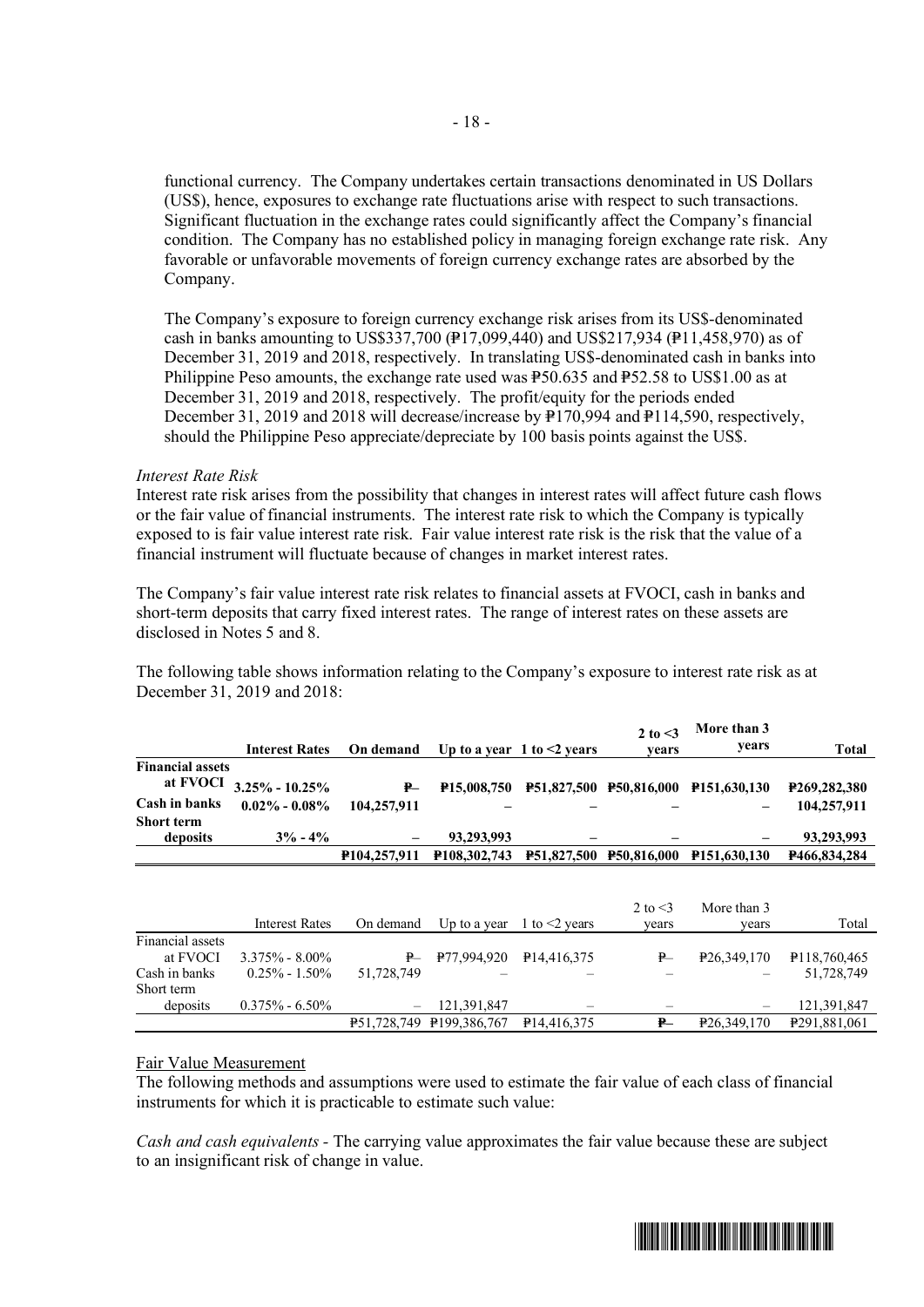*Receivables, due from related parties, accounts payable and accrued expenses (excluding taxes payable) and due to related parties* - The fair values approximate their carrying amounts due to the short-term nature of these financial instruments.

*Financial assets at FVOCI -* The fair values are based on quoted prices published in markets.

The table below presents the fair value level of financial assets at FVOCI as at December 31, 2019 and December 31, 2018:

|                                     | Carrying                    |                | <b>Fair Value</b> |            |                             |
|-------------------------------------|-----------------------------|----------------|-------------------|------------|-----------------------------|
|                                     | Value                       | <b>Level 1</b> | <b>Level 2</b>    | Level 3    | <b>Total</b>                |
| <b>Financial assets</b><br>at FVOCI | P <sub>269</sub> , 282, 380 | P40,960,520    | P228.321.860      | ₽–         | P269,282,380                |
|                                     | Carrying                    |                |                   | Fair Value |                             |
|                                     | Value                       | Level 1        | Level 2           | Level 3    | Total                       |
| Financial assets<br>at FVOCI        | P <sub>118,760,645</sub>    | P87,677,720    | P31,082,745       | P          | P <sub>118</sub> , 760, 465 |

In 2019 and 2018, there were transfers between Level 1 and Level 2 and no transfers into and out of Level 3. Transfers in and out of fair value levels are recorded at the beginning of the year.

The table below shows the roll-forward for financial assets at FVOCI in 2019 and 2018.

|                                           |                          | 2019           |
|-------------------------------------------|--------------------------|----------------|
|                                           | <b>Level 1</b>           | <b>Level 2</b> |
| <b>Opening balance</b>                    | P87,677,720              | P31,082,745    |
| <b>Additions</b>                          | 36,892,343               | 182,423,323    |
| <b>Maturities</b>                         | (76,600,000)             | (3,500,000)    |
| <b>Transfer out of Level 1 to Level 2</b> | (10, 236, 400)           | 10,236,400     |
| Amortization of premiums/discount         | 797,137                  | 112,946        |
| <b>Fair value movements</b>               | 2,429,720                | 7,966,446      |
| <b>Closing balance</b>                    | P40,960,520              | P228,321,860   |
|                                           |                          |                |
|                                           |                          | 2018           |
|                                           | Level 1                  | Level 2        |
| Opening balance                           | P <sub>49</sub> ,784,400 | P60,859,428    |
| Additions                                 | 67,871,601               | 4,920,040      |
| <b>Maturities</b>                         |                          | (61,500,000)   |
| Transfer out of Level 1 to Level 2        | (29,761,230)             | 29,761,230     |
| Amortization of premiums/discount         | 1,246,268                | 602,006        |
| Fair value movements                      | (1,463,319)              | (3,559,959)    |
| Closing balance                           | P87,677,720              | P31,082,745    |

During 2019, transfers from Level 1 to Level 2 are attributable to low trade activity. The Company has no Level 3 financial instruments as at December 31, 2019 and 2018.

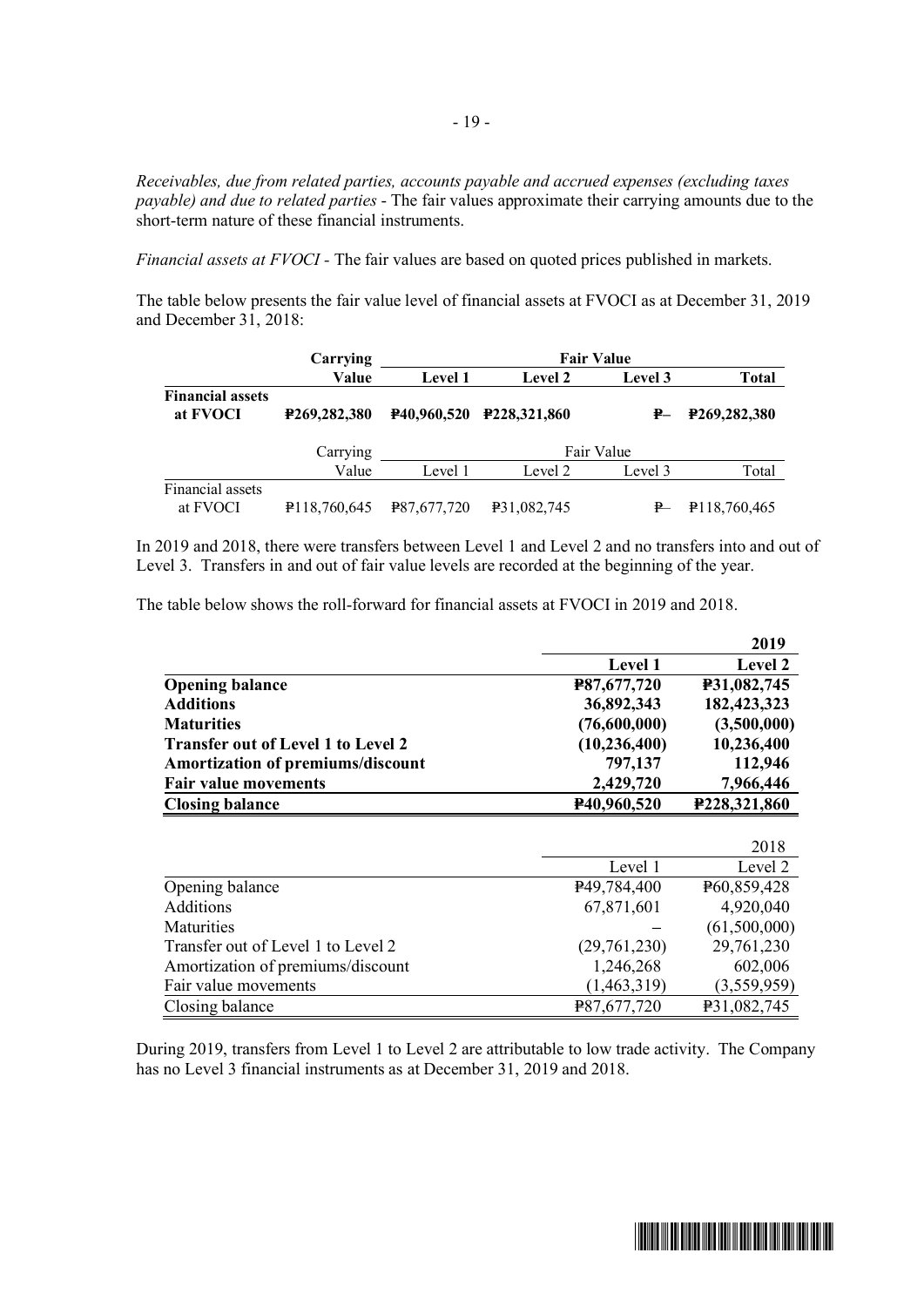## 5. **Cash and Cash Equivalents**

This account consists of:

|                  | 2019                        |                             |
|------------------|-----------------------------|-----------------------------|
| Cash in banks    | P <sub>104</sub> , 257, 911 | P51,728,749                 |
| Cash equivalents | 93,293,993                  | 121,391,847                 |
|                  | P <sub>197</sub> , 551, 904 | P <sub>173</sub> , 120, 596 |

Cash in banks pertain to savings deposits while cash equivalents are time deposits which are due within three months from placement date. Cash in banks maintained with local banks earn annual interest rates of 0.02% to 0.08% and 0.25% to 1.50% in 2019 and 2018, respectively. Time deposits held by the Company earn annual interest rates of 1.5% to 6.5% and 6.30% to 6.50% in 2019 and 2018, respectively.

Interest income from cash in banks and time deposits amounted to P4.29 million and P5.25 million in 2019 and 2018, respectively.

#### 6. **Receivables**

This account consists of:

|                           | 2019                      | 2018                    |
|---------------------------|---------------------------|-------------------------|
| Management fee            | P <sub>2</sub> , 782, 782 | P <sub>977,960</sub>    |
| Accrued interest          | 3,095,869                 | 862,080                 |
| Receivable from employees | 369,949                   | 458,519                 |
| Others                    | 1,332,048                 | 140,160                 |
|                           | P7,580,648                | P <sub>2</sub> ,438,719 |

Receivable from employees represent short-term, non-interest-bearing cash advances to employees.

# 7. **Other Current Assets**

This account consists of:

|                              | 2019                       | 2018                     |
|------------------------------|----------------------------|--------------------------|
| Creditable withholding taxes | P <sub>28</sub> , 361, 495 | P <sub>16</sub> ,231,017 |
| Prepaid expenses             | 16,575,881                 | 3,253,721                |
|                              | P44,937,376                | P <sub>19</sub> ,484,738 |

Prepaid expenses represent prepayments for commission, rent, insurance, local business tax and salaries.

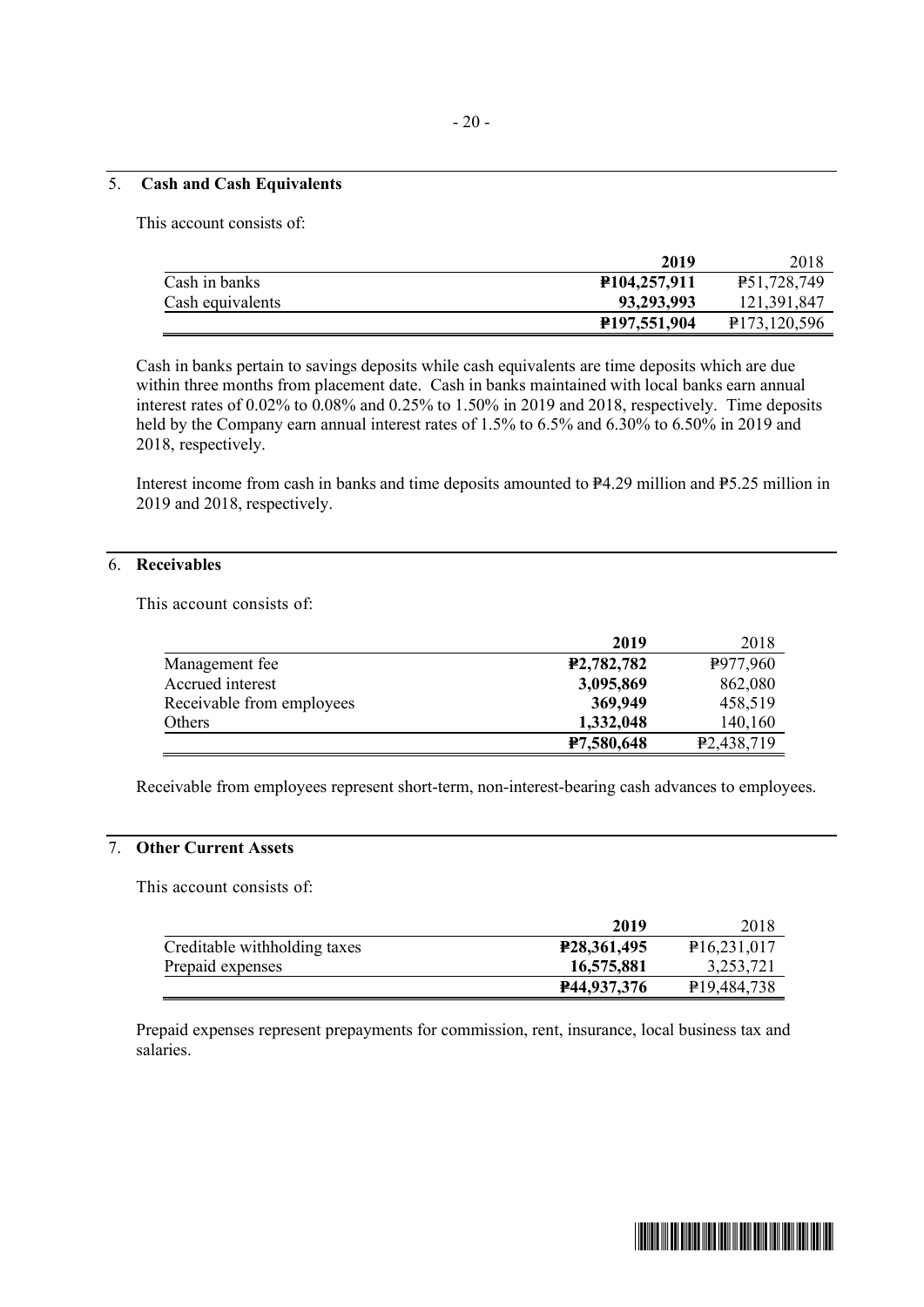# 8. **Financial Assets at Fair Value through Other Comprehensive Income**

This account consists of investments in:

|                  | 2019                        | 2018                        |
|------------------|-----------------------------|-----------------------------|
| Government bonds | P <sub>269</sub> , 282, 380 | P50,510,265                 |
| Treasury bills   |                             | 68,250,200                  |
|                  | P <sub>269</sub> , 282, 380 | P <sub>118</sub> , 760, 465 |

The movements in financial assets at FVOCI follow:

|                                            | 2019         | 2018         |
|--------------------------------------------|--------------|--------------|
| Balance at January 1                       | P118,760,465 | P110,643,828 |
| Acquisitions during the year               | 219,315,666  | 72,791,641   |
| Maturities during the year                 | (80,100,000) | (61,500,000) |
| Amortization of net discount               | 910,083      | 1,848,274    |
| Changes in fair value recognized in equity | 10,396,166   | (5,023,278)  |
| Balance at December 31                     | P269,282,380 | P118,760,465 |

The amortization of premium and discount of financial assets at FVOCI is presented under 'Interest' in the statements of comprehensive income.

Interest income earned, net of amortization of premium and discount, on financial assets at FVOCI amounted to  $P4.54$  million and  $P1.32$  million, respectively.

The movements in net unrealized gain (loss) on financial assets at FVOCI recognized in OCI follow:

|                                            | 2019         | 2018                 |
|--------------------------------------------|--------------|----------------------|
| Balance at January 1                       | (P4,085,874) | P <sub>213,588</sub> |
| Fair value changes during the year         | 10,396,166   | (5,023,278)          |
| Income tax effect on changes in fair value | (776, 967)   | 723,816              |
| Balance at December 31                     | P5,533,325   | (P4,085,874)         |

In accordance with BSP Circular No. 884, otherwise known as the Guideline on the Establishment and Operation of Trust Corporations (TC), the Company is required to deposit with the BSP eligible government securities as security for the faithful performance of trust and other fiduciary duties and investment management activities equivalent to 0.05% of the total book value of the Assets Under Management (AUM). Provided, that at no time shall the basic security deposit (BSD) be less than P500,000. Further, after the first year of operation, the BSD shall be based on the trust rating of the most recent report of examination of the TC, as shown in the table below:

| <b>Trust Rating</b> | <b>Required BSD</b>                                                        |
|---------------------|----------------------------------------------------------------------------|
| 4                   | P500,000 or 0.03% of the total book value of the AUM, whichever is higher. |
| 3                   | P500,000 or 0.05% of the total book value of the AUM, whichever is higher. |
| 2                   | P500,000 or 0.10% of the total book value of the AUM, whichever is higher. |
|                     | P500,000 or 0.20% of the total book value of the AUM, whichever is higher. |

The Company shall not withdraw, transfer or replace such securities without prior written approval of BSP.

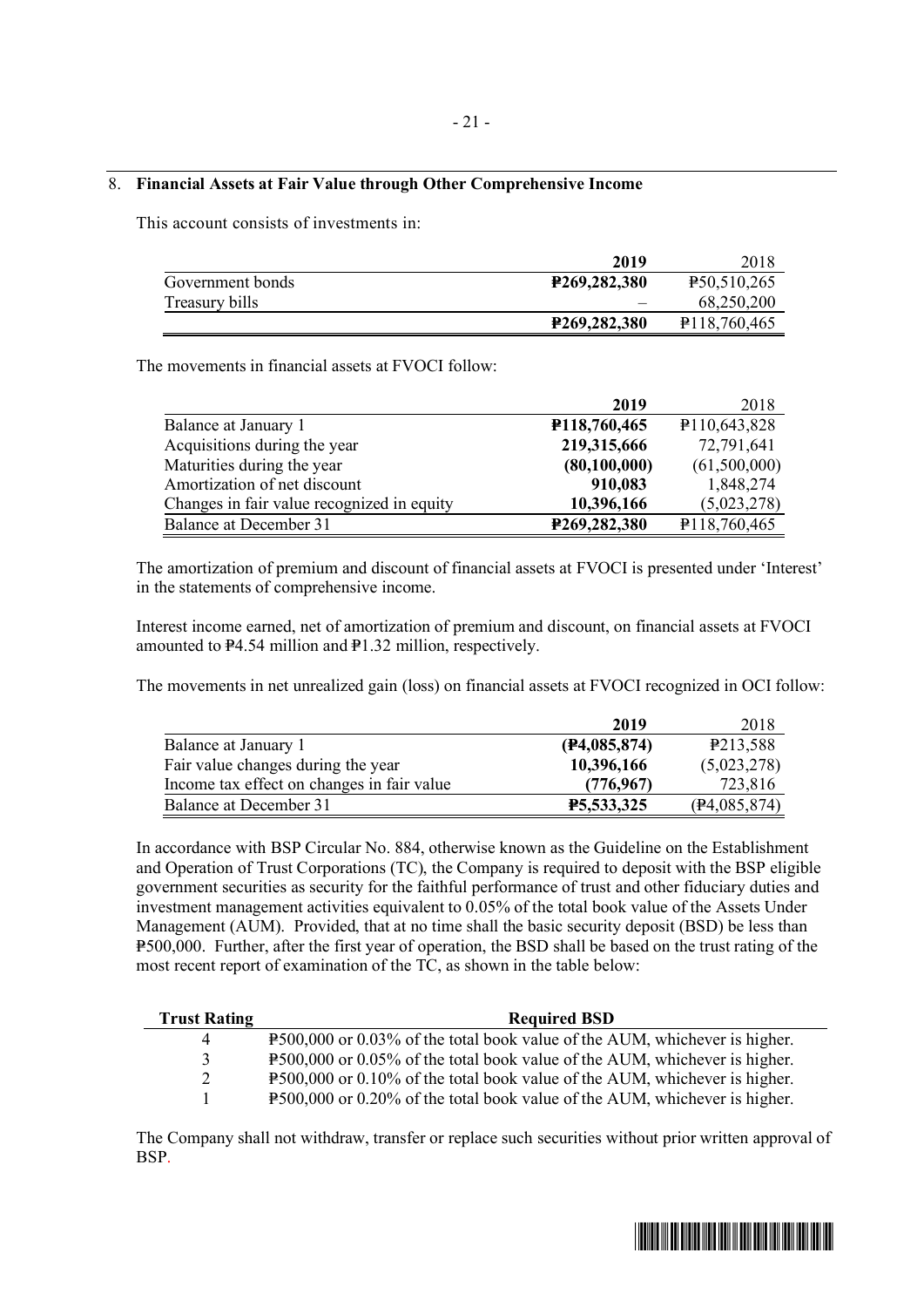As of December 31, 2019 and 2018, government bonds with market value amounting to P87.31 million and treasury bills and government bonds with market value amounting to P69.60 million, respectively, are deposited with the BSP in compliance with BSP Circular No. 884.

# 9. **Property and Equipment**

The composition of and movements in this account follow:

|                                     | 2019            |                                     |                          |                         |
|-------------------------------------|-----------------|-------------------------------------|--------------------------|-------------------------|
|                                     |                 | <b>Furniture and Transportation</b> | Right-of-use             |                         |
|                                     | <b>Fixtures</b> | Equipment                           | Asset                    | Total                   |
| Cost                                |                 |                                     |                          |                         |
| Balance at January 1, 2019          | P587,739        | P <sub>1</sub> ,624,170             | ₽                        | P <sub>2</sub> ,211,909 |
| Additions                           |                 | 1,639,193                           | 14,987,322               | 16,626,515              |
| Balance at December 31, 2019        | 587,739         | 3,263,363                           | 14,987,322               | 18,838,424              |
| <b>Accumulated Depreciation and</b> |                 |                                     |                          |                         |
| Amortization                        |                 |                                     |                          |                         |
| Balance at January 1, 2019          | 113,433         | 270,697                             |                          | 384,130                 |
| Depreciation and amortization       | 121,879         | 391,499                             | 2,497,887                | 3,011,265               |
| Balance at December 31, 2019        | 235,312         | 662,196                             | 2,497,887                | 3,395,395               |
| Net Book Value, December 31, 2019   | P352,427        | P <sub>2</sub> ,601,167             | P <sub>12</sub> ,489,435 | P15,443,029             |

|                                   | 2018     |                              |                         |
|-----------------------------------|----------|------------------------------|-------------------------|
|                                   |          | Furniture and Transportation |                         |
|                                   | Fixtures | Equipment                    | Total                   |
| Cost                              |          |                              |                         |
| Balance at January 1, 2018        | P388,986 | P                            | P388,986                |
| Additions                         | 198,753  | 1,624,170                    | 1,822,923               |
| Balance at December 31, 2018      | P587,739 | 1,624,170                    | 2,211,909               |
| Accumulated Depreciation          |          |                              |                         |
| Balance at January 1, 2018        |          |                              |                         |
| Depreciation                      | 113,433  | 270,697                      | 384,130                 |
| Balance at December 31, 2018      | 113,433  | 270,697                      | 384,130                 |
| Net Book Value, December 31, 2018 | P474.306 | P1,353,473                   | P <sub>1</sub> ,827,779 |

As of December 31, 2019 and 2018, there were no fully depreciated property and equipment still in use.

# 10. **Software Costs**

The composition of and movements in this account follow:

|                                 | 2019        | 2018       |
|---------------------------------|-------------|------------|
| Cost                            |             |            |
| At beginning of year            | P9,760,353  | P9,760,353 |
| Additions                       | 19,424,657  |            |
| At end of year                  | 29,185,010  | 9,760,353  |
| <b>Accumulated Amortization</b> |             |            |
| At beginning of year            | 3,050,100   | 610,020    |
| Amortization                    | 5,157,176   | 2,440,080  |
| At end of year                  | 8,207,276   | 3,050,100  |
| <b>Net Book Value</b>           | P20,977,734 | P6,710,253 |

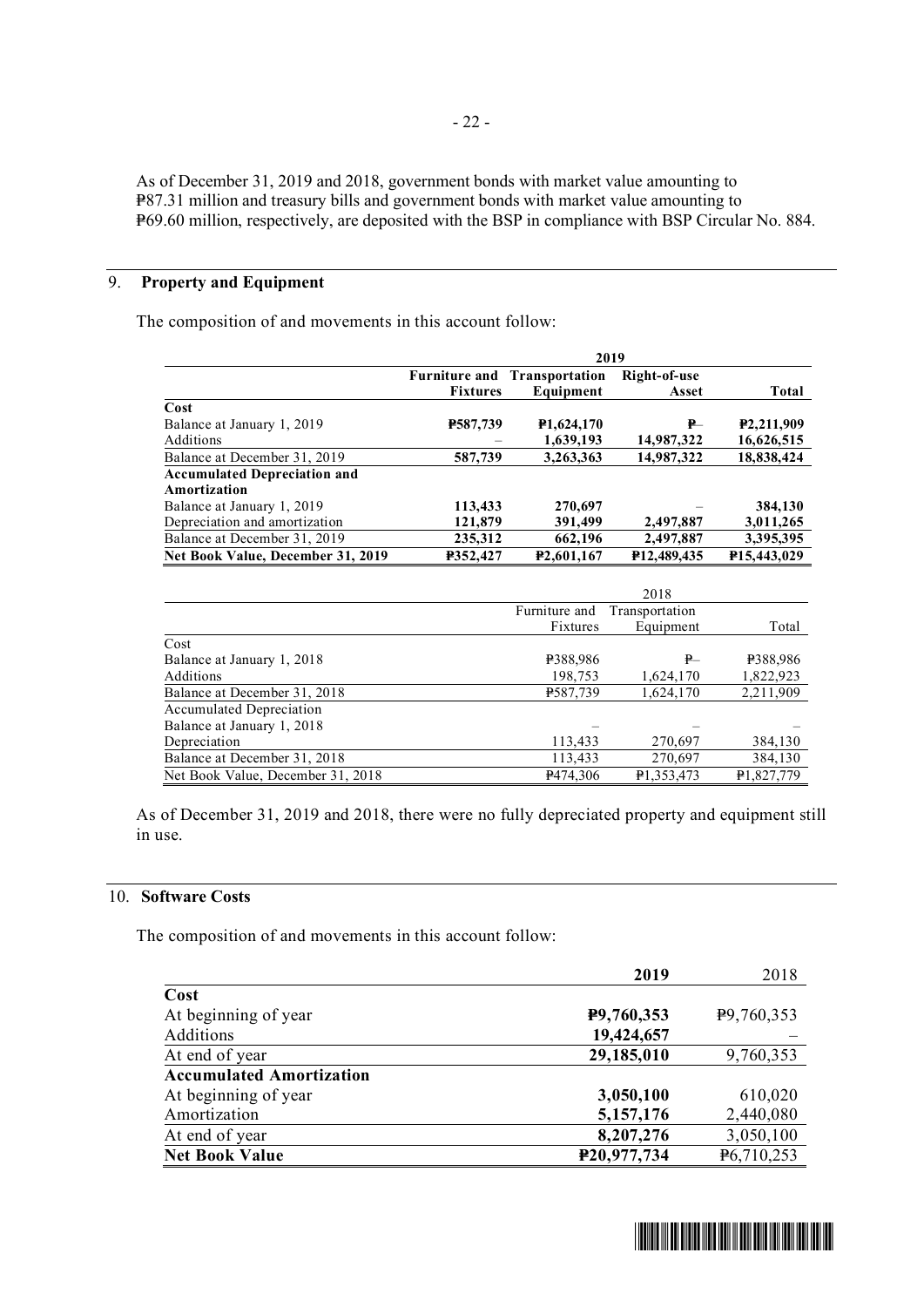- 23 -

In 2019, the Company incurred software development costs amounting to  $\frac{1}{2}$  million. The software will be amortized for a period of three years. There were no additions in 2018.

## 11. **Accounts Payable and Accrued Expenses**

This account consists of:

|                                  | 2019                     | 2018        |
|----------------------------------|--------------------------|-------------|
| Accrued expenses                 | P <sub>20</sub> ,412,585 | P16,280,108 |
| Gross receipts tax (GRT) payable | 2,674,731                | 6,136,760   |
| Withholding taxes payable        | 4,114,756                | 896,099     |
| Others                           | 15,977,694               | 626,365     |
|                                  | P43,179,766              | P23,939,332 |

Accrued expenses include accruals for agents' commissions and employee bonuses. These are normally settled within one year.

# 12. **Other Liabilities**

This account consists of:

|                          | 2019        | 2018        |
|--------------------------|-------------|-------------|
| Payable to managed funds | P22,598,487 | P11,316,614 |
| Others                   | 4,794,636   | 685,854     |
|                          | P27,393,123 | P12,002,468 |

Payable to managed funds represents unsettled UITF subscriptions and redemptions. These are normally settled within two (2) business days.

Others include accrual for restricted share units granted to officers of the Company under the stock incentive plan of Manulife Financial Corporation.

## 13. **Equity**

#### Capital Stock

The table below summarizes the capital stock of the Company as of December 31, 2019 and 2018:

|                               | 2019          |                           | 2018      |                           |
|-------------------------------|---------------|---------------------------|-----------|---------------------------|
|                               | <b>Number</b> |                           | Number    |                           |
|                               | of Shares     | Amount                    | of Shares | Amount                    |
| Authorized - P1,000 par value | 800,000       | P800,000,000              | 800,000   | P800,000,000              |
| Issued and outstanding        |               |                           |           |                           |
| Balance at beginning of year  | 200,000       | P <sub>200</sub> ,000,000 | 200,000   | P <sub>200</sub> ,000,000 |
| Issuance of capital stock     | 100,000       | 100,000,000               |           |                           |
| Balance at end of year        | 300,000       | P300,000,000              | 200,000   | P <sub>200</sub> ,000,000 |

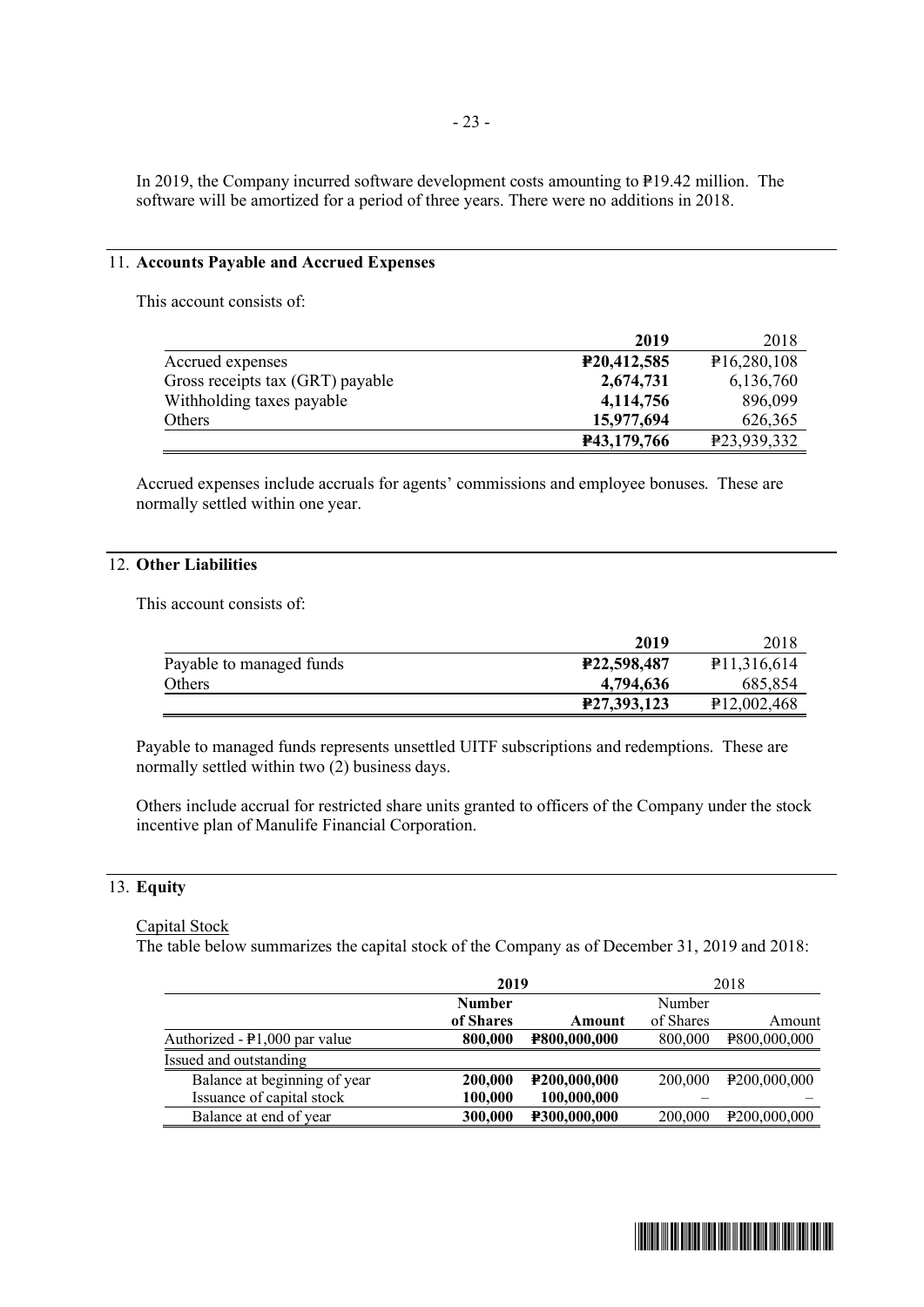#### Capital Management

The primary objective of the Company's capital management is to ensure that it maintains a strong capital ratio in order to support its business and maximize shareholder value.

The Company monitors capital on the basis of debt-to-equity ratio. The ratio is calculated as total debt divided by equity.

|                      | 2019                      | 2018                     |
|----------------------|---------------------------|--------------------------|
| Total liabilities    | P <sub>143</sub> ,808,614 | P <sub>96</sub> ,189,307 |
| Total equity         | 442,245,909               | 264, 187, 309            |
| Debt-to-equity ratio | 0.33                      | 0.36                     |

In accordance with BSP Circular No. 884, the Company is required to have a minimum unimpaired capital of  $P_{300}$  million or 0.10% of the total book value of its AUM, whichever is higher. Upon incorporation, the Company may have an initial minimum paid-in capital of  $\text{P}100$  million and shall be allowed to build-up capital over a period of 5 years. The minimum paid-in capital after 5 years shall be at least P300 million. Further, the minimum capital during the capital build-up phase shall be determined as follows:

| <b>Calendar Year</b>        | <b>Capital Requirement</b>                       |
|-----------------------------|--------------------------------------------------|
| Year 0 - Upon incorporation | P <sub>100</sub> million                         |
| End of Year 1               | P140 million or 0.10% of AUM whichever is higher |
| End of Year 2               | P180 million or 0.10% of AUM whichever is higher |
| End of Year 3               | P220 million or 0.10% of AUM whichever is higher |
| End of Year 4               | P260 million or 0.10% of AUM whichever is higher |
| End of Year 5 and onwards   | P300 million or 0.10% of AUM whichever is higher |

The AUM, for this purpose, shall be computed based on the average of the quarter-end balance of AUM for the calendar year.

As at December 31, 2019 and 2018, the Company has complied with this requirement.

#### Cost of issuance of capital stock

In November 2019, the Company paid documentary stamp taxes amounting to  $P1.00$  million on account of the issuance of 100,000 shares of stocks to its Parent Company for its capital infusion. This was charged directly to equity.

# 14. **Trust Fees**

Set out below is the disaggregation of the Company's revenue arising from trust fees:

|                                       | 2019                        | 2018                        |
|---------------------------------------|-----------------------------|-----------------------------|
| Agency accounts                       | P <sub>246</sub> , 875, 759 | P211,432,530                |
| Advisory/consultancy                  | 36,953,453                  | 36,788,862                  |
| UITF and institutional trust accounts | 36,771,057                  | 21, 121, 783                |
| Revenue from contracts with customers | <b>P320,600,269</b>         | P <sub>269</sub> , 343, 175 |

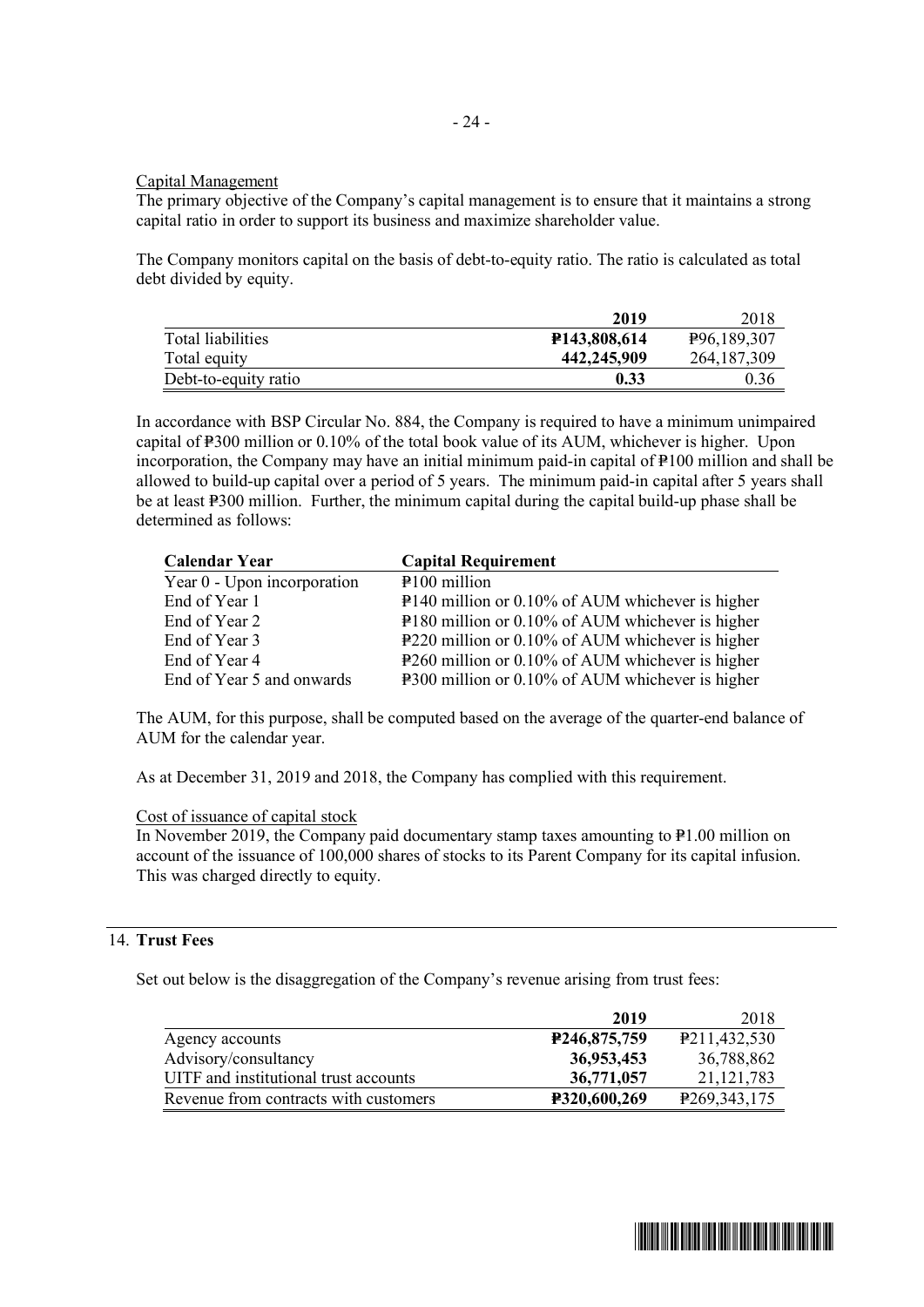## 15. **Compensation and Employee Benefits**

The account consists of:

|                            | 2019               | 2018        |
|----------------------------|--------------------|-------------|
| Employee salaries          | <b>P56,019,176</b> | P43,284,510 |
| <b>Bonus</b>               | 23, 121, 459       | 17,803,877  |
| Pension benefits (Note 16) | 3,062,992          | 3,129,981   |
| Other benefits             | 5,271,273          | 3,824,214   |
|                            | <b>P87,474,900</b> | P68,042,582 |

# 16. **Leases**

The Company is a lessee under a non-cancellable lease covering the Company's office and parking spaces. The lease contract is for period of 5 years and is renewable at the Company's option under certain terms and conditions. The lease contract can be pre-terminated at the Company's option any time after the start of the fourth year of the lease term subject to a 12-month prior notice. The lease The lease contract includes an escalation clause, which bear an annual rent increase of 5.00%. As of December 31, 2019 and 2018, the Company has no contingent rent payable.

As of December 31, 2019, the carrying amount of lease liability follows:

| Balance at beginning of year | $\mathbf{P}^-$ |
|------------------------------|----------------|
| Addition                     | 14,208,969     |
| Accretion of interest        | 679.949        |
| Payments                     | (3,113,413)    |
|                              | P11,775,505    |

The following are the amounts recognized in the statement of income:

| Amortization expense of right-of-use assets included under property |                         |
|---------------------------------------------------------------------|-------------------------|
| and equipment                                                       | P <sub>2</sub> ,497,887 |
| Interest expense on lease liability                                 | 679.949                 |
|                                                                     | P3,177,836              |

Shown below is the maturity analysis of the undiscounted lease payments as of December 31, 2019:

| Within 1 year                | P3,259,083 |
|------------------------------|------------|
| More than 1 year to 2 years  | 3,432,537  |
| More than 2 years to 3 years | 3,604,164  |
| More than 3 years to 4 years | 2,838,279  |

# 17. **Pension Plan**

As discussed in Note 2, the Company maintains a defined contribution (DC) plan which under Philippine Interpretations Committee (PIC) Q&A 2013-03, *PAS 19 – Accounting for Employee Benefits under a Defined Contribution Plan subject to Requirements of Republic Act (RA) 7641, The Philippine Retirement Law* should be accounted for as a defined benefit plan.

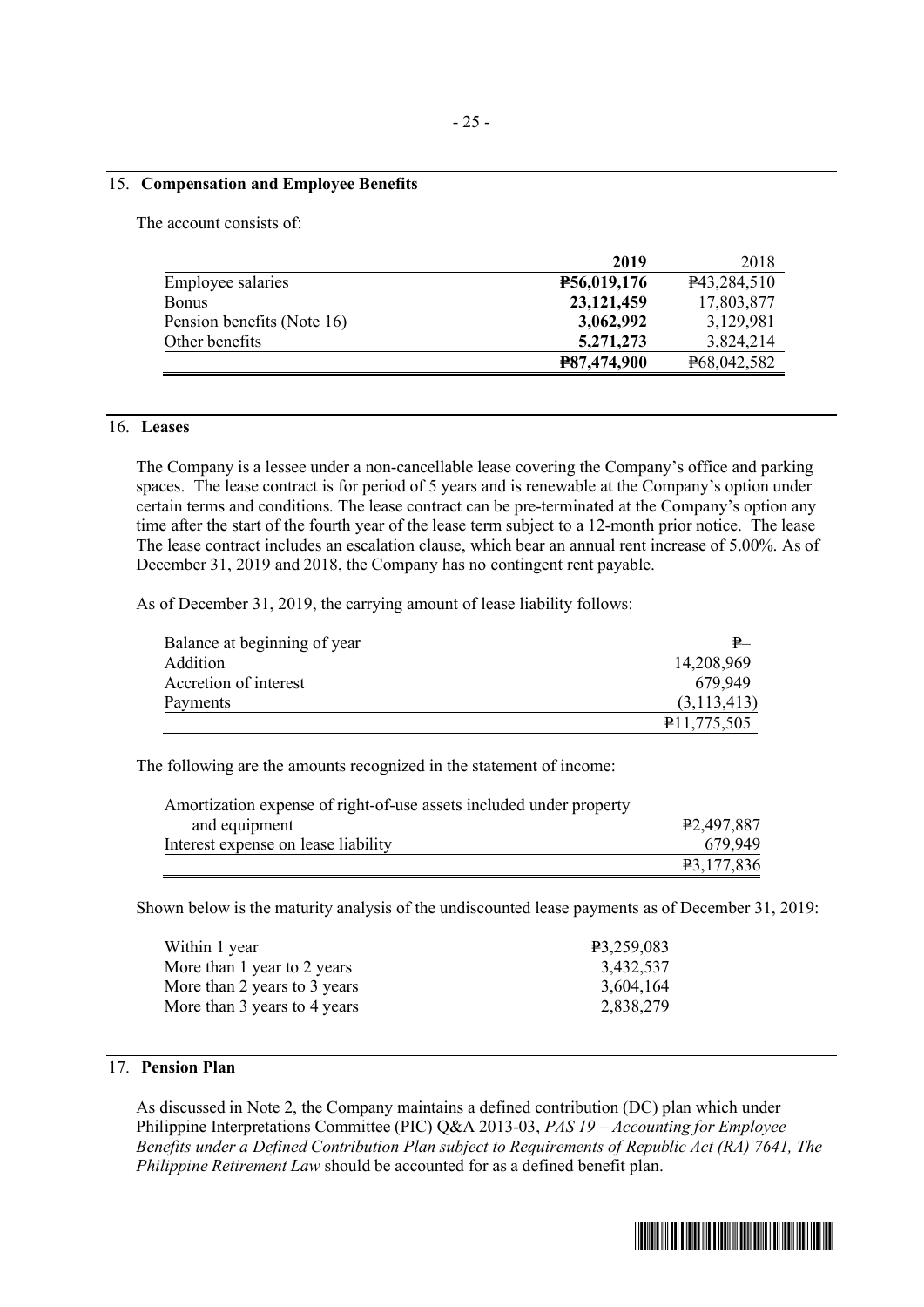Republic Act (RA) No. 7641, the Retirement Pay Law, requires provision for retirement pay to qualified private sector employees in the absence of any retirement plan in the entity, provided, however, that the employee's retirement benefits in any collective bargaining and other agreements shall not be less than what is provided under the law. The law does not require minimum funding of the plan.

The Company established a formal defined contribution retirement plan for its regular employees. The retirement plan is non-contributory and of the defined contribution type. It provides a benefit at normal retirement equal to one hundred percent (100%) of the Member's Account Balance (Company contributions ranging from 5% to 10% of Plan Salary plus credited earnings depending on the tenure of eligible employees) or the benefit due under the Labor Code, whichever is greater. The benefit is paid in a lump sum upon retirement or separation in accordance with the terms of the retirement plan.

If the value of the Member's Company Account is less than the retirement benefits to which the Member is entitled under RA No. 7641, any forfeited Company contributions and earnings remaining in the retirement fund shall be used to satisfy the difference. Should such forfeited amounts be insufficient for the purpose, the Company shall pay the amount of any remaining shortfall directly to the Member.

The assets of the plan are held separately from those of the Company in a fund under the control of a trustee bank.

The latest actuarial valuation study of the Company's minimum retirement obligation under RA No. 7641 was made as at December 31, 2019.

The following table compares the present value of the Company's DB obligation and the projected DC obligation as of December 31, 2019 and 2018.

|                                 | 2019                     | 2018                     |
|---------------------------------|--------------------------|--------------------------|
| $DC$ obligation <sup>1</sup>    | P <sub>20</sub> ,921,220 | P <sub>15</sub> ,426,449 |
| DB obligation <sup>2</sup>      | 28,758,379               | 17,020,536               |
| Excess of DB over DC obligation | P7,837,159               | P <sub>1</sub> ,594,087  |

*1. Determined on an employee by employee basis as the present value of the projected benefits at retirement attributable to Company contributions to the DC plan, then prorated by accrued service over total service. 2. Determined on an employee by employee basis as the present value of the projected benefits based on the*

*minimum guaranteed benefits under RA. 7641*

The following table summarizes the components of the net benefit expense recognized in the statements of comprehensive income and amounts recognized in the statements of financial position for the plan.

Pension benefits recognized in profit or loss follow:

|                                                    | 2019              | 2018       |
|----------------------------------------------------|-------------------|------------|
| Current service cost                               | <b>P3,053,778</b> | P2,969,105 |
| Net interest on the net defined benefit obligation | 9.214             | 160,876    |
|                                                    | <b>P3,062,992</b> | P3,129,981 |

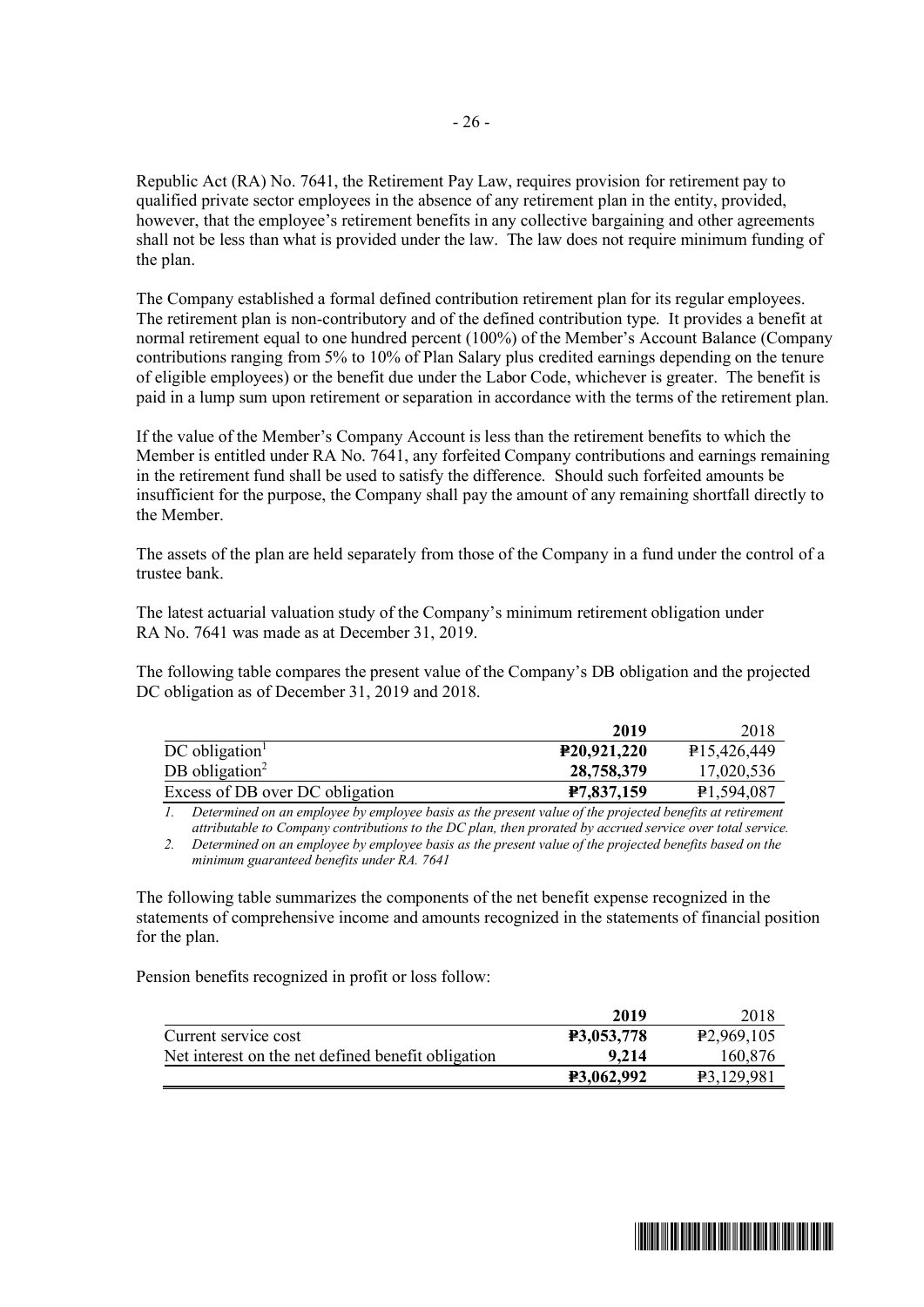Remeasurement effects recognized in OCI follow:

|                                                   | 2019           | 2018                    |
|---------------------------------------------------|----------------|-------------------------|
| Actuarial gain (loss)                             | (F7,689,337)   | P <sub>3</sub> ,424,608 |
| Return on plan assets (excluding interest income) | 1,975,853      | (1,761,128)             |
|                                                   | (F5, 713, 484) | P <sub>1</sub> ,663,480 |

The amounts recognized in the statements of financial position follow:

|                                     | 2019                       | 2018                     |
|-------------------------------------|----------------------------|--------------------------|
| Present value of benefit obligation | P <sub>28</sub> , 758, 379 | P <sub>17</sub> ,020,536 |
| Fair value of plan assets           | (20, 921, 220)             | (15, 426, 449)           |
|                                     | P7,837,159                 | P1,594,087               |

Changes in the present value of the defined benefit obligation follow:

|                                                   | 2019                     | 2018                     |
|---------------------------------------------------|--------------------------|--------------------------|
| At January 1                                      | P <sub>17</sub> ,020,536 | P <sub>16</sub> ,958,562 |
| Net acquired obligation due to employee transfers | 78,454                   |                          |
| Current service cost                              | 3,053,778                | 2,969,105                |
| Interest cost                                     | 1,221,234                | 962,214                  |
| Actuarial loss (gain) arising from:               |                          |                          |
| Experience adjustments                            | 1,344,508                | 759,878                  |
| Changes in financial assumptions                  | 6,344,829                | (4,184,486)              |
| Benefits paid                                     | (304,960)                | (444, 737)               |
| At December 31                                    | P28,758,379              | P <sub>17</sub> ,020,536 |

Changes in the fair value of the plan assets follow:

|                                                   | 2019        | 2018                     |
|---------------------------------------------------|-------------|--------------------------|
| At January 1                                      | P15,426,449 | P <sub>14</sub> ,180,053 |
| Net acquired obligation due to employee transfers | 74,897      |                          |
| Interest income                                   | 1,212,020   | 801,338                  |
| Return on plan assets (excluding interest income) | 1,975,853   | (1,761,128)              |
| Actual contributions                              | 2,536,961   | 2,650,923                |
| Benefits paid                                     | (304,960)   | (444, 737)               |
| At December 31                                    | P20,921,220 | P15,426,449              |

The retirement fund is co-owned by the Company, the Parent Company, and its affiliates, MCBL and Manulife IT Delivery Center Asia (MITDC), which is in the form of a trust administered by a trustee bank. The carrying values as at December 31, 2019 and 2018 of the fund, which approximate fair values, are as follows:

|                                           | 2019         | 2018                 |
|-------------------------------------------|--------------|----------------------|
| Cash                                      | <b>P615</b>  | P <sub>11</sub> ,635 |
| Investments in government debt securities | 360,791,047  | 268,724,581          |
| Accrued income receivable                 | 5,596,946    | 4,230,857            |
| Other receivables                         | (143, 127)   |                      |
| Total                                     | 366,245,481  | 272,967,073          |
| Liabilities                               | 33,710,218   | 31,114,842           |
|                                           | P332,535,263 | P241,852,231         |

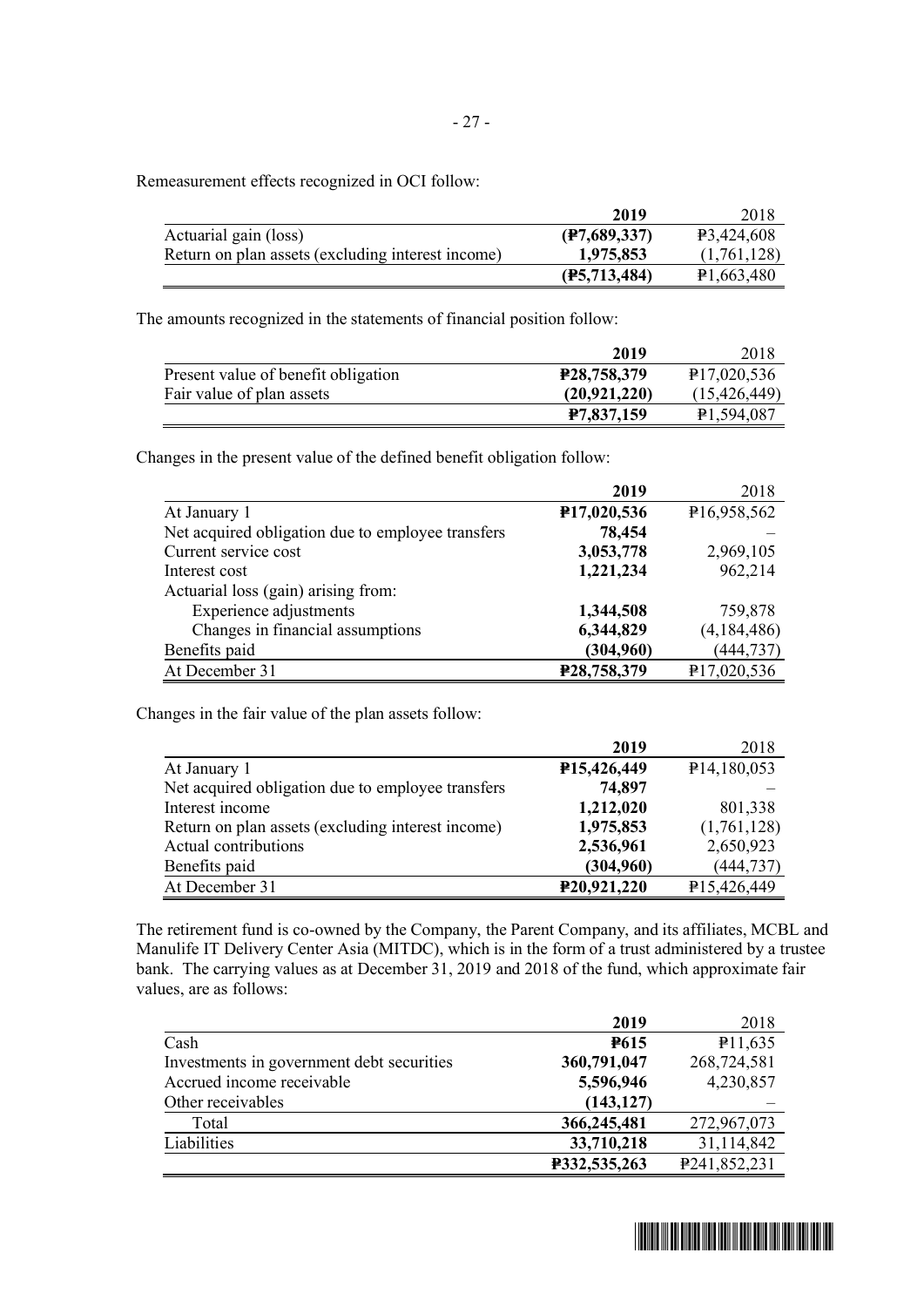As at December 31, 2019 and 2018, the retirement fund pertaining to MAMTC amounted to  $P20.92$  million and  $P15.43$  million, respectively.

The average duration of the defined benefit obligation as at December 31, 2019 and 2018 is eighteen (18) years.

The Company's expects to contribute P3.41 million to the retirement plan in 2020.

Shown below is the maturity profile of the undiscounted benefit payments:

|                                   | 2019            | 2018       |
|-----------------------------------|-----------------|------------|
| Less than one year                | <b>P801,768</b> | P760,011   |
| One to less than five years       | 4,900,793       | 4,677,948  |
| Five to less than ten years       | 40,357,088      | 10,400,934 |
| Ten to less than fifteen years    | 36,829,189      | 42,305,592 |
| Fifteen to less than twenty years | 53,054,394      | 37,762,623 |
| Twenty years and above            | 98,172,525      | 89,488,860 |

The principal assumptions used in determining the defined benefit obligation of the Company follow:

|                             | 2019  | 2018     |
|-----------------------------|-------|----------|
| Discount rate               |       |          |
| At January 1                | 7.34% | 5.79%    |
| At December 31              | 5.09% | 7.34%    |
| Future salary increase rate | 7.00% | $6.00\%$ |

The sensitivity analysis below showing estimated increase (decrease) in the retirement benefit obligation has been determined based on reasonably possible changes of each relevant significant assumption as at December 31, 2019 and 2018, assuming all other assumptions were held constant.

|                      |                        | Increase (decrease) |                     |
|----------------------|------------------------|---------------------|---------------------|
|                      | Change in basis points | 2019                | 2018                |
| Discount rate        | $+100$                 | (P2, 473, 509)      | $(\text{P}934,561)$ |
|                      | $-100$                 | 2,934,086           | 1,296,004           |
| Salary increase rate | $+100$                 | 2,990,492           | 1,370,206           |
|                      | $-100$                 | (2,562,614)         | (1,003,871)         |
|                      |                        |                     |                     |

# 18. **Income Tax**

RA No. 9397, *An Act Amending the National Internal Revenue Code*, provides that the Regular Corporate Income Tax (RCIT) rate shall be 30.00% and the interest expense allowed as a deductible expense shall be reduced by 33.00% of interest income subjected to final tax.

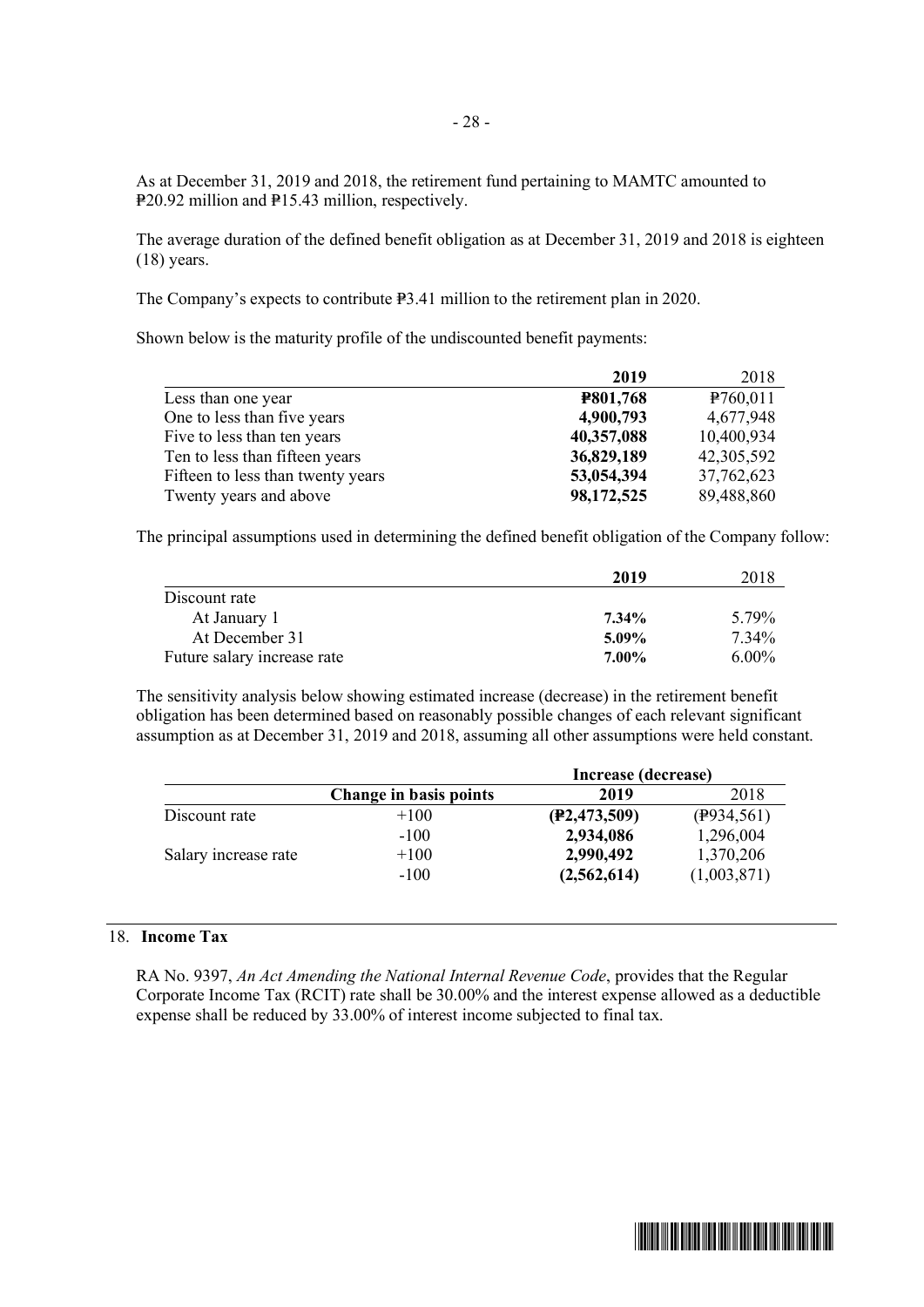Provision for (benefit from) income tax consists of:

|                       | 2019                       | 2018                       |
|-----------------------|----------------------------|----------------------------|
| Current               |                            |                            |
| <b>RCIT</b>           | P <sub>29</sub> , 364, 364 | P <sub>24</sub> , 520, 240 |
| Final withholding tax | 1,594,451                  | 637,898                    |
|                       | 30,958,815                 | 25,158,138                 |
| Deferred              | (2,475,944)                | (143, 717)                 |
|                       | P28,482,871                | P <sub>25</sub> ,014,421   |

The components of the Company's deferred tax assets and liabilities follow:

|                                                | 2019              | 2018       |
|------------------------------------------------|-------------------|------------|
| Deferred tax assets:                           |                   |            |
| Accrued expenses                               | <b>P6,003,776</b> | ₽—         |
| Lease liability                                | 3,532,652         |            |
| Prepaid rent                                   | 389,177           |            |
| Pension liability                              |                   | 478,226    |
| Unrealized loss from financial assets at FVOCI |                   | 723,816    |
|                                                | 9,925,605         | 1,202,042  |
| Deferred tax liabilities:                      |                   |            |
| Right-of-use-asset                             | 3,746,830         |            |
| Prepaid commission                             | 2,922,547         |            |
| Unrealized gain from financial assets at FVOCI | 53,150            |            |
| Unrealized foreign exchange gain               | 38,966            |            |
|                                                | 6,761,493         |            |
|                                                | P3,164,112        | P1,202,042 |

Reconciliation between the statutory income tax and the effective income tax follows:

|                                        | 2019        | 2018        |
|----------------------------------------|-------------|-------------|
| Income tax computed at statutory rates | P31,011,799 | P23,213,214 |
| Tax effects of:                        |             |             |
| Changes in deferred tax assets         | (2,392,379) |             |
| Non-deductible expenses                | 918,898     | 3,098,245   |
| Income subject to final tax            | (782, 422)  | (937,312)   |
| Non-taxable income                     | (273, 025)  | (359, 726)  |
| Income tax expense                     | P28,482,871 | P25,014,421 |

Provision for (benefit from) income tax directly charged to OCI in 2019 and 2018 amounted to  $P$ 0.51 million and ( $P$ 0.22) million, respectively.

# 19. **Related Party Transactions**

Related party relationships exist when one party has the ability to control, directly or indirectly, through one or more intermediaries, the other party, or exercise significant influence over the other party in making financial and operating decisions. Such relationships also exist between and/or among entities which are under common control with the reporting enterprise, or between and/or among the reporting enterprise and its key management personnel, directors, or its stockholders.

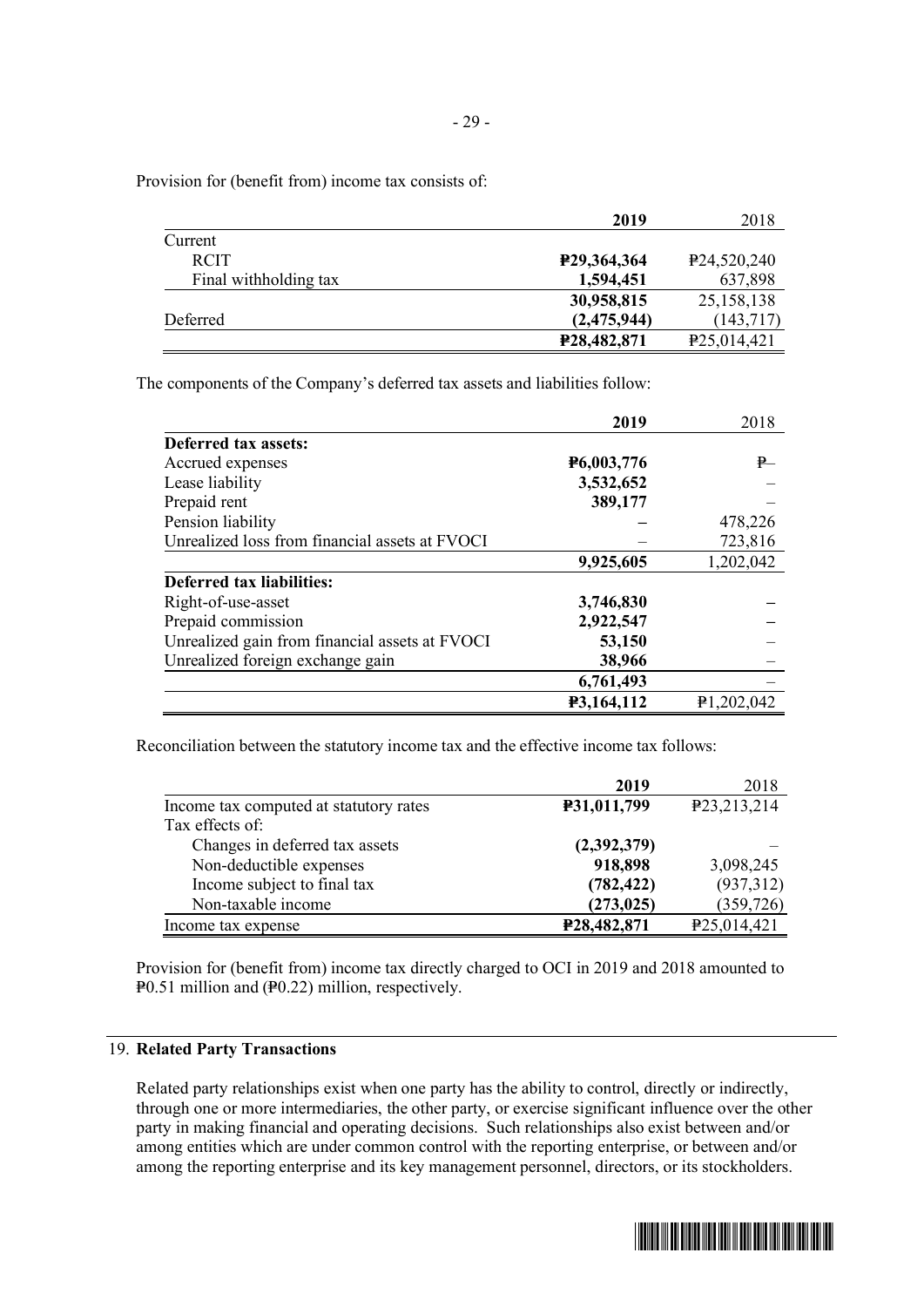In considering each possible related party relationship, attention is directed to the substance of the relationship, and not merely the legal form.

Details on significant related party transactions of the Company follow:

|                            |                                                         |                                       |                                                                                                        |                                                       | December 31, 2019                      |                               |
|----------------------------|---------------------------------------------------------|---------------------------------------|--------------------------------------------------------------------------------------------------------|-------------------------------------------------------|----------------------------------------|-------------------------------|
| Relationship               | <b>Entities</b>                                         | <b>Financial Statement</b><br>Account | <b>Nature</b>                                                                                          | <b>Terms</b> and<br>conditions                        | <b>Transactions</b><br>during the year | Outstanding<br><b>Balance</b> |
| Parent<br>Company          |                                                         | Due from related<br>parties           | <b>Trust fees</b>                                                                                      | <b>Based on</b><br><b>Management Fee</b><br>Agreement | P203,745,886                           | P <sub>17</sub> ,831,215      |
|                            |                                                         |                                       | <b>Receivable pertaining</b><br>to withholding tax                                                     | <b>Non-interest</b><br>bearing                        |                                        | 417,927                       |
|                            |                                                         | Due to related parties Service fees   |                                                                                                        | Non-interest<br>bearing                               | 28,983,698                             | 3,002,729                     |
|                            |                                                         |                                       | <b>Advances</b>                                                                                        | <b>Non-interest</b><br>bearing                        | 12,827,890                             | 31,637,774                    |
| Under<br>Common<br>Control | <b>Manulife</b><br><b>Financial</b><br>Plans, Inc.      | Due from related<br>parties           | <b>Trust fees</b>                                                                                      | Per investment<br><b>Management Fee</b><br>Agreement  | 18,802,000                             | 1,616,000                     |
|                            |                                                         |                                       | <b>Bank charges</b>                                                                                    | <b>Non-interest</b><br>bearing                        |                                        | 32                            |
|                            | Manulife<br>Chinabank<br><b>Life Assurance</b><br>Corp  | Due from related<br>parties           | <b>Trust fees</b>                                                                                      | Per investment<br><b>Management Fee</b><br>Agreement  | 78,095,214                             | 7,174,810                     |
|                            |                                                         |                                       | Receivable pertaining<br>to withholding tax                                                            | Non-interest<br>bearing                               |                                        | 325,727                       |
|                            | Management-<br>Hongkong                                 |                                       | Manulife Asset Due to related parties Allocated Cost for sub-Non-interest<br>advisory fee              | bearing                                               | 1,020,059                              | 253,175                       |
|                            | Management-<br>Singapore                                |                                       | Manulife Asset Due to related parties Allocated Cost for sub- Non-interest<br>advisory fee             | bearing                                               | 9,830,052                              | 926,621                       |
| <b>Ultimate</b><br>Parent  | <b>Manulife Life</b><br><b>Insurance</b><br>Company     |                                       | Due to related parties Allocated Cost for the Non-interest<br>data management<br>provided by affiliate | bearing                                               | (5,033,558)                            | 9,461,980                     |
|                            | <b>John Hancock</b><br><b>Life Insurance</b><br>Company |                                       | Due to related parties Allocated Cost for the Non-interest<br>data management<br>provided by affiliate | bearing                                               |                                        |                               |
|                            | (USA)                                                   |                                       |                                                                                                        |                                                       | (104, 409)                             | 8,589,153                     |

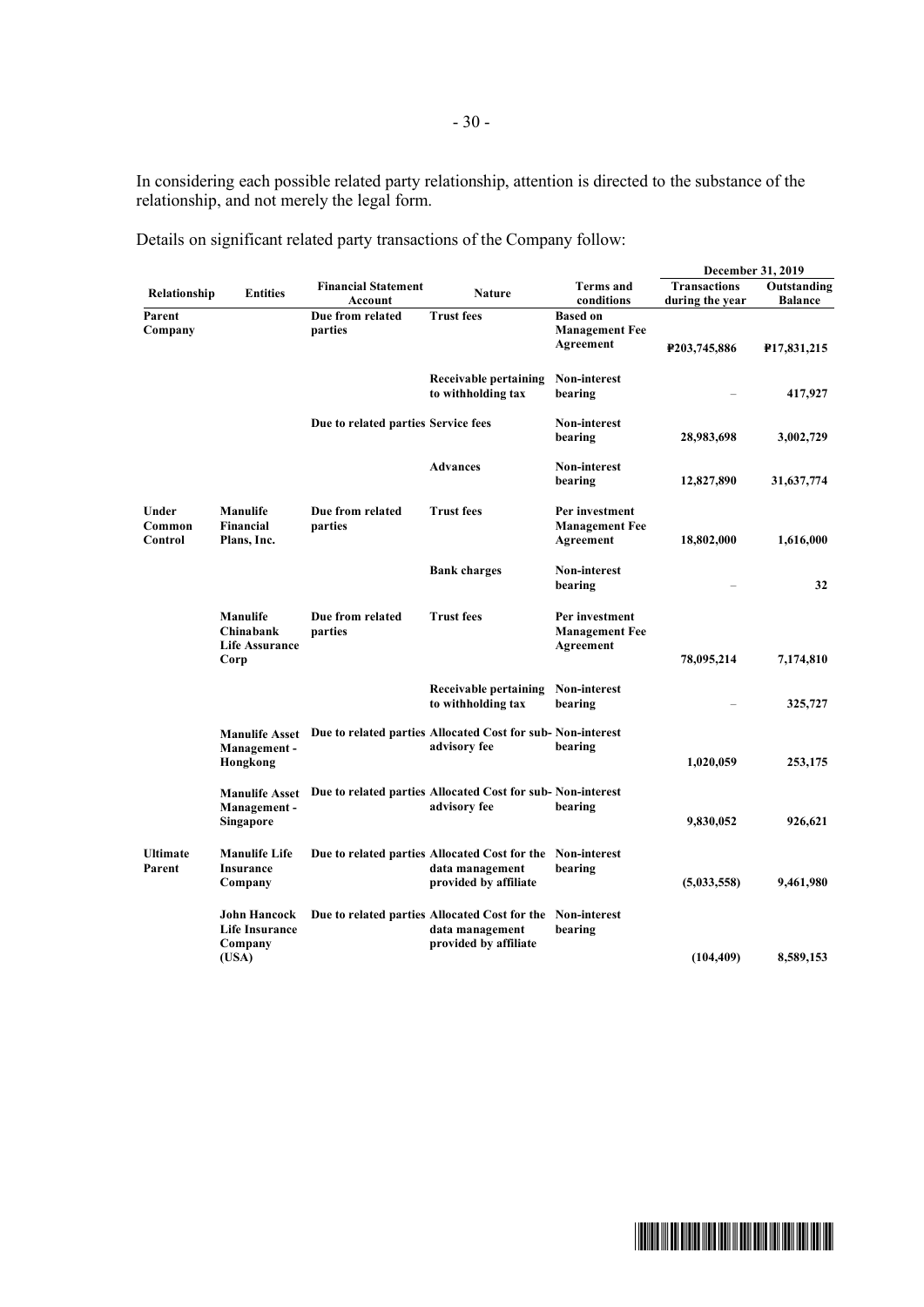|                            |                                              |                                       |                                                                             |                                               |                                 | December 31, 2018      |
|----------------------------|----------------------------------------------|---------------------------------------|-----------------------------------------------------------------------------|-----------------------------------------------|---------------------------------|------------------------|
| Relationship               | Entities                                     | <b>Financial Statement</b><br>Account | Nature                                                                      | Terms and<br>conditions                       | Transactions<br>during the year | Outstanding<br>Balance |
| Parent<br>Company          |                                              | Due from related<br>parties           | Trust fees                                                                  | Based on<br>Management Fee<br>Agreement       | P33,080,258                     | P33,080,258            |
|                            |                                              |                                       | Assumed pension<br>liability and collections Non-interest<br>and deposits   | bearing                                       | 8,740,546                       | 8,740,546              |
|                            |                                              | Due to related parties                | Service fees                                                                | Non-interest<br>bearing                       | 1,176,594                       | 1,176,594              |
|                            |                                              |                                       | Other allocated expenses Non-interest                                       | bearing                                       | 6,950,249                       | 6,950,249              |
|                            |                                              |                                       | Pre-operating expense<br>and advance charges                                | Non-interest<br>bearing                       | 22,476,679                      | 22,476,679             |
| Under<br>Common<br>Control | Manulife<br>Financial Plans,<br>Inc.         | Due from related<br>parties           | Trust fees                                                                  | Per investment<br>Management Fee<br>Agreement | 427,000                         | 427,000                |
|                            | Manulife<br>Chinabank Life<br>Assurance Corp | Due from related<br>parties           | Trust fees                                                                  | Per investment<br>Management Fee<br>Agreement | 11,550,950                      | 11,550,950             |
|                            |                                              |                                       | Receivable pertaining to Non-interest<br>withholding tax                    | bearing                                       | 325,727                         | 325,727                |
| Ultimate<br>Parent         | Manulife<br>Financial<br>Corporation         | Due to related parties                | Allocated Cost for the<br>data management<br>provided by ultimate<br>parent | Non-interest<br>bearing                       | 3,717,790                       | 3,717,790              |
|                            | John Hancock<br>Life Insurance<br>Company    | Due to related parties                | Allocated Cost for the<br>data management<br>provided by affiliate          | Non-interest<br>bearing                       |                                 |                        |
|                            | (USA)                                        |                                       |                                                                             |                                               | 659,741                         | 659,741                |

The Company charged its related parties 0.05% of the net asset value of accounts under management accrued monthly and collected monthly in accordance with the IAA (see Note 1).

The Company charged its related parties fees ranging from 0.18% to 0.90% of the net asset value of accounts under management accrued monthly and collected monthly in accordance with the IMA (see Note 1).

In consideration for the performance of administrative services by the Parent Company in accordance with the Administrative Service Agreement (see Note 1), the Company pays service fees equivalent to the actual cost incurred by the Parent Company in rendering the service plus 5% mark-up plus VAT, accrued monthly and paid monthly.

All transactions with related parties are to be settled in cash.

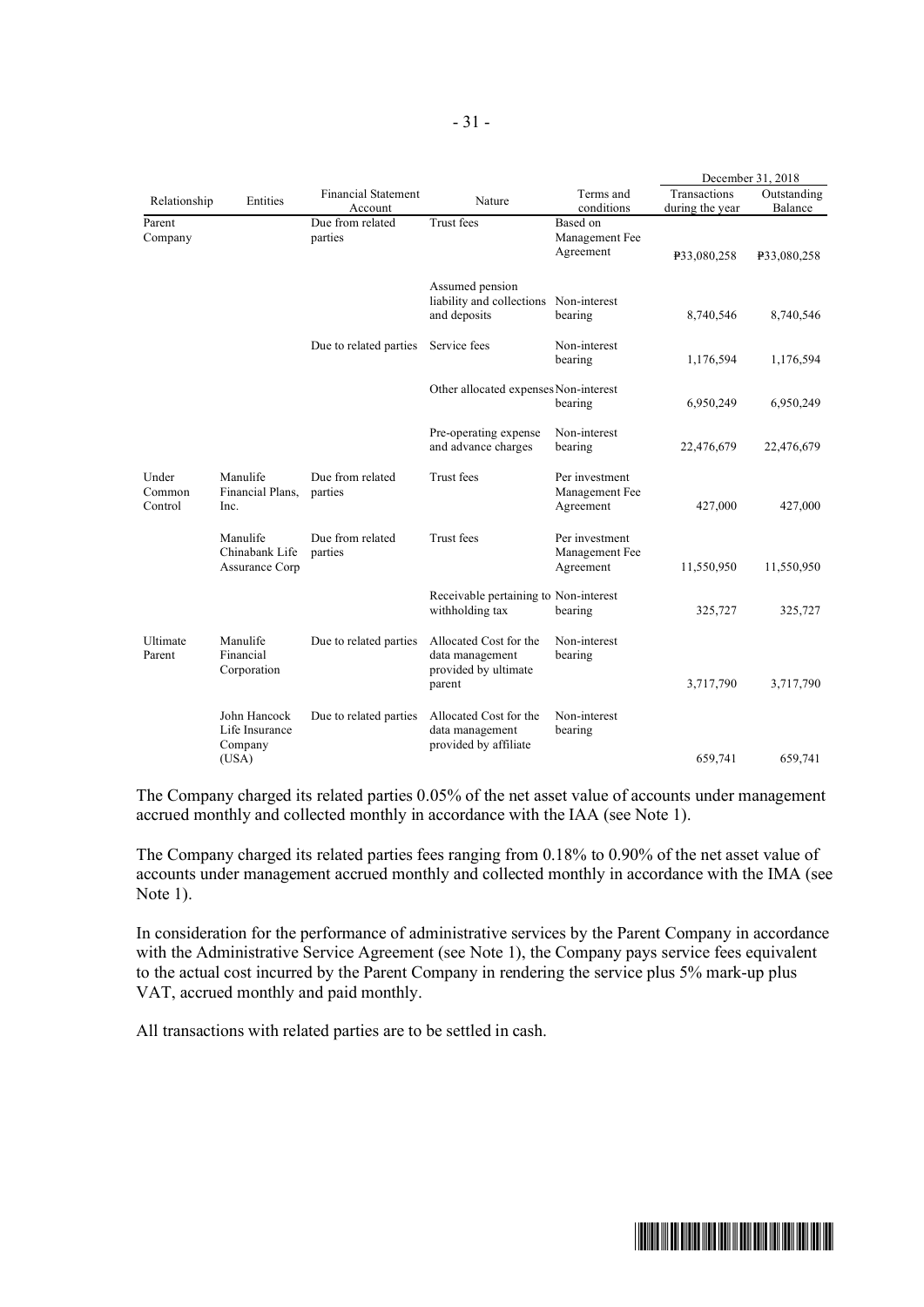## 20. **Trust Operations**

Securities and other investments held by the Company in fiduciary or agency capacity for clients and beneficiaries amounting to  $P137.62$  billion and  $P116.36$  billion as at December 31, 2019 and 2018, respectively, are not included in the accompanying statements of financial position, since these are not assets of the Company.

The Company deposited government bonds classified as financial assets at FVOCI with a total market value of P87.31 million and treasury bills and government bonds classified as financial assets at FVOCI with a total market value of  $F69.60$  million as at December 31, 2019 and 2018, respectively, in compliance with the requirements of the BSP relative to its operations (see Note 8).

In 2019 and 2018, trust fee income amounted to  $P320.60$  million and  $P269.34$  million, respectively. Trust fees are charged on a daily or monthly basis (and collected monthly) as a percentage of net asset value of accounts under management (see Notes 14 and 18).

### 21. **Subsequent Events**

In a move to contain the COVID-19 outbreak, on March 13, 2020, the Office of the President of the Philippines issued a Memorandum directive to impose stringent social distancing measures in the National Capital Region (NCR) effective March 15, 2020. On March 16, 2020, Presidential Proclamation No. 929 was issued, declaring a State of Calamity throughout the Philippines for a period of six (6) months and imposed an enhanced community quarantine (ECQ) throughout the island of Luzon until April 12, 2020, unless earlier lifted or extended. The ECQ was subsequently extended until May 15, 2020 in NCR and other areas. Subsequent to May 15, 2020, a modified enhanced community quarantine (MECQ) was imposed in NCR and other areas until May 31, 2020, unless extended. These measures have caused disruptions to businesses and economic activities, and its impact on businesses continue to evolve.

The Company has been able to support full operations during the imposition of the ECQ. However, the transactions of some of its UITFs were temporarily suspended due to the closure of local capital markets. In order to continue generating new fund subscriptions, the Company has shifted its focus on the use of its digital platform, Manulife iFunds. In addition, the Company has furthered the use of information technology (IT) in the processes supporting its agency distribution channel in order to overcome the travel restrictions and social distancing guidelines currently in place.

The Company considers the events surrounding the outbreak as non-adjusting subsequent events, which do not impact its financial position and performance as of and for the year ended December 31, 2019.

# 22. **Supplementary Information Required Under BSP Circular No. 1075**

This information is presented for purposes of filing with the BSP and is not a required part of the basic financial statements prepared in accordance with PFRS.

#### BSP Circular No. 1075

The Monetary Board (MB), in its Resolution No. 48 dated January 8, 2020 approved the amendments to the relevant provisions of the manual of regulations for non-bank financial institutions prescribing the manner of compliance with any documentary and/or procedural requirements in connection with the preparation and submission of financial statements. Subsection 4190T.4 was further amended to

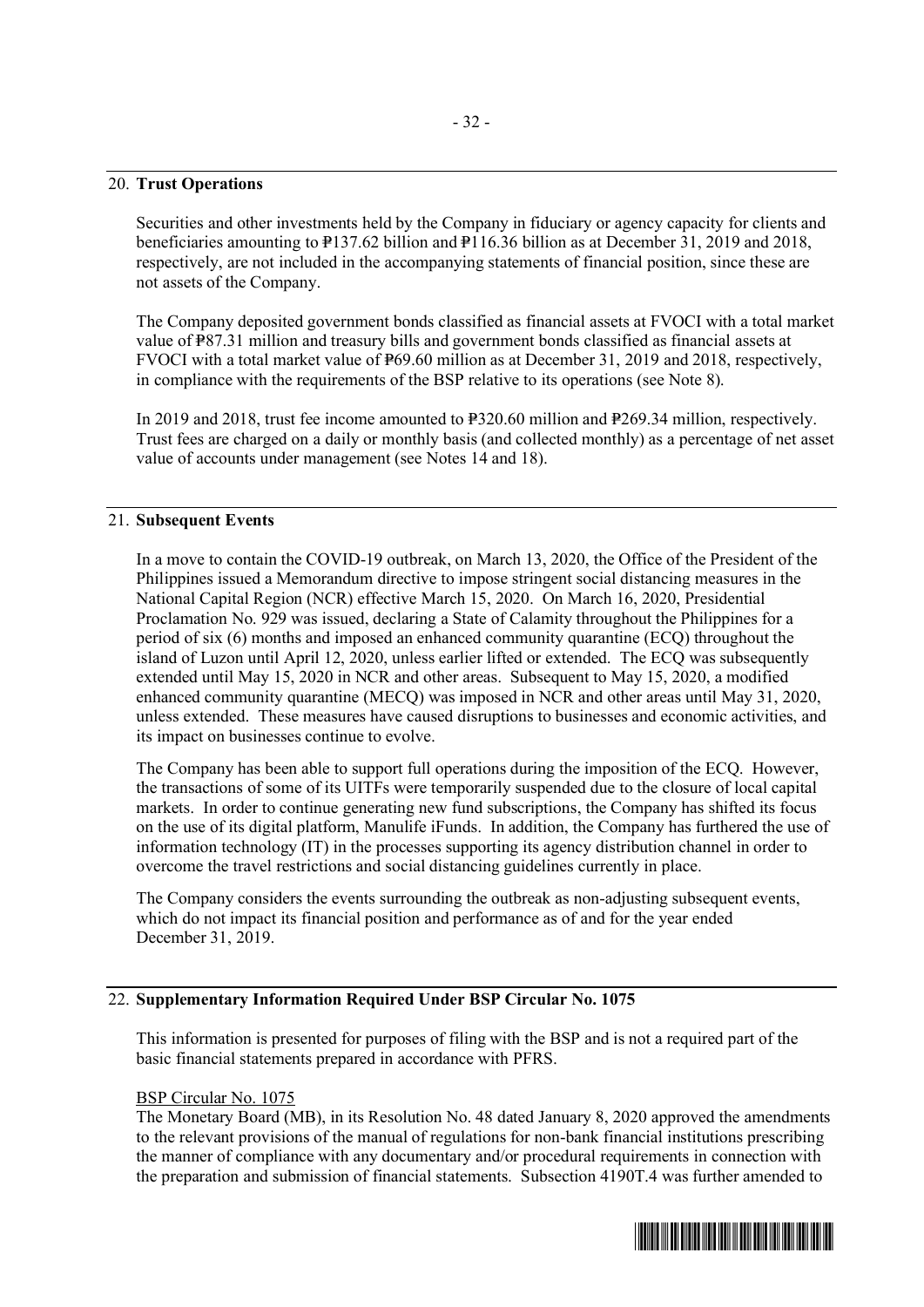include in the Notes to Financial Statements supplementary information as prescribed under Annex Q-33-c of Appendix Q-33.

Below is the additional information required by BSP Circular No. 1075:

a. Basic quantitative indicators of financial performance:

|                                                      | 2019            | 2018            |
|------------------------------------------------------|-----------------|-----------------|
| Return on average equity $(a/b)$                     | 21.20%          | 21.86%          |
| a. Net income                                        | P74,889,792     | P52,362,960     |
| b. Average total equity                              | 353,216,609     | 239,573,342     |
| Return on average assets (c/d)                       | 15.83%          | 16.33%          |
| c. Net income                                        | 74,889,792      | 52,362,960      |
| d. Average total assets                              | 473,215,569     | 320,748,207     |
| Percentage of total trust fees to total assets under |                 |                 |
| management $(AUM)$ (e/f)                             | 0.23%           | 0.23%           |
| e. Trust fees                                        | 320,600,269     | 269, 343, 175   |
| f. Assets under management                           | 137,620,683,941 | 116,357,984,510 |

b. Total outstanding investment, loans and other credit accommodations to the Company's DOSRI and related parties with name of DOSRI/related parties, and breakdown, if applicable, as to (i) security (secured, including type of security; and unsecured) and (ii) status (performing and nonperforming)

None to report.

c. Large exposures as defined under Section 4303T

None to report.

d. Nature and amount of contingencies and commitments arising from off-balance sheet items

None to report.

e. Aggregate amount of secured liabilities and assets pledged as security

None to report.

#### 23. **Supplementary Information Required Under Revenue Regulations (RR) 15-2010**

In compliance with the requirements set forth by RR 15-2010 hereunder is information on taxes and license fees paid or accrued in 2019.

# **A. Withholding Taxes**

|                                  | <b>Total Remittances</b> | <b>Balance</b>          |
|----------------------------------|--------------------------|-------------------------|
| Tax on compensation and benefits | P <sub>21</sub> ,437,064 | P <sub>1</sub> ,593,336 |
| Creditable withholding taxes     | 24,565,328               | 2,981,226               |
|                                  | P46,002,392              | P <sub>4</sub> ,574,562 |